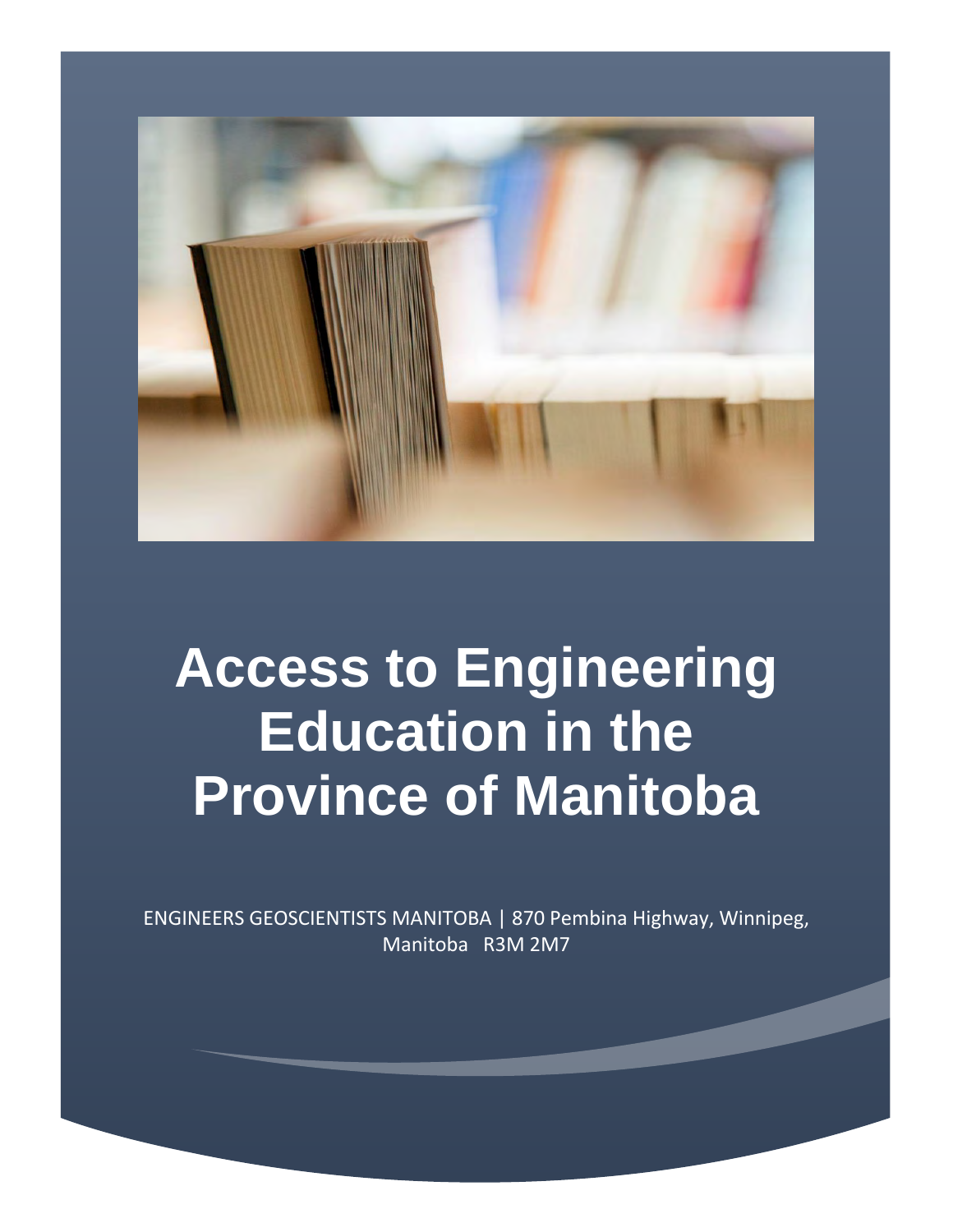*for Engineers Geoscientists Manitoba 870 Pembina Highway Winnipeg, Manitoba R3M 2M7* 

## *Engineering Education Task Group*

*Soffia Baragar, Claudia Blandford, Kathryn Dompierre, Bailey Lavallee, Jon Reid, Scott Sarna, Andrew Smith (chair), Jorden Wiwcharyk August 2016*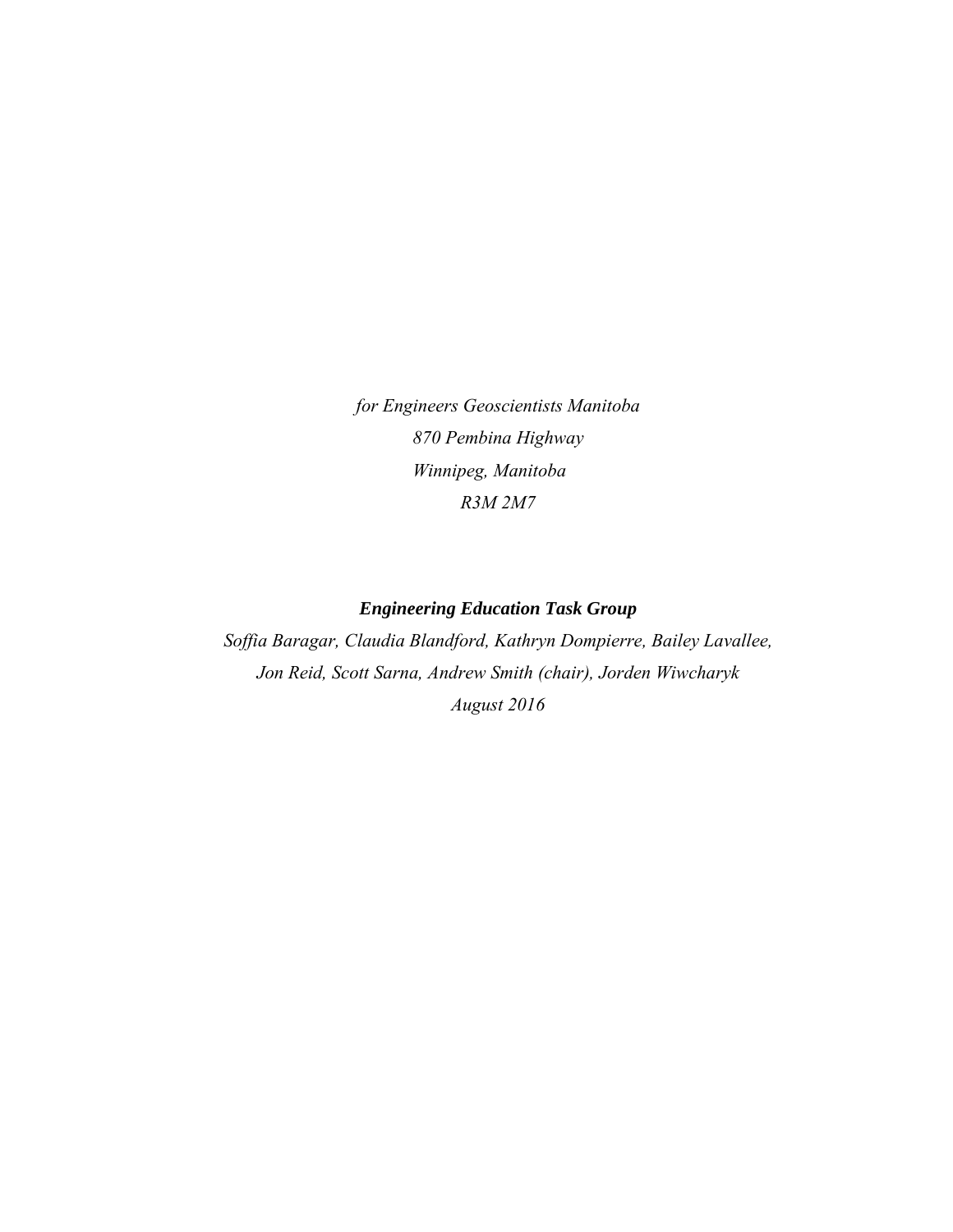# **Executive Summary**

Engineers Geoscientists Manitoba has appointed an Engineering Education Task Group to consider the future marketplace demand and current access to engineering education in the province. Research was done by considering a variety of sources including government, university and special interest group reports, academic journal articles, newspaper articles as well as presentations from Manitoban guest speakers involved with engineering education.

The findings suggest that around 10,000 additional engineers will be required to keep up with industry growth and retirement, and that a diverse engineering force would be a welcome addition to these ranks, both in terms of fulfilling the marketplace demand as well as broadening the engineering perspective to be more representative of the communities they serve.

Several barriers were identified as limiting the participation of under-represented or minority groups, including recognition of the engineering profession, current perception of engineers, a lack of social support for under-represented or minority groups, financial barriers to funding an engineering education, difficulties associated with relocation required for rural or northern students, educational inequalities and competitive entrance requirements, lack of representation in decision-making processes, and finally, difficulties with professional registration.

Ten main recommendations were proposed as solutions to these barriers, with practical sub-recommendations. These suggestions include revising the brand projected by Manitoban engineering institutions, supporting outreach groups and mentorship programs, promoting change to Manitoba's K-12 education system, reforming scholarship and bursary programs, expanding the University of Manitoba's Engineering Faculty as well as modifying the Faculty's admissions criteria, creating bridge or transfer programs to the University of Manitoba Faculty of Engineering from various other programs, establishing on-going monitoring programs, and supporting changes made to university and professional policies, procedures and curricula to promote inclusivity.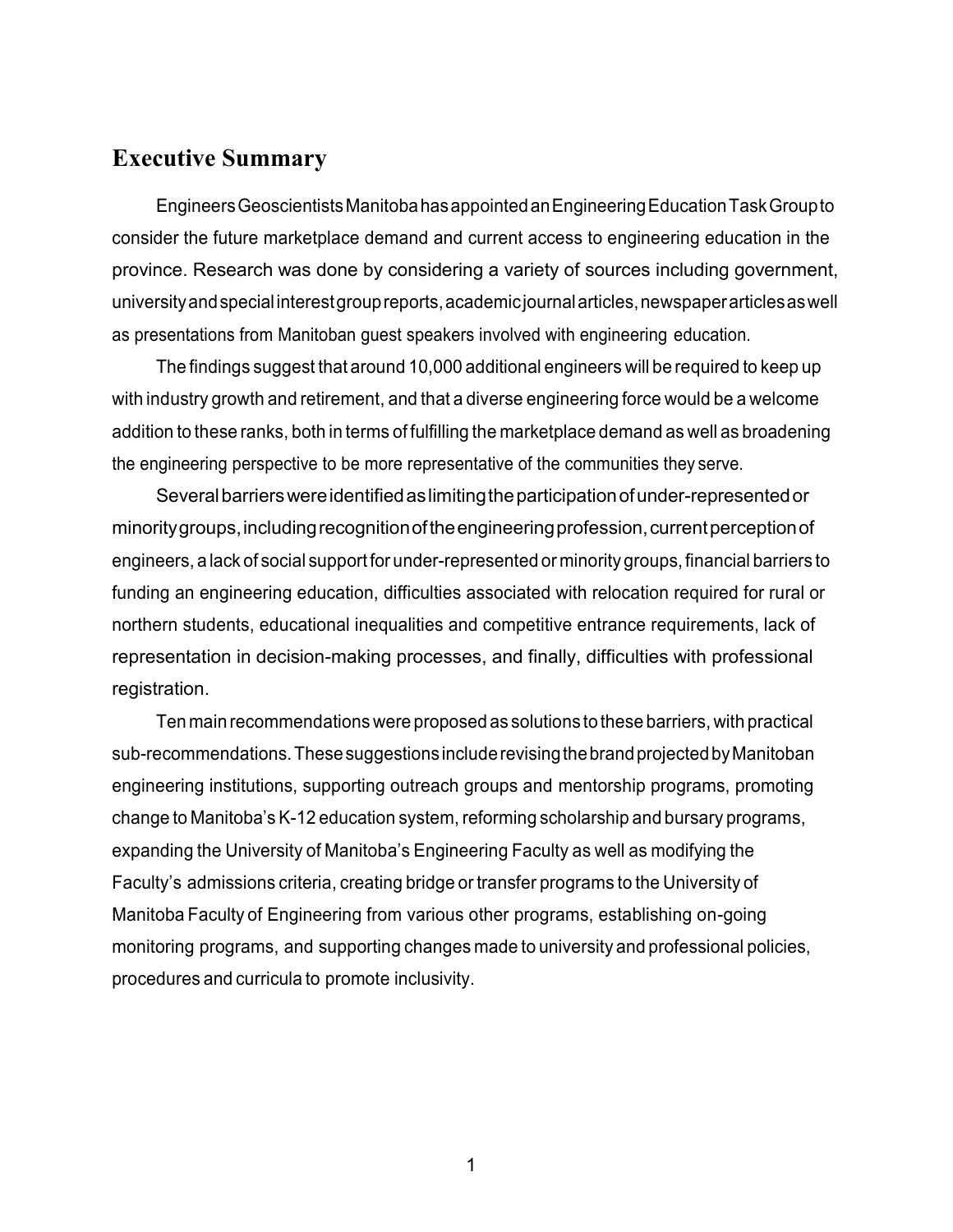# **1 Introduction – Access to Engineering in Manitoba**

The main objectives of the Engineering Education Task Group (hereby referred to as the Task Group) were to consider the future marketplace demand and present access to engineering education in the province of Manitoba, and given these findings, recommend possible initiatives for the future.

In order to achieve these goals, research was conducted over several months. The Task Group attempted to focus on information most applicable to engineering in Manitoba or Canada; however, research and investigations from similar countries (e.g., USA, Australia, UK) and/or on comparable programs (i.e., science, technology, mathematics or computer science) were also considered. The information was obtained from a variety of sources, including government, university and special interest group reports, academic journal articles, and newspaper articles. Guest speakers, representing various Manitoban engineering perspectives, also presented statistical data and anecdotal evidence to the Task Group. The guest speakers were:

- Randy Herrmann, Engineering Access Program (ENGAP) Director
- Doug Ruth, University of Manitoba Professor and Associate Dean
- Nusraat Masood, Women in Science and Engineering (WISE) Program Administrator
- Jonathan Beddoes, University of Manitoba Dean of Engineering

A summary of the Task Group's findings is presented in the following report, starting with a discussion of Manitoba's future engineering needs in Section 2. Section 3 highlights the major barriers identified by the Task Group that would potentially prevent someone from becoming a professional engineer in the province of Manitoba. Supporting evidence and possible methods for diminishing each barrier are also included in Section 3. The Task Group's recommendations are summarised in Section 4 and in Table 2.

# **2 Background – Manitoba's Future Engineering Needs**

The 2015 Engineers Canada Labour Market Study (Engineers Canada, 2015c) anticipates a growing need for young engineers. More than 40,000 engineering jobs are expected to be available in Canada over the next four years due to an aging workforce and predicted growth in related industries (Engineers Canada, 2015). Considering that approximately 30,000 new engineers are expected to graduate during this four-year period (Engineers Canada, 2015), itis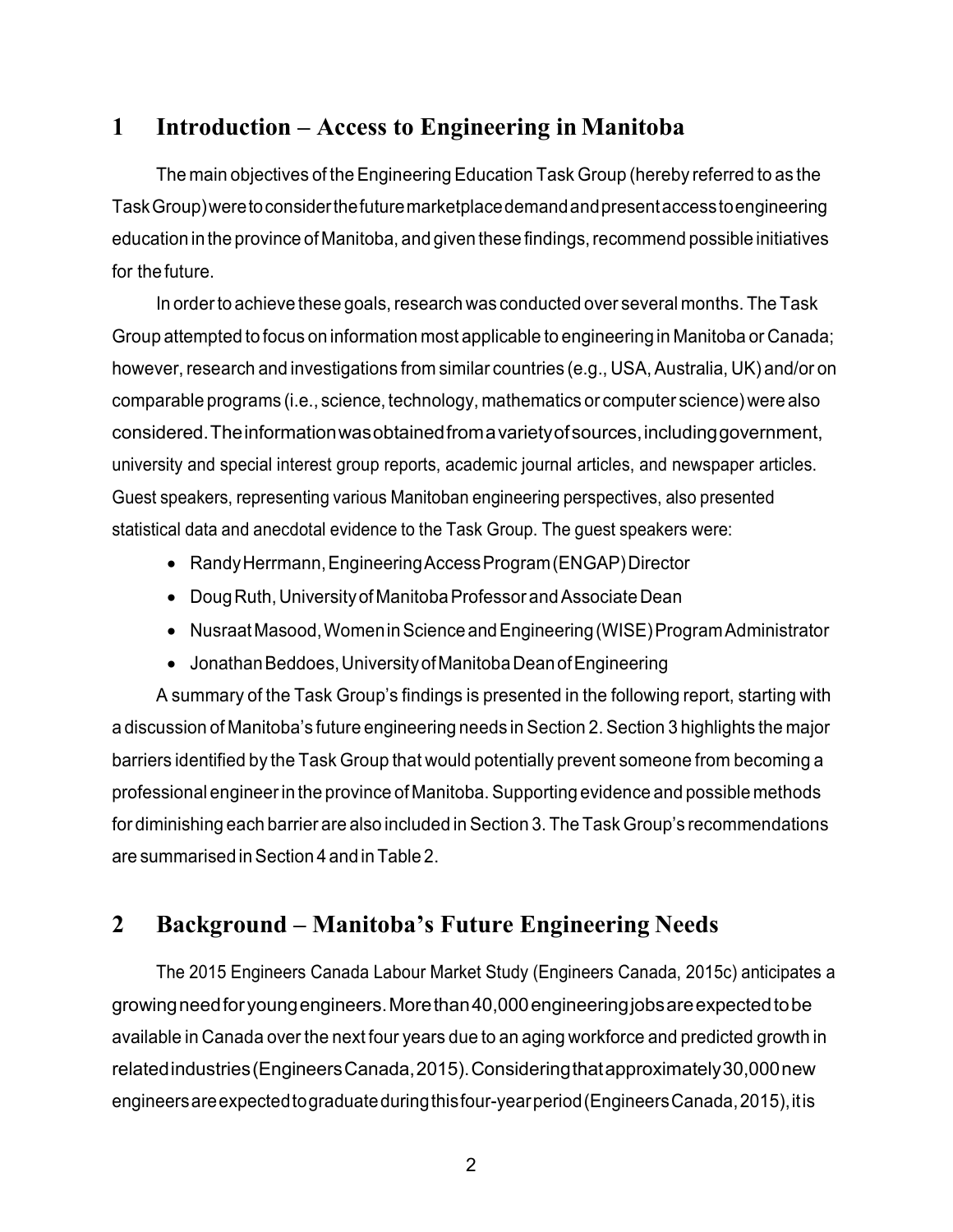clear that Canada would benefit from the recruitment and retention of more aspiring engineers. Manitoba has an especially high demand for engineers, as it is the province with the second tightest predicted engineering labour market in the next five years, and it is the province with a substantial demand for engineers across the most disciplines (Engineers Canada, 2015).

In the past, engineering recruitment focused primarily on Caucasian males. The effects of this biased recruitment are still felt by the profession, potentially discouraging over 63% of Manitobans who identify as First Nations (15%), a visible minority (10%), oras a Caucasian woman (~38%) from entering the engineering profession (Statistics Canada, 2006). The current demand for engineers in Manitoba suggests that there is a needto expand traditional recruitment techniques to focus on under-represented minorities. Barriers to engineering education, particularly those that under-represented populations continue to face, must be identified and addressed to increase diversity within engineering.

In addition to fulfilling the increased market demand for engineers in Manitoba, greater diversity in the profession will have several advantages, including a broadening of the engineering perspective and improving the ability for engineers to represent the communities they serve to protect (Engineers Canada, 2012). Furthermore, by improving access to engineering education for all, the University of Manitoba Faculty of Engineering will have greater success in attracting and retaining the brightest talents, regardless of background, which will likely have a positive influence on the province's engineering profession.

# **3 Barriers to Access – Evidence and Mitigation Measures**

A review of research focused on access to engineering in Manitoba and Canada, revealed systemic inequalities or barriers inhibiting the participation of several underrepresented or minority groups. Women, visible minorities, Indigenous Peoples, people of low socioeconomic backgrounds, rural residents, and people with disabilities, were identified as groups of people potentially facing oneor more of the barriers discussed in the following sections. The Task Group initially organized the findings sequentially, to identify barriers at each stage of a potential engineer's development. However, upon further investigation, we found that individual barriers were often encountered at several steps during the engineering career track. The barrier matrix illustrated in Table 1 was established to identify the potential junctures of each barrier.

The Task Group aimed to include as many of the potential barriers as possible; however, we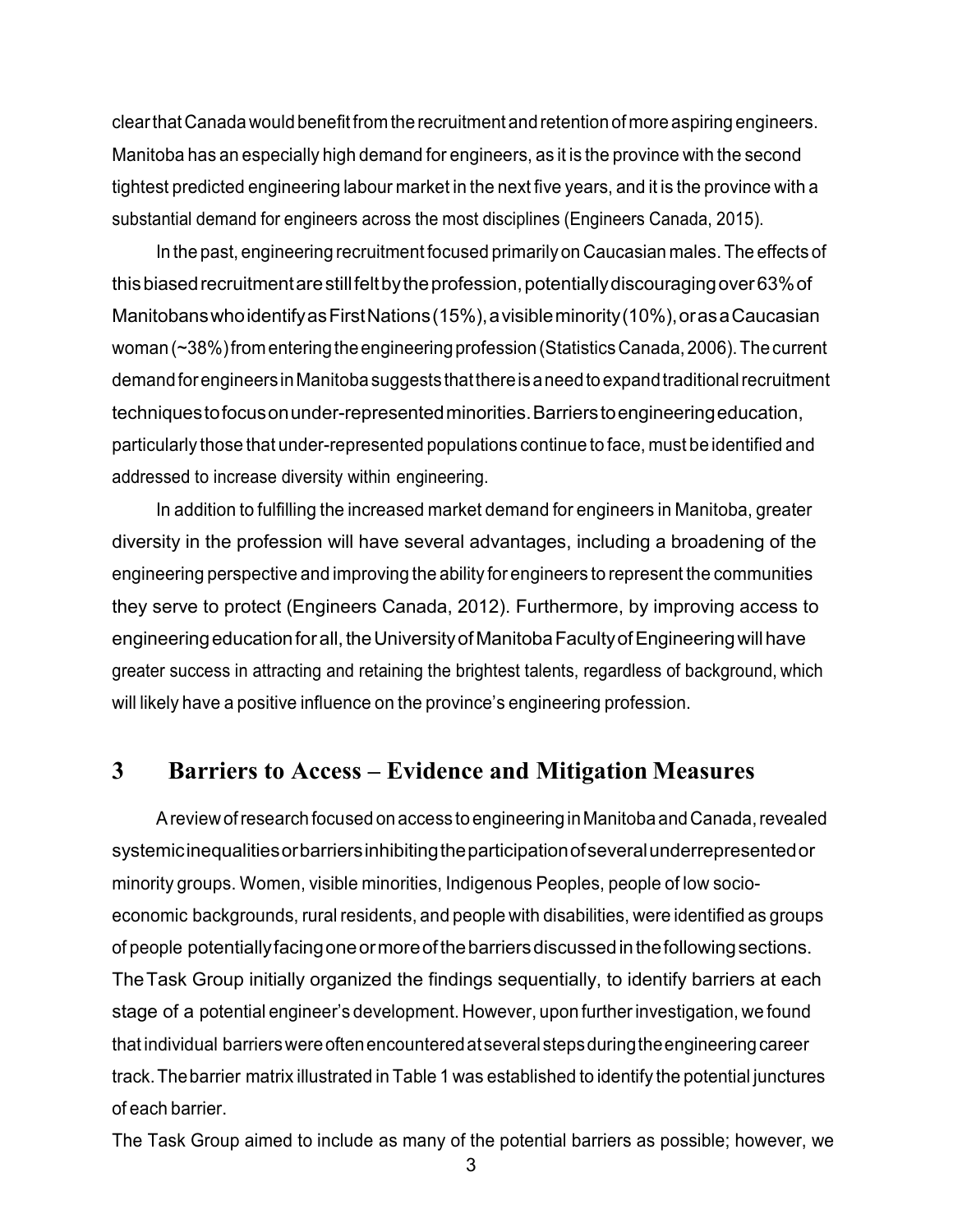recognize that the barriers discussed in the following sections are byno means a comprehensive list.

# **3.1 Recognition**

Students need to recognize that engineering exists and what engineering education and employment encompass before they can select it as a career path. Choosing what type of postsecondary education to pursue may seem like a single eureka moment. In reality, itis often a compendium of events and factors, some deliberate and others not, that build upon themselves while charting a course for future growth. Exposure to engineering at all stages of childhood and young adulthood maximizes the possibility of engaging future engineers (Wolsky, 2012).

#### **3.1.1 Contributing Information**

"What do you want todo when you grow up?" This is the question often asked to early years school children by teachers and family. Classic responses are an astronaut or pop star, doctor or hockey player. Itis easy to understand why these occupations are often chosen; students often select these careers because of the opportunities to explore, create, help others, have fun, and obtain a good income (Cook, Kelly et al, 2016). If this same question was rephrased to "what do you want to accomplish when you grow up?", the emphasis is placed on the actions rather than pre-defined societal job roles. Many of the same reasons why students choose the classic responses listed above, may also be associated with the engineering profession. Explore and investigate, apply and invent, help and sustain - all of these actions are available inan engineering career, and itisour role as a profession to ensure today's youth recognize their interests can be fulfilled in engineering. According to the National Academy of Engineering (NAE, 2008):

*"No profession unleashes the spirit of innovation like engineering. From research to realworld applications, engineers constantly discover how to improve our lives by creating bold new solutions that connect science to life in unexpected, forward-thinking ways. Few professions turn so many ideas into so many realities. Few have such a direct and positive effect on people's everyday lives. We are counting on engineers and their imaginations to help us meet the needs of the 21st century."*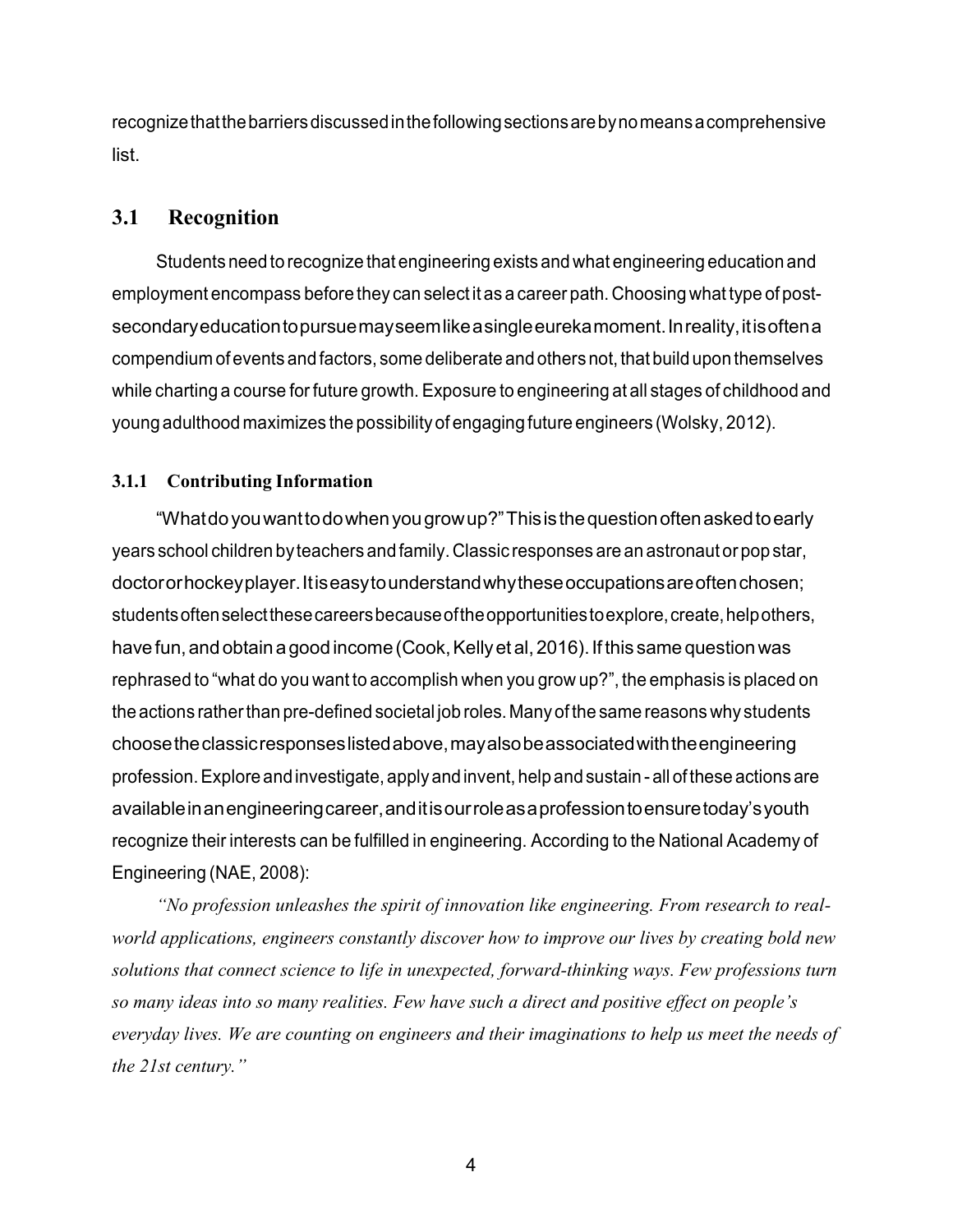A systematic way of approaching problem solving and the ability to identify opportunity where others may find distress, are the fundamental ideas taught to engineering students within their early university years. Out of this common foundation, multiple disciplines provide increasingly specialized courses that allow engineering professionals to serve in all realms of society. The opportunity to serve society by applying specialized technical knowledge and problem-solving skills makes engineering an exciting and rewarding career. However, many young people might not recognize these opportunities and skills as being associated with the engineering profession.

Recognition of engineering as a worthwhile profession can occur at any point in life. Students are exposed to engineering methods beginning at a young age, as applied science is a key component of early and middle year school curriculum. High school offers students the opportunity to enrol in electives of their choice that are key to further pursuing an engineering education, with a variety of communication, science, and math courses potentially available. However, students may not recognize when they are exposed to tools fundamental to the engineering process. Outreach programs such as WISE endeavour to promote activities related to engineering methods or education. The WISE program has found that the optimum time for generating excitement about the field of engineering is between grades three to eight (Masood, 2016). Outreach activities aimed at students in elementary and middle schools also allows interested students to complete the high school courses required for admission to the Faculty of Engineering.

Self-motivated students may research post-secondary education options by seeking out information through a variety of digitaland paper media platforms. Some will choose different means, relying on personal interactions and the influence of role models such as parents, friends, teachers and guidance counsellors. Thus, the public attitude towards engineering may influence a student's recognition and perception of engineering as a viable career choice. Perception of the engineering profession is discussed in Section 3.2.

#### **3.1.2 Summary of Findings and Recommendations**

In order to increase the recognition of engineering as a worthwhile profession, a focus on engineering promotion and branding is recommended. Future branding should consider who requires the information, what they are interested in, and how they access information. Any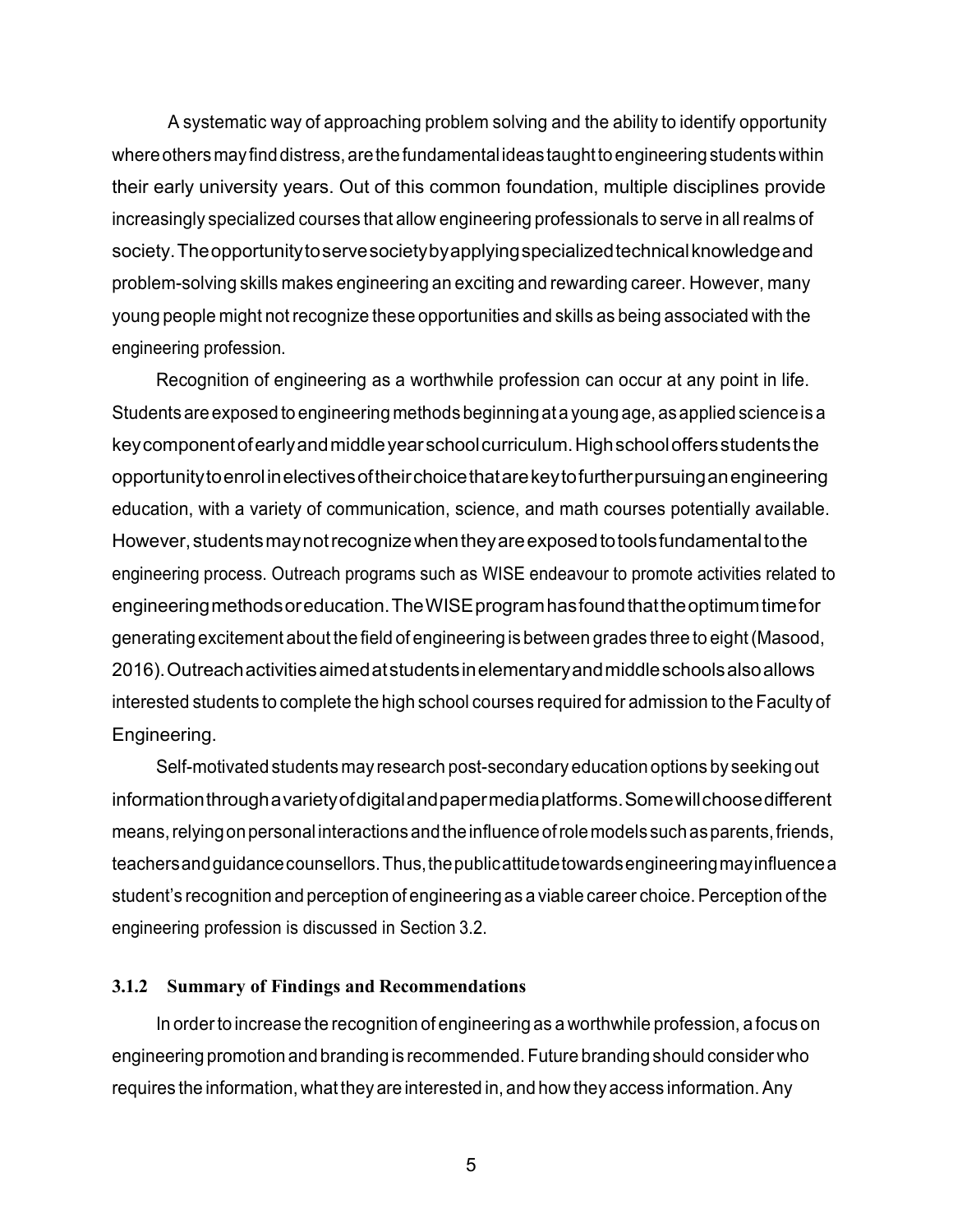outreach materials should promote the importance of engineering professionals to the general public by focusing on the people behind the profession and those engineers serve (rather than the engineered object/design). A campaign with aspiring engineering professionals (similar to the current University of Manitoba promotional campaign), particularly those from underrepresented groups, would provide engineering role models and increase general recognition of the engineering profession. Engineers Geoscientists Manitoba Association members could act as brand ambassadors for this. Brand ambassadors should include people holding non-traditional engineering jobs where a seal isn't necessary inday-to-day activities, to increase the visible diversity of engineering as a career. This campaign could also encourage all engineers to act as brand ambassadors. This promotional campaign would likely be more successful if Engineers Geoscientists Manitoba collaborated with the Faculty of Engineering.

Current outreach groups (e.g., ENGAP, WISE) should receive continued support as they already act as ambassadors of the engineering profession and work to increase diversity within engineering education. Further mentorship programs should be established to allow for outreach on a personal level. This could include a multi-tiered mentorship program that learns from the success of outreach groups (such as WISE, Career Trek, Community Schools Investigator, Bright Futures and SUPERB), where new graduates provide mentorship to middle and high school students, and experienced professional provide guidance to new graduates. Another potential outreach program could support the organization of funded summer camps where elementary students learn and use skills applicable to the engineering profession. Engineering should be promoted as an education option for self-guided individuals.

Involvement in the development of school curricula should be considered, as this would allow for the expansion of engineering ideas taught in grade school, both in the natural and social sciences, as well asin formal sciences. Basic engineering concepts should be promoted, alongside the general fulfillment of a career in engineering and the ability for engineers to make a difference in people's lives.

Finally, position statements of Engineers Geoscientists Manitoba should be reviewed to ensure inclusivity of those outside the engineering profession (the public).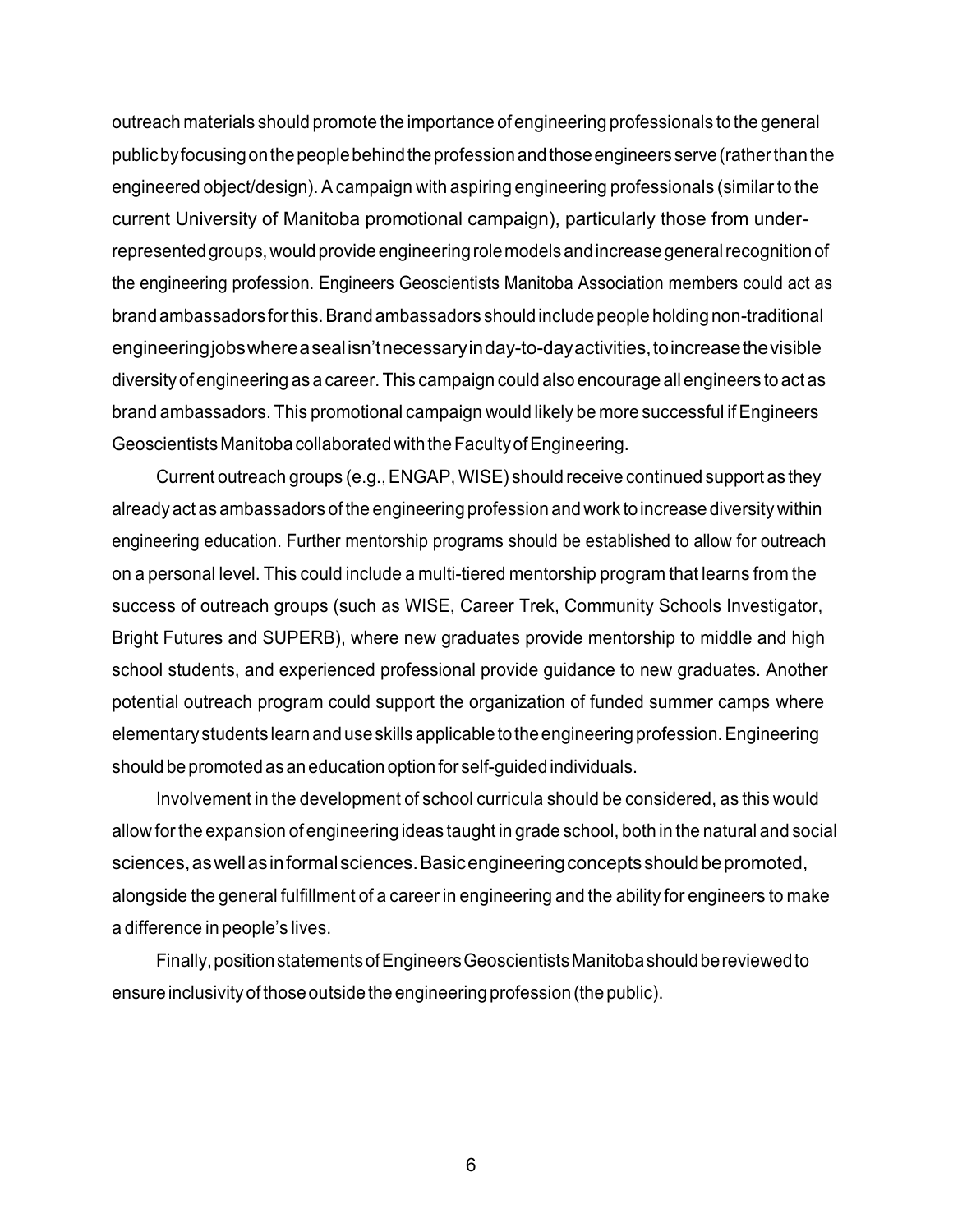# **3.2 Perception**

Once a student recognizes the potential of engineering as a career option and has a basic understanding of the requirements for entry into engineering education, the student's perception of engineering as a whole becomes a major consideration. In general, a student's perception of the Faculty of Engineering, the people who study engineering, and the course workload will have significant weight in dictating that student's decision to enter the Faculty. This section attempts to bring forth the general perception of engineering both as a field of study and as a career, compares these perceptions to reality, and provides some ideas for adjusting the current perceptions. Perception was observed to fall into three broad categories – howone views engineering students, the Faculty of Engineering, and engineering as a career. In general, previous research has indicated that a student's perception of engineering, particularly those who do not have a connection to the profession (e.g., through a relative or friend), is relatively consistent within most age groups and across demographics.

## *3.2.1* **Contributing Information**

## *Engineering Students*

Engineering students are typically seen as people who excel in math and science, enjoy problem solving, and over-achieve in their classroom work (Wolsky, 2011). Often these students are considered awkward in social settings. Interest in athletics, arts, and the social sciences are not usually viewed as a necessity for an engineering student, andin some cases are considered antithetical to the typical engineering student and practitioner. Historically, this may have been true; however, the makeup of the Faculty of Engineering is slowly changing to one consisting of people with more diverse interests and skill sets. Those with interest in human sciences, for example, often find that fields such as transportation, biosystems, and environmental engineering (i.e., those fields that typically have the end-goal of assisting people's lives on a direct, day-today way) can be very rewarding. While it is indeed necessary to have a solid mathematical and natural science understanding tobe successful in studying engineering, a supplementary understanding of social sciences is beneficial in many engineering fields. While this is but one example of many where skill sets outside of the formal and natural sciences are an asset to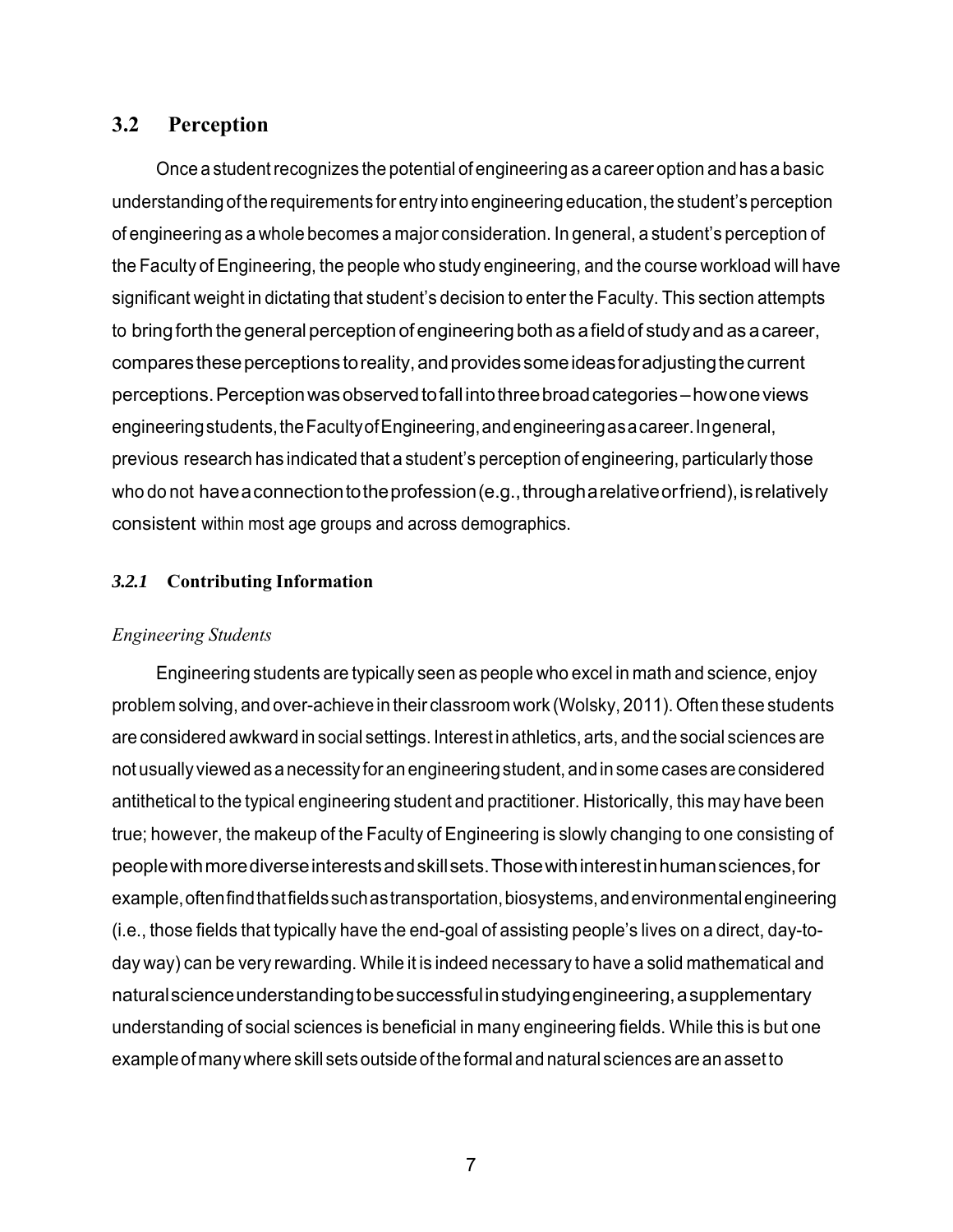studying engineering, it does serve as an illustration of the variance between the perception of who an engineering student should be versus the reality.

#### *Engineering Education*

The Faculty of Engineering is generally viewed as being math and natural sciences focused, with a very demanding workload (Wolsky, 2011). Again, while true toan extent, this perception is often exaggerated, leading students to believe that the Faculty is only focused on mathematics and natural sciences, with no coursework related to sociological, psychological, or human-interactions, and that the heavy course load leaves no time for extra-curricular and social activities. In reality, most engineering students enjoy a variety of extra-curricular activities (there are many groups, societies, and social clubs for students to join), and have fulfilling social lives. In fact, many engineering students have indicated that their social and extra-curricular involvement increased during their time within the faculty of engineering.

#### *Engineering Careers*

Students interested in a career in engineering view the engineering profession in highly varying ways, many of which indicate a relatively poor understanding of the work that engineers actually do (Cunningham et. al., 2005). Those who have first-hand knowledge of the career (e.g., via relatives who are practicing engineers) generally understand the day-to-day life ofan engineer relatively well; however, those without such knowledge may believe some of the perceptions listed in the following paragraphs.

Some feel that the life ofan engineer is one of endless work hours, many of which are spent staring at computer screens or "crunching" numbers. This perception isparticularly problematic given that recent research indicates that 80%of bachelor's degree holders feel that "personal interests" rank as "very important" in evaluating career choices, while only two-thirds placed a similar level of importance on "future career opportunities" (Dehaas, 2014). In this regard, while engineers are typically known to have relatively good career opportunities, the perceived lack of time for personal interests can turn away potential professional engineers. Others view the life ofanengineer as one with significant time spent away from home, with little time for family, friends, and interests outside of the work environment. Others still view the life of an engineer as one spent in endless meetings, with little interaction with people outside of the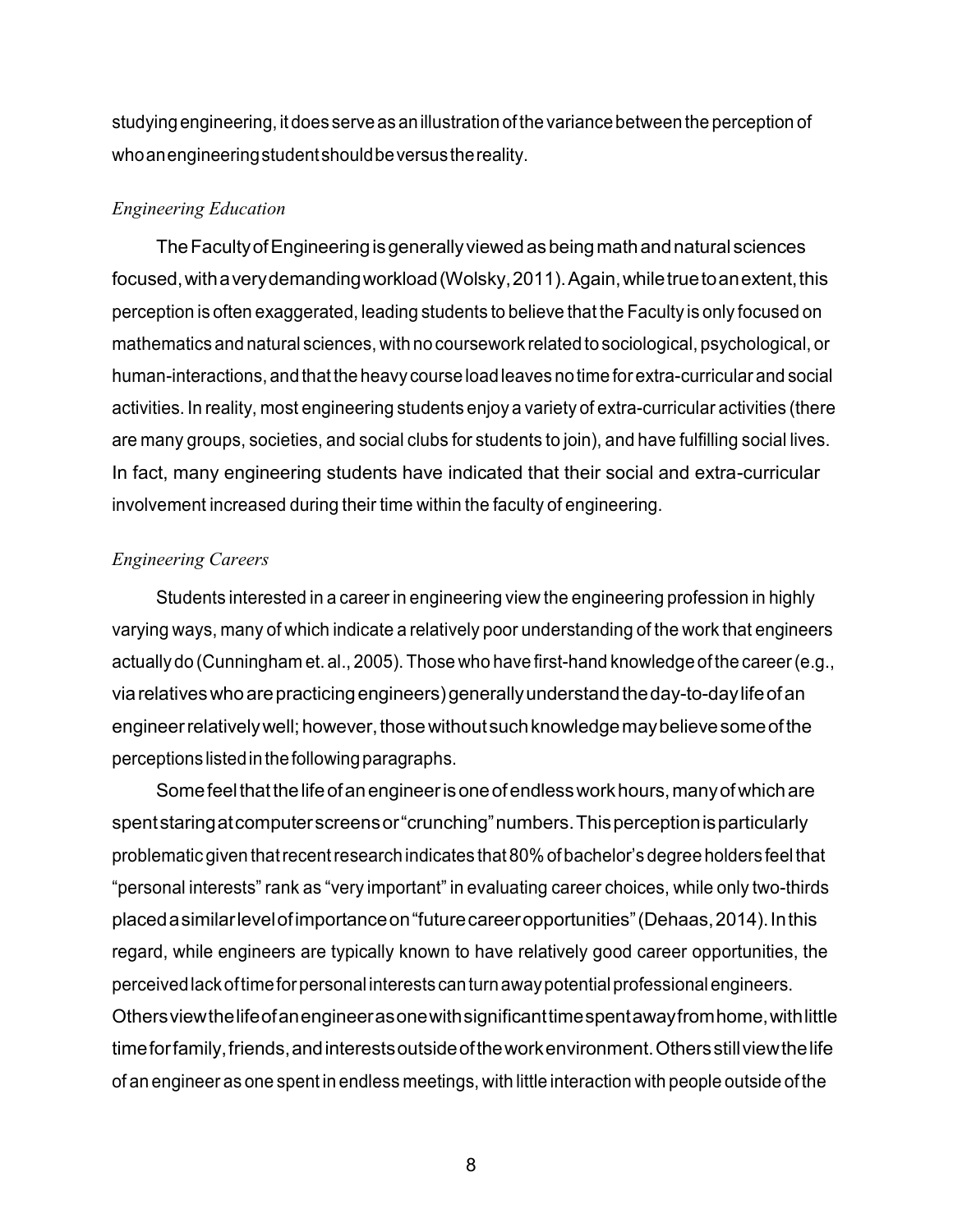field in which they work. Though there may be an element of truth to these perceptions, they generally do not paint a full picture of the responsibilities and opportunities associated with an engineering career, and the quality of life of a practicing engineer.

#### **3.2.2 Summary of Findings and Recommendations**

In general, changing the perception of engineering likely requires an educational approach. Mentorship programs, in-school presentations, and other face-to-face methods for sharing information on engineering with potential students would likely be the most effective method for correcting the common misconceptions. Typical educational methods such as presentations can help eliminate misconceptions of engineering students; however, the ideal solution would likely involve a more one-on-one approach. Research conducted by the National Academy of Engineering (NAE, 2008) illustrated that the most effective method for changing perceptions was to create a "personal" connection to engineering. This could be accomplished via mentorship programs pairing high school students interested in engineering with current engineering students or practicing engineers. For example, the CIPWIE Mentorship Program already pairs female engineering students with practicing engineers. This Task Group suggests that a similar program is established to provide mentorship for a greater number and variety of potential engineering students. Mentorship programs pairing potential engineering students with current engineering students or practicing engineers from a variety of fields, would serve to alter and broaden a student's perception on engineering students, education, and the profession in general.

Another potential method for changing misconceptions associated with engineering, is to conduct surveys of practicing engineers, recent graduates, and engineering students to gain insight into their life outside of work/school, and life at work/school. A young person interested in a career in engineering could use this information to evaluate the life that they could expect while studying and practicing as an engineer. Repetition of these surveys over multiple years would also serve asan excellent indicator of the effectiveness ofnew programs, such as the mentorship program suggested above.

## **3.3 Social Support**

Social support is the encouragement, assistance, or sense of personal belonging and value that originates from relationships with other people or the presence of a supportive network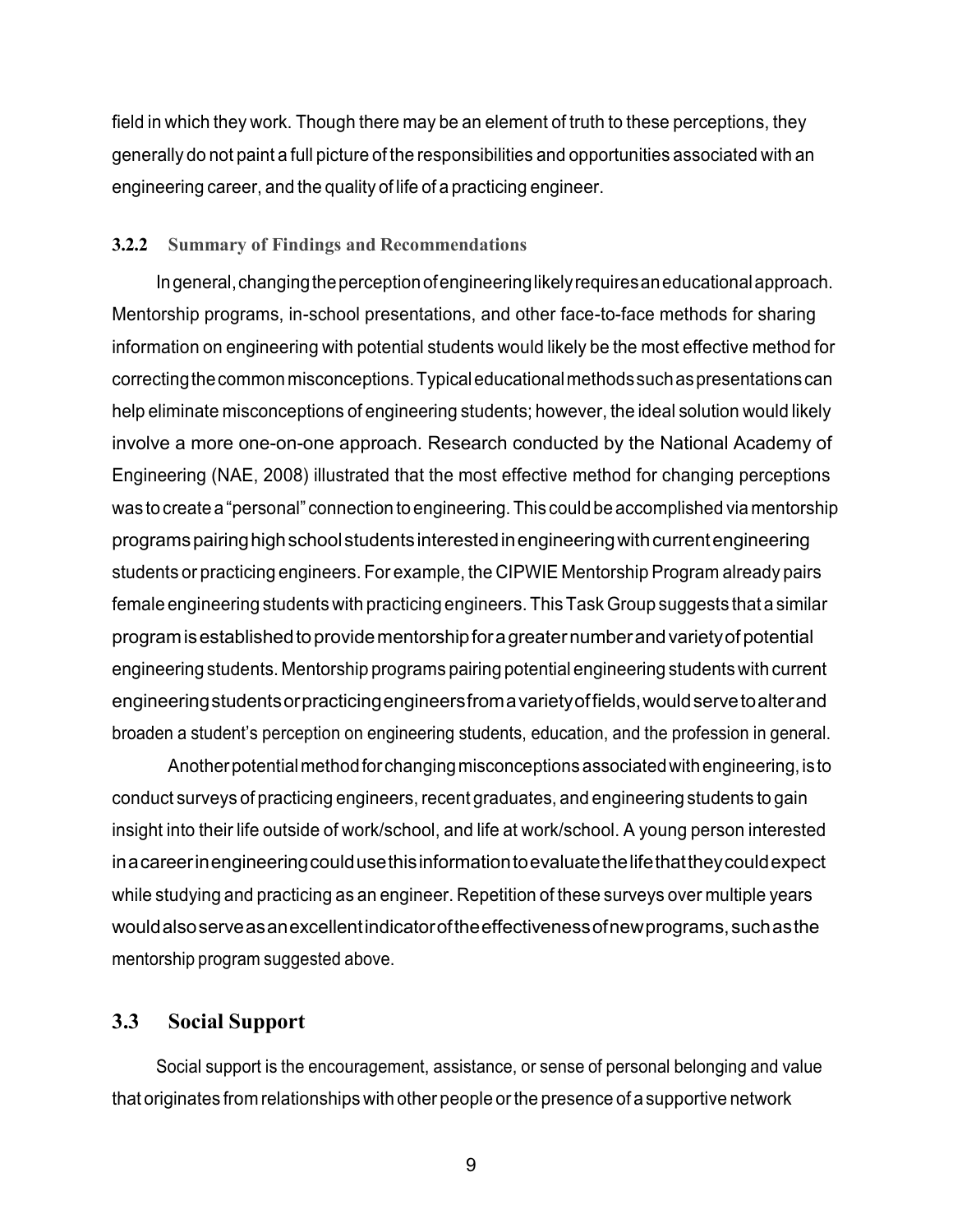(Wills, 1991). Social support can manifest itself in different forms, either tangible, e.g., financial assistance, material support; or intangible, e.g., companionship, emotional support (Wills, 1985). This support is seen as being important for decreasing stress levels and maintaining ones physical and psychological health (Ozbay et al., 2007). Thus, social support is important for individuals experiencing significant changes (e.g., youth transitioning to adulthood, moving, beginning university) or stressful situations (Makhoul et al., 2011). Conversely, a lack of social support can limit an individual. Therefore, a lack of social support was recognized as a barrier that a prospective engineer might experience.

Social support is a very broad term that we will use to represent any of the forms of support mentioned above – except for financial assistance, which is discussed in Section 3.4 Financial. This support may be received from individuals (e.g., family members, teachers, friends, role models) orby organizations (e.g., University of Manitoba Aboriginal Students Association, ENGAP, University of Manitoba Engineering Society). Additionally, social support may be provided at different times during a prospective engineer's lifetime. The common forms of social support that influence the probability of a prospective engineer becoming an engineer are discussed in the following section.

#### **3.3.1 Contributing Information**

Social support is important throughout a prospective engineer's entire lifetime. In their early years, parents provide a large part of the social support for a prospective engineering student. Both a parent's level of education and their attitude towards post-secondary education may significantly impact the probability that their child finishes high school and continues on to post-secondary education (Educational Policy Institute, 2008; Senate Canada, 2011; Shaienks and Gluszynski, 2009). A parent's attitude towards post-secondary education may vary based on personal or geographical factors; for example, rural parents are less likely to expect their children to attend a post-secondary institution (Junor and Usher, 2004). Other studies have shown that a supportive family (i.e., encouragement, concern, focus on work ethic), regardless of their level of education, increases a young person's education aspirations (Clarke, 1983; Ginsburg and Hanson, 1986). Overall, parental influence has been deemed significant in regards to the future career of a young person (Shadt, 1975; Sukovieff, 1990).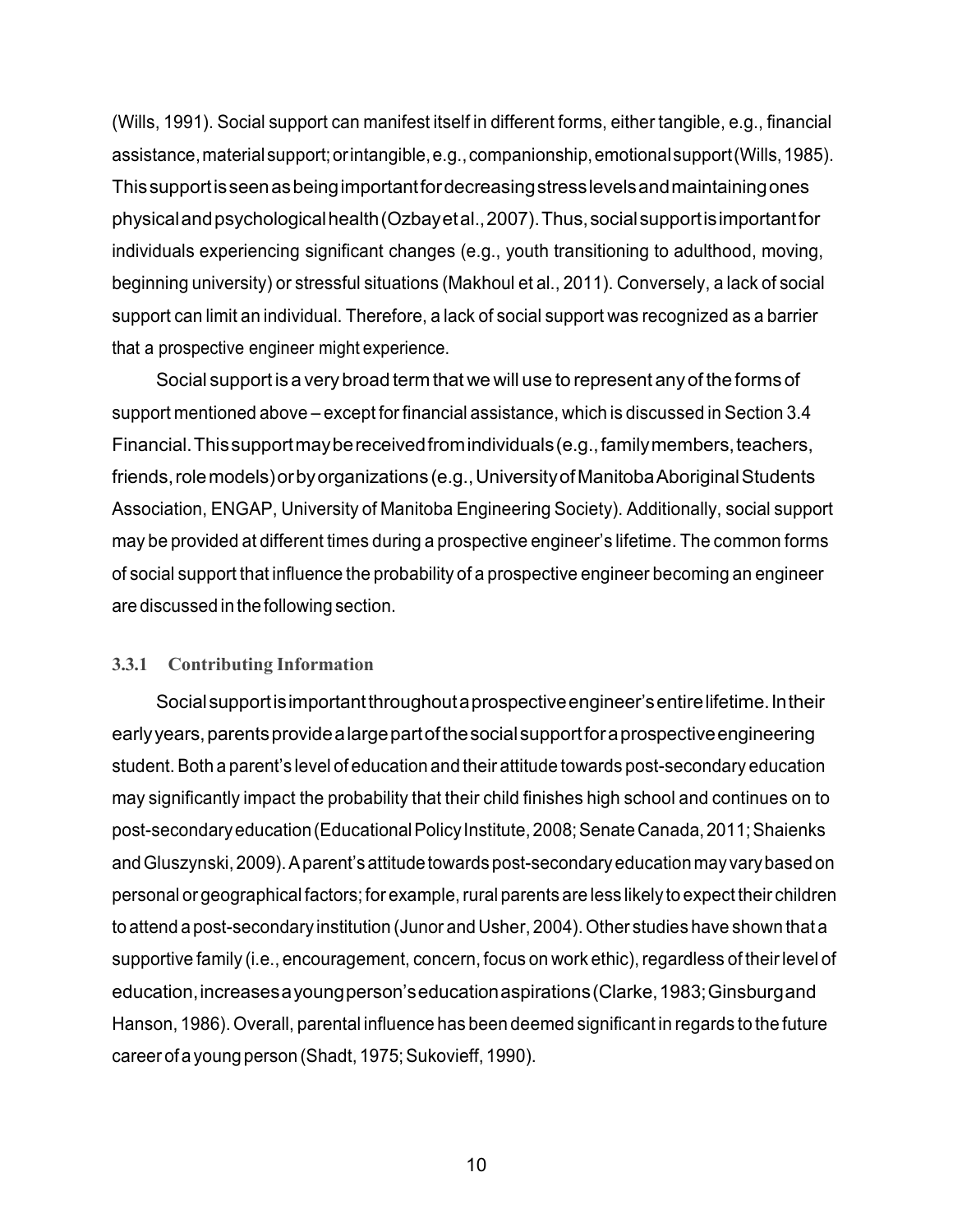Teachers and guidance councillors also provide important social support for guiding a prospective engineer during their youth (Winfield, 1995). Research has shown that the support of guidance councillors is integral for assisting low-income, minority, and/or first-generation university hopefuls (Education Commission of the States, 2008). Thus, the quality of the guidance councillor, including how knowledgeable they are on university programs and requirements, can affect how prepared a student is (or feels) for their future (Education Commission of the States, 2008).

Role models or mentors also provide vital social support to prospective engineers. Girves et al. (2005) suggest that mentoring can be provided in many different forms but generally mentors and mentees should have a reciprocal relationship that is vocational (e.g., career-focused information-sharing or coaching) and/or psychosocial (e.g., encouragement and counselling). An important outcome of successful mentoring is "academic integration" (Tinto, 1992) or increased sense of belonging felt by a prospective engineer (Girves et al., 2005). Mentors can also have substantial influence over a mentee's career decisions, provide valuable assistance with personal and professional development, and expand the mentee's future aspirations (Girves et al., 2005). A university may see the following benefits from strong mentorship: increased retention rates, a better sense of community on campus, and greater student productivity and commitment.

Role models and mentors are particularly important for prospective engineers belonging to under-represented groups (Mason et al., 1992; Thomas et al., 2007). Under-represented groups in engineering include women (Zywno et al., 1999), Indigenous Peoples (Herrmann, 2016), those with disabilities (Cowan-Dewar, 2009) and those self-identifying as lesbian, gay, bisexual, transgender/transsexual, two-spirit or queer (LGBTTQ), to name a few. A lack of role models and mentors has been cited as a reason for low enrollment of these groups in engineering programs across Canada (Cowan-Dewar, 2009; Myers, 2010; Zywno et al., 1999). An increased presence of role models and higher mentorship rates geared towards underrepresented groups could improve the academic integration or sense of belonging of these individuals.

Support organizations may be important throughout a prospective engineer's childhood and university years. In lower-income or lower-education households, social programs can offer the necessary encouragement and development allowing a student to move on to post-secondary education (Senate Canada, 2011). For example, the Council of Ontario Universities established the *Let's Take Our Future Further* campaign to provide Indigenous youth with both information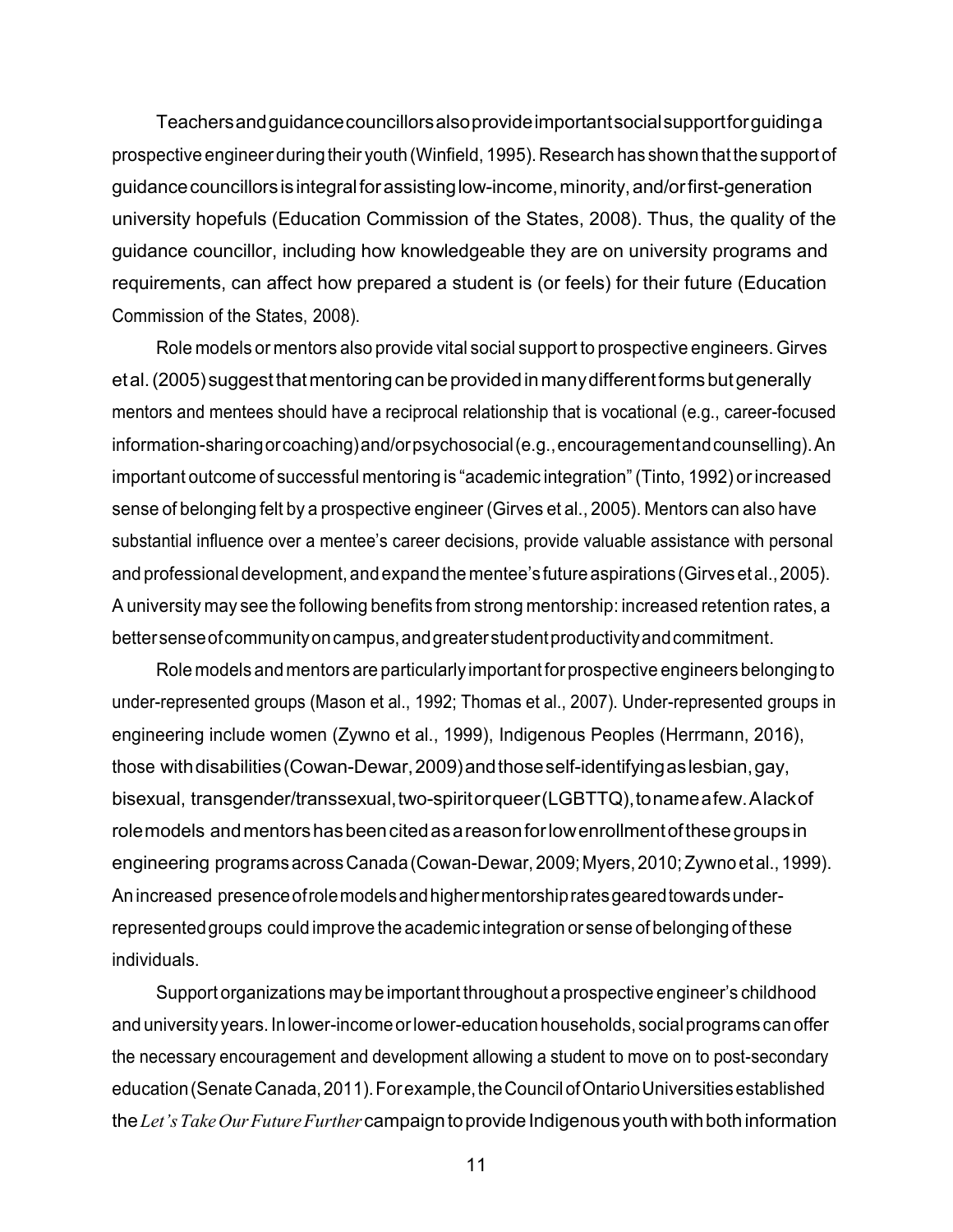on post-secondary institutions in Ontario and role models to show a snapshot of the success attained by Indigenous students (futurefurther.ca). WISE Kid-Netic Energy conducts outreach activities across Manitoba to promote engineering and science to children aged five to seventeen, to inspire youth (particularly under-represented groups), andto provide positive role models.

Social support programs are also linked to the retention of post-secondary students in university. Support programs may include mentoring or advising organizations, learning assistance centres, and summer bridge programs (Hanover Research Council, 2010). Social support is key to the success ofan engineering student, as the degree of interaction between postsecondary students and academic or social communities is directly related to degree completion rates (Hanover Research Council, 2010) due to increased academic integration. In addition, these support organizations are integral to encouraging enrolment and providing timely information for those with disabilities (National Educational Association of Disabled Students, 2012).

When considering social support in the larger context of this report, it may be linked to both the recognition and perception barriers, as those providing support may teach a child about engineering as a career option and may also influence an individual's opinions or perceptions of engineers. For example, a guidance councillor with little knowledge of engineering or a negative opinion of the profession may dissuade students from applying. Social support may also help an individual overcome some of the other barriers discussed in this report. For example, support programs can assist a student with preparing and applying for university, or obtaining bursaries or scholarships, and role models can improve the perception of engineering so that it is seen as a worthy career option. Thus, a lack of social support could reinforce or compound the barriers acting against a prospective engineer.

#### **3.3.2 Summary of Findings and Recommendations**

Social support mechanisms provide a prospective engineering student with invaluable benefits both before and during university. Some of the most important social supports recognized by this committee are: (1) parents supporting work ethic and further education; (2) informed teachers and guidance councillors; (3) positive role models or mentors in the engineering profession; and (4) organizations that provide information, emotional or academic support, and access to role models. Based on these findings, the Task Group suggests that existing mentorship programs (e.g., CIPWIE, WISE, University of Manitoba Career Mentor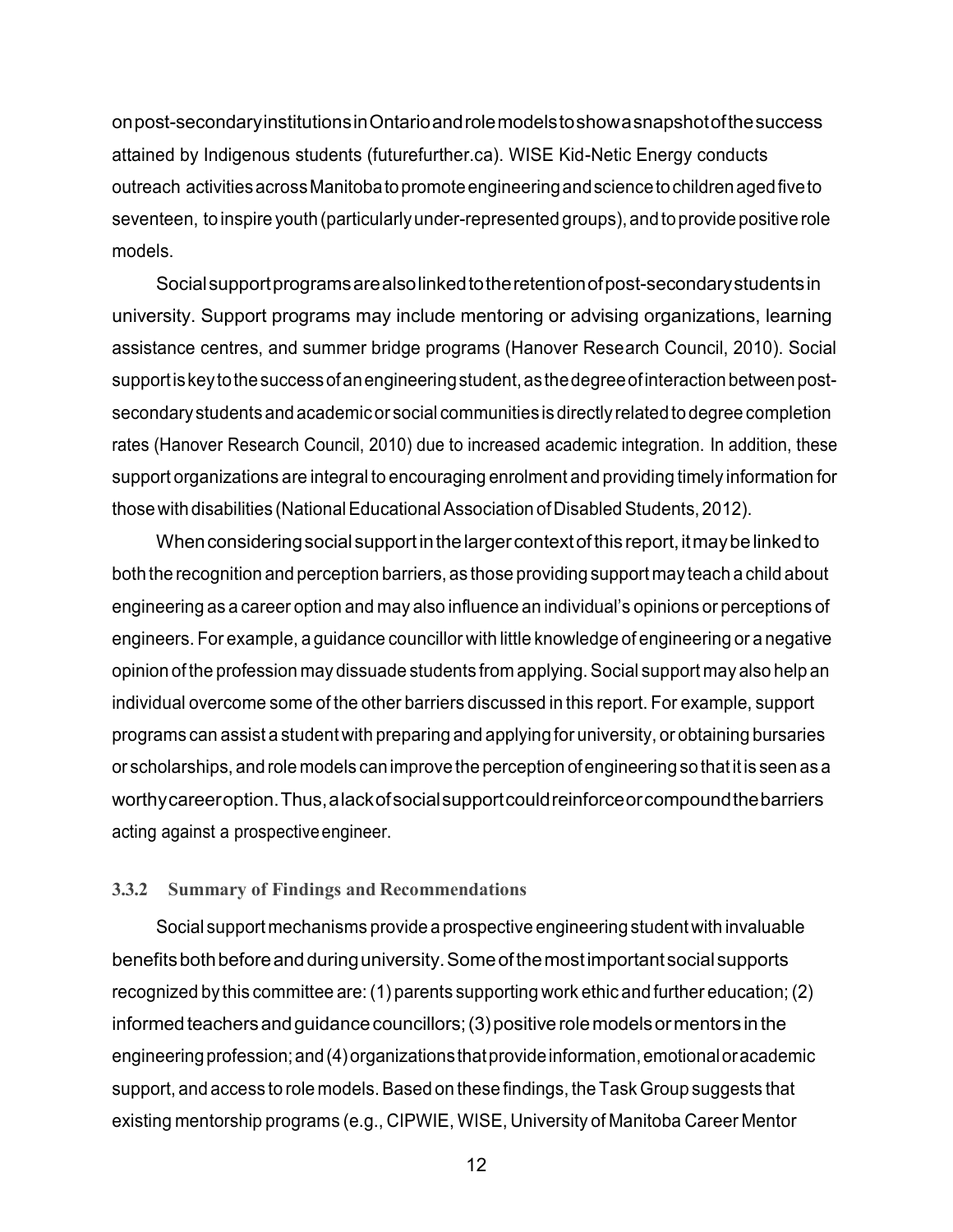Program) are supported or expanded. Promotion and support of engineering societies should also continue, as they promote interaction between students, provide social and educational support, and consequently increase the probability of a student completing their engineering degree.

The Faculty of Engineering website should be updated to include role models of varying backgrounds, genders, abilities, etc. or include links to other websites that highlight positive engineering role models, such as the WISE Atlantic Region site [\(www.wiseatlantic.ca/Videos.asp\).](http://www.wiseatlantic.ca/Videos.asp)) Finally, Engineers and Geoscientists Manitoba and the Faculty of Engineering should work together to develop an informational package for guidance councillors and teachers on engineering, particularly for rural and/or northern communities. This package should include information on academic requirements, application procedures, support organizations (e.g., ENGAP), role models, and career options. WISE could potentially assist with distribution of the informational package as they travel to many rural and northern communities in Manitoba.

## **3.4 Financial Resources**

Surveys conducted by Stats Canada indicate that 26% of Canadian students who did not enrol in post-secondary education cite financial concerns as the main cause (Montreal Economic Institute, 2004), making it a major barrier to a post-secondary education. The cost of postsecondary education comes not only from tuition and related fees (books, supplies, etc.) but also from areas not directly related to education, like transportation, clothing, and, for students who do not have the opportunity to live at home, food and rent (Standing Senate Committee on Social Affairs, Science and Technology, 2011). Beyond even that is the lost-opportunity cost of attending a post-secondary institution – that is, the money that a student could be making if they were not in school (de Broucker, 2007). Two groups of prospective students generally face the largest financial barrier to obtaining a post-secondary education: (1) people from low-income families; and (2) those who would have to relocate in order to attend school.

## **3.4.1 Contributing Information**

A study done by the Canadian Policy Research Network indicates that young people from high-income families are two to three times more likely to attend a post-secondary institution than students from low-income families (de Broucker, 2007). In a 2012 article, the Globe and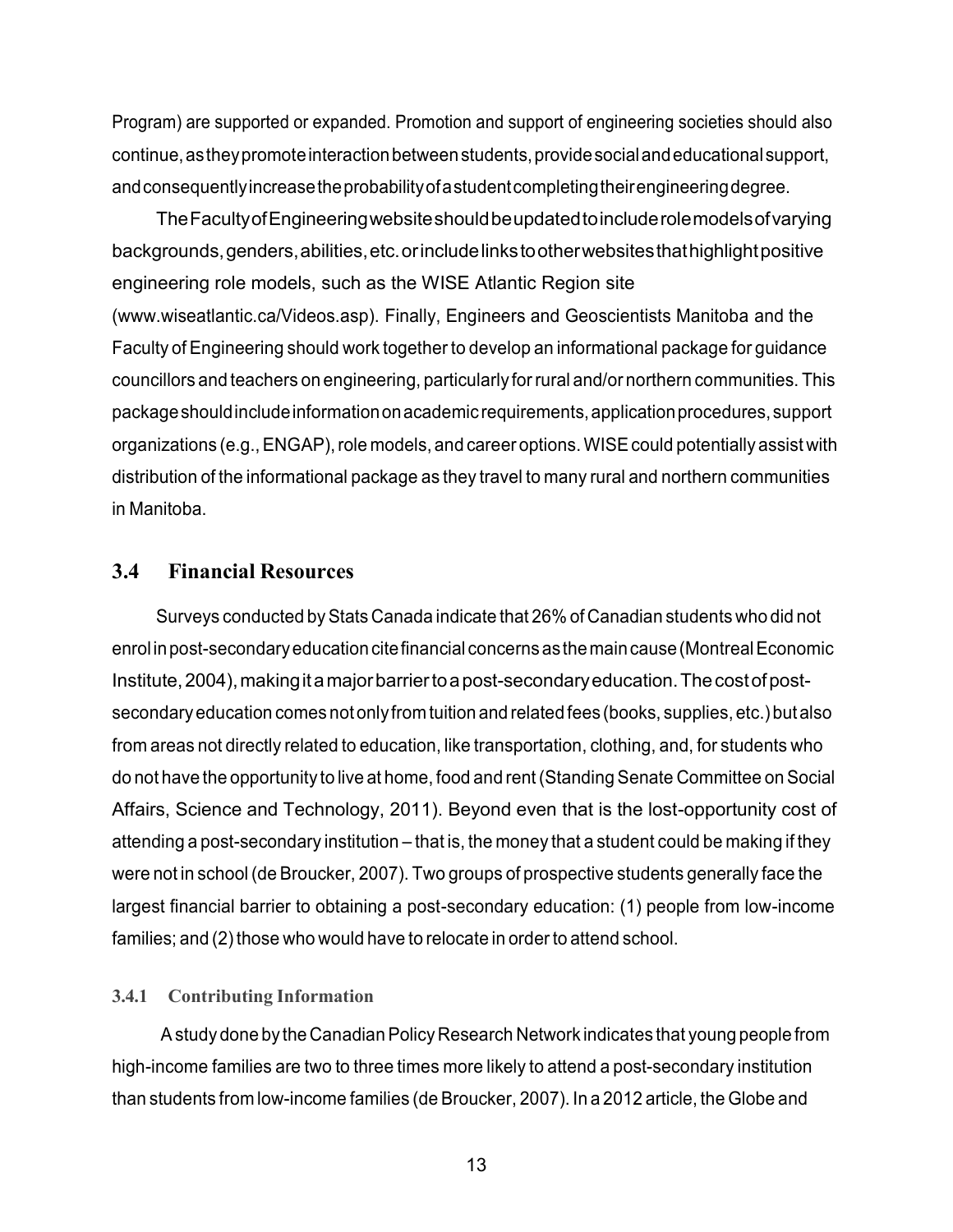Mail defines the after-tax low-income threshold in Canada as, "less than half of the national median income". The median household income in Manitoba for 2010 (the latest year for which National Housing Survey income breakdown information is available) was \$57 299, so the lowincome threshold would have been \$28 649. In that same year, there were 121 240 private households in Manitoba with an after-tax income of less than \$30 000 (Statistics Canada, 2011a). This number corresponds to approximately 25%of the total number ofhouseholds in the province (465 805); thus, low-income households represent a significant portion of Manitoba's population.

With a lower percentage of students from low-income families attending university than their higher-income counterparts, the financial demand of post-secondary education ceases to be the only barrier to overcome. There is likely to be fewer degree or diploma-holding role models in the low-income student's life than that of the student from the high-income family (see also Section 3.4 Social Support). Studies have found that Canadians tend to overestimate tuition costs, while underestimating the average university graduate's starting salary compared to that of someone with a high school diploma (de Broucker, 2007), which may increase the perceived size of the financial barrier. Student loans are available, however Manitoba Student Aid considers the student's own income in determining the amount of money to lend (Government of Manitoba, n.d.a), penalizing students who hold part or full-time jobs. These jobs are often a necessity for people from lower-income families. Further, the Canadian Policy Research Networks study points out that the student debt often incurred during the completion of a degree may especially discourage prospective students from low-income families as they may anticipate, "fac[ing] more inequity after graduation when they enter the labour market with a handicapping level of debt" (de Broucker, 2007).

Members of low-income families are not the only ones facing an increased post-secondary financial strain. Students who live in Winnipeg but far from the University of Manitoba or students originally not living in Winnipeg, incur increased transportation and/or relocation costs. Students originally living further than a reasonable commuting distance from the University of Manitoba can expect to pay between \$6 500 and \$16 000 for accommodation and utilities alone, over a single calendar year (University of Manitoba, 2015). This does not take into consideration the transportation cost for the student to go back home for holidays or family emergencies. Students choosing to commute a greater distance to university as opposed to relocating, pay for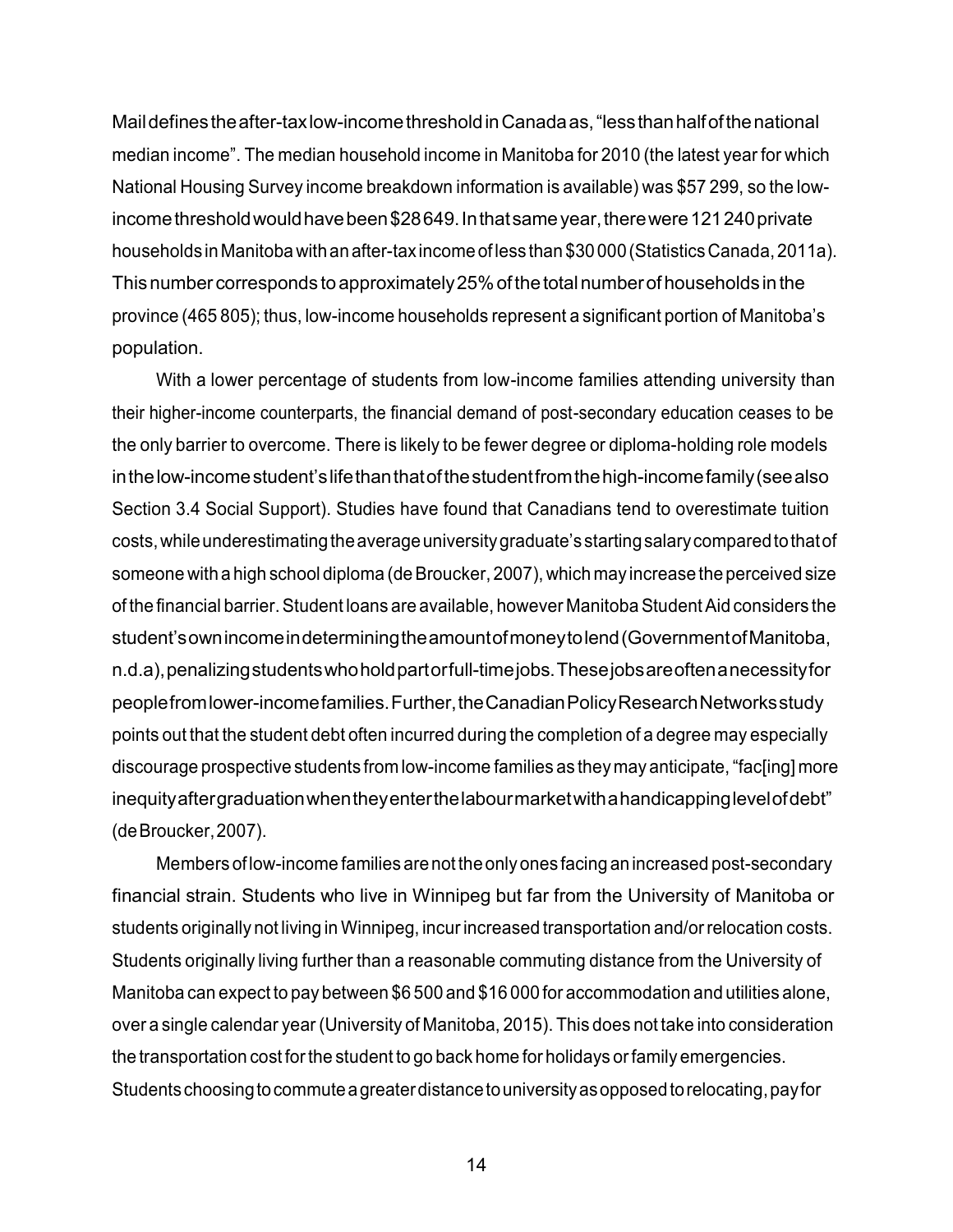the associated automotive fuel and maintenance costs (or public transportation costs), and the lost-opportunity cost, as the time spent commuting could be used for work or study.

Statistics Canada found that incomes in rural regions are lower than those in urban regions, which further compounds the problem (Singh, 2002). As a result, many rural students find ways to reduce their financial strain. For example, some students choose to enroll in school part-time so that they may also work and make money. Unfortunately, this may not be an option while doing an engineering degree since the programs at the University of Manitoba have a time limit (e.g., Civil Engineering has a seven-year limit; University of Manitoba, n.d.). Some students are forced to postpone or terminate their studies if they can no longer afford to attend school, and others opt for college programs that are shorter and/or closer to home (de Broucker, 2007). Currently, the Faculty of Engineering offers the Dr. Len Domaschuk Engineering Entrance Scholarship to students from select rural high schools (Erickson Collegiate, Rossburn Collegiate, or Strathclair Community School); as well as the Dr. Norman Stephansson Memorial Scholarship, for which first year students from northern Manitoba entering Science, Arts, Engineering, or Management are eligible (Beddoes, 2016).

#### **3.4.2 Summary of Findings and Recommendations**

The Montreal Economic Institute states in its 2004 Economic Note, *Would Higher Tuition Fees Restrict Access to University Students,* "Data from various Canadian provinces show no direct relationship between lower fees and greater university access." Rather, itis suggested that targeted financing via loans and grants would be a more effective way of ensuring increased accessibility (Montreal Economic Institute, 2004).

For Status Indians and Inuit people in pursuit of a post-secondary education, the Post Secondary Student Support Program (PSSSP) is funded by Indian and Northern Affairs Canada (INAC) to provide money to students enrolled in post-secondary education. Each year, \$314M is put towards the PSSSP, but Macdonald-Laurier Institute for Public Policy claims that this money does not always make it to the students it's intended for. A lack of accountability means that the distribution of money is often affected by favouritism, nepotism, and regional variations (Helin & Snow, 2010). This mis-allocation of funds can be even more problematic for Status Indians living on reserves that incur tuition and relocation costs (see also Section 3.5). As the PSSSPis a federal program, recommending improvements for the PSSSP is beyond the scope of this report;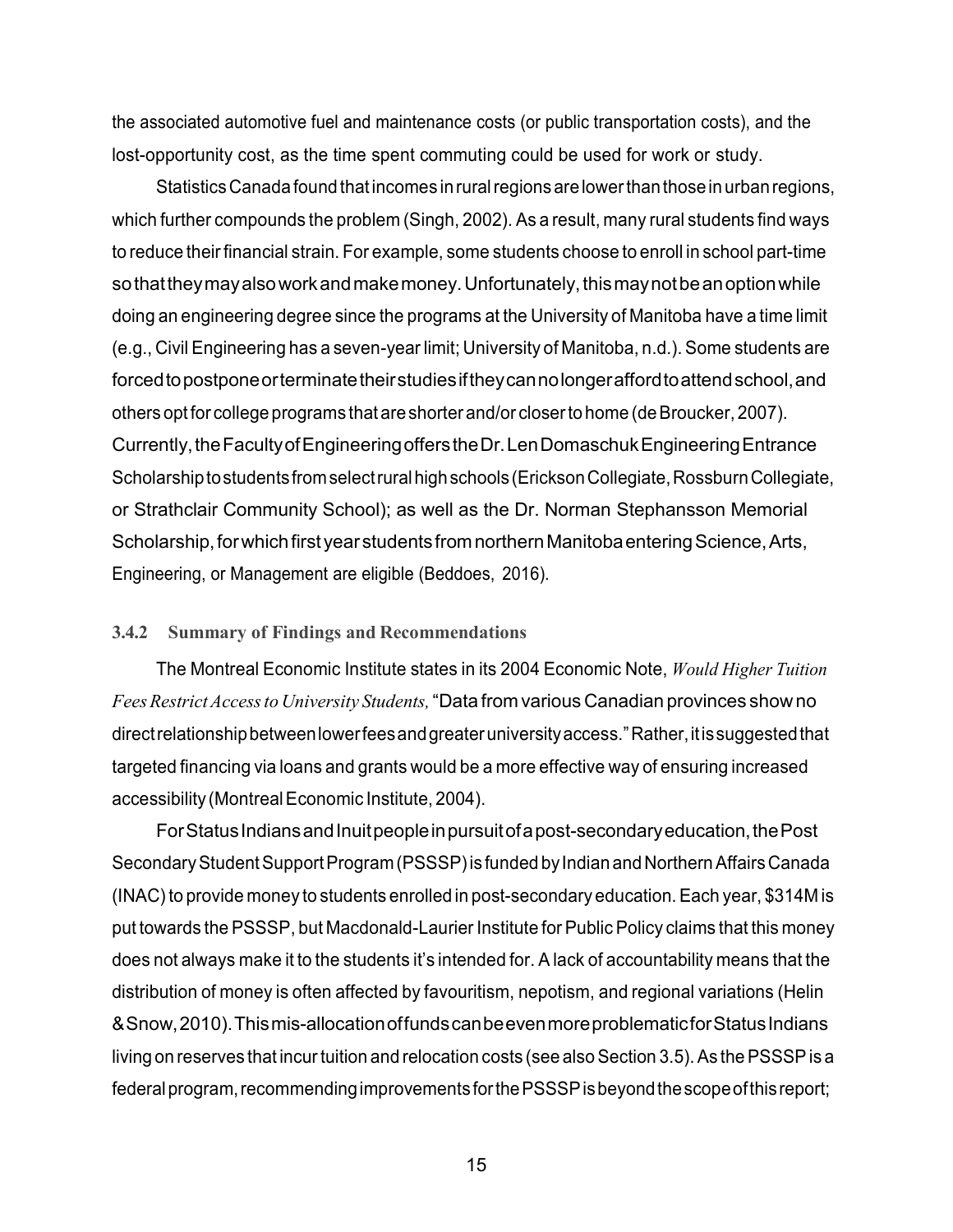however, there are other approaches that may assist students in overcoming their financial hurdles.

Additional bursaries should be created that take into consideration commuting costs to relieve some of the cost burden incurred by commuting students living far from the university. These costs should consider not only the price of commuting (e.g., public transit or fuel and maintenance), but also the opportunity cost associated with the lost time, as this may affect a student's GPA and chances for grade-based scholarships.

Bursaries for students from low-income families should be established that disregard the students' own income. Students who work during university often have less time to study so maintaining a high GPA is likely more difficult. Thus, their chances of receiving scholarships decrease, and their income still may notbe enough to cover expenses.

Current information on the cost ofan engineering degree, average starting salaries, and the Manitoba companies that typically hire engineering graduates should be readily available (for example, in the informational package recommended in Section 3.3.2). Given this information, students from low-income families and rural areas can make an informed decision on whether obtaining an engineering degree will (or will not) fit into their lives.

# **3.5 Location**

The place that a prospective student lives at the time of high school graduation may determine whether or not they apply to engineering. Only 11%of students with a home more than 80km away from a university will enrol in post-secondary education (Senate Canada, 2011). Rural students must leave familiarity behind (e.g., culture and physical environment) as well as their support systems (friends and family) in order to attend university (Senate Canada, 2008). And as previously mentioned, rural students generally incur a greater financial burden, as they must move from their home and pay for travel back and forth to visit their families (Senate Canada, 2008). Therefore, distance was deemed a barrier that may prevent a prospective engineer from going to university.

#### **3.5.1 Contributing Information**

Moss et al. (2008) found that perceived "rural and northern advantages" exist, for example, better quality of life and sense of community, and greater safety. These benefits may influence a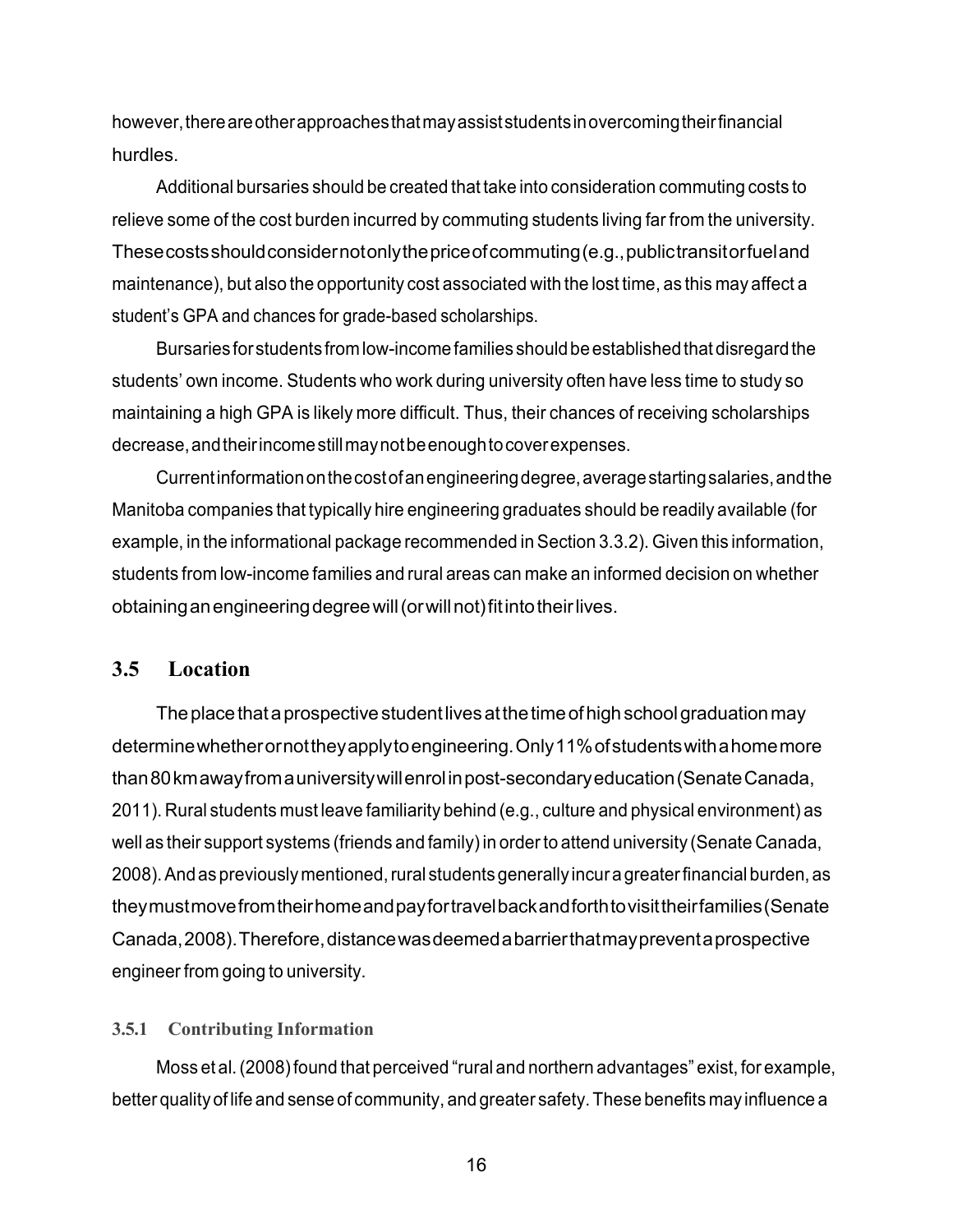young person's desire to remain in a ruralor northern community. Therefore, the decision to leave a rural ornorthern community typically corresponds to a young person's ambitions for personal growth or to acquire the skills necessary for a particular job (Moss et al., 2008). Moss et al (2008) suggested that the personal development attained by the young person by moving must be seen as favourable – some examples include business training, enhancement of personal resourcefulness and creativity, and acquirement of diverse job opportunities and meaningful employment. Thus, recognition and perception of engineering as a valuable career option are inextricably linked to a prospective engineer's location.

Distance is a more significant barrier for those with limited financial resources (Frenette, 2003; Junor and Usher, 2008). Rural and northern students wishing to become an engineer may not be able to because of the greater personal costs incurred when they leave home (Frenette, 2003). As discussed in the financial barrier section, even the distance a student lives from the University of Manitoba within Winnipeg may negatively impact their education due to the time and cost of travelling to and from school, particularly when they rely on public transportation (Herrmann, 2016). In addition to the correlation of distance and financial resources, distance may also diminish the social support available to a young person when they leave their home community (Junor and Usher, 2008).

Distance has a disproportionate effect on certain groups. For example, the percentage of Indigenous Peoples living in ruralor northern communities is greater than non-Indigenous (Holmes, 2005). This means that distance is a more likely barrier for a prospective Indigenous engineer than a prospective non-Indigenous engineer. Also, rural communities that have more resources, for example, stronger educational systems and greater job opportunities, as well as the presence of good role models, are more likely to have a positive effect on a prospective engineer's outlook (Educational Policy Institute, 2008).

Improved communications systems (e.g., internet accessibility) have begun to alleviate some of the issues associated with the distance barrier. Increased communications leads to better exchange of information on the benefits of attending post-secondary education, a greater probability that a rural/northern student will find the financial assistance they need, and higher access to role models and social programs that may positively impact a prospective engineer's future. Finding new and better ways to communicate with rural and northern communities will be an important consideration for improving access to engineering in Manitoba.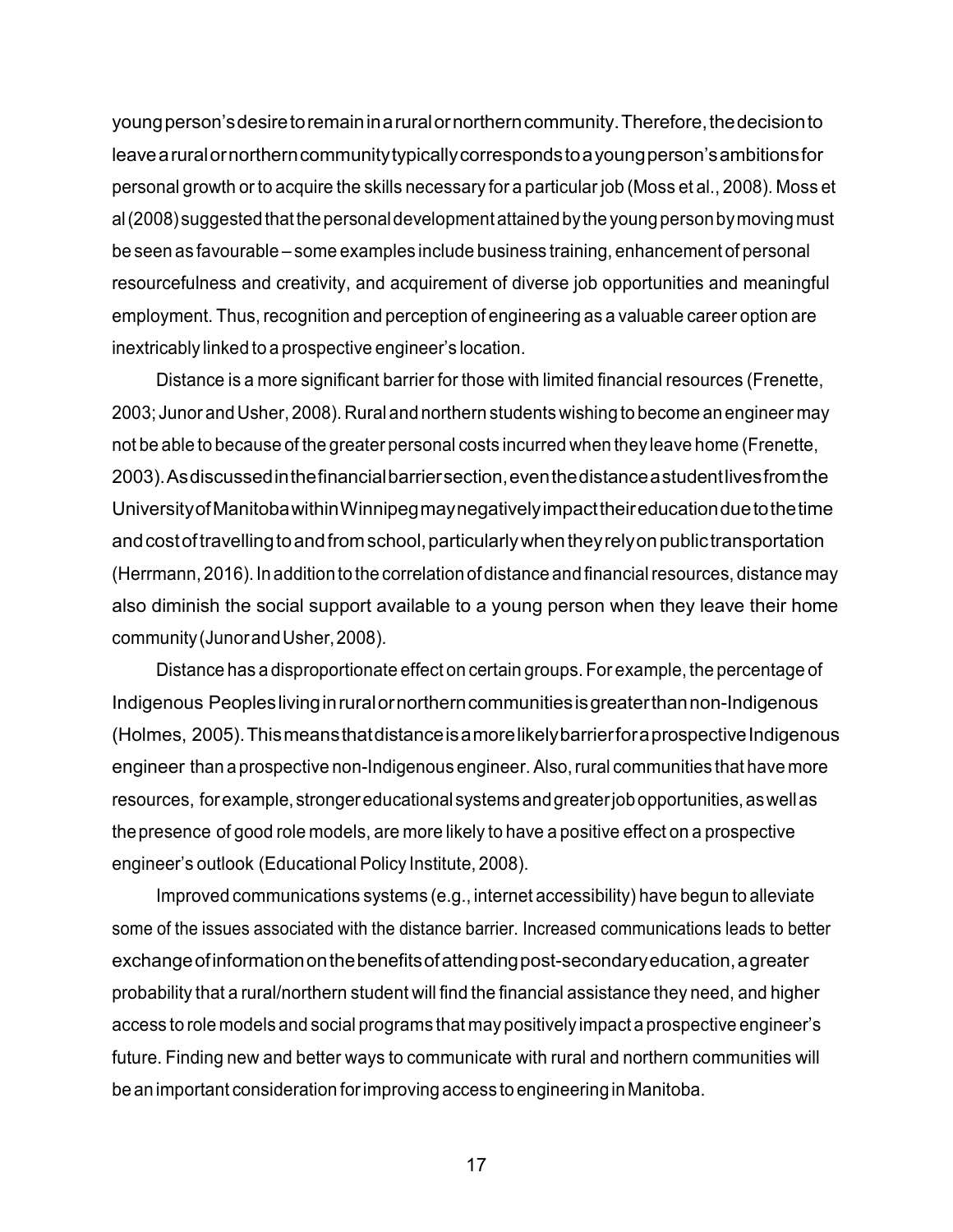#### **3.5.2 Summary of Findings and Recommendations**

Distance may be regarded in two ways: (1) as a barrier for the university to overcome to gain a student that might not have observed a benefit to moving from their rural or northern community; or (2) as a compounding factor for other barriers. Together, these perspectives reinforce the importance of overcoming the other barriers discussed in this report, particularly recognition of engineering as a career, perception that engineering is associated with meaningful, valuable, and diverse job opportunities, financial resources, and social support. Therefore, the recommendations provided for addressing these other barriers may also alleviate issues impacting a prospective engineering from a rural or northern community.

The Australian Government recognized the financial burden placed on remote students wishing to attend post-secondary education and developed relocation scholarships to assist those in need (Australian Government, 2016). In addition to the two scholarships currently available for rural and northern students (Dr. Len Domaschuk Engineering Entrance Scholarship and Dr. Norman Stephansson Memorial Scholarship), relocation bursaries should be available for prospective engineering students from rural and/or northern communities that wish to attend the University of Manitoba but do not have the financial means to do so.

## **3.6 Qualification**

All of the barriers discussed up to this point provide insight on the potential reasons for the under-representation of certain groups in Manitoba's engineering community. In order to obtain an engineering degree at the University of Manitoba, a prospective student must meet the required qualifications. Thus, under-preparedness may be a barrier encountered by a potential engineer. This barrier may be a significant reason why minority students who apply to the Faculty of Engineering are not accepted into the program, and may also contribute to unequal representation in engineering.

#### **3.6.1 Contributing Information**

It is estimated that while 17.0 % of Manitoba's population is of Indigenous identity, only 0.3% of engineers in Manitoba are Indigenous (Herrmann, 2016). Although there are no specific statistics on the ethnic, socio-economic or gender status of applicants, Herrmann (2016) collected information on the region-of-origin of accepted engineering students. This data confirmed a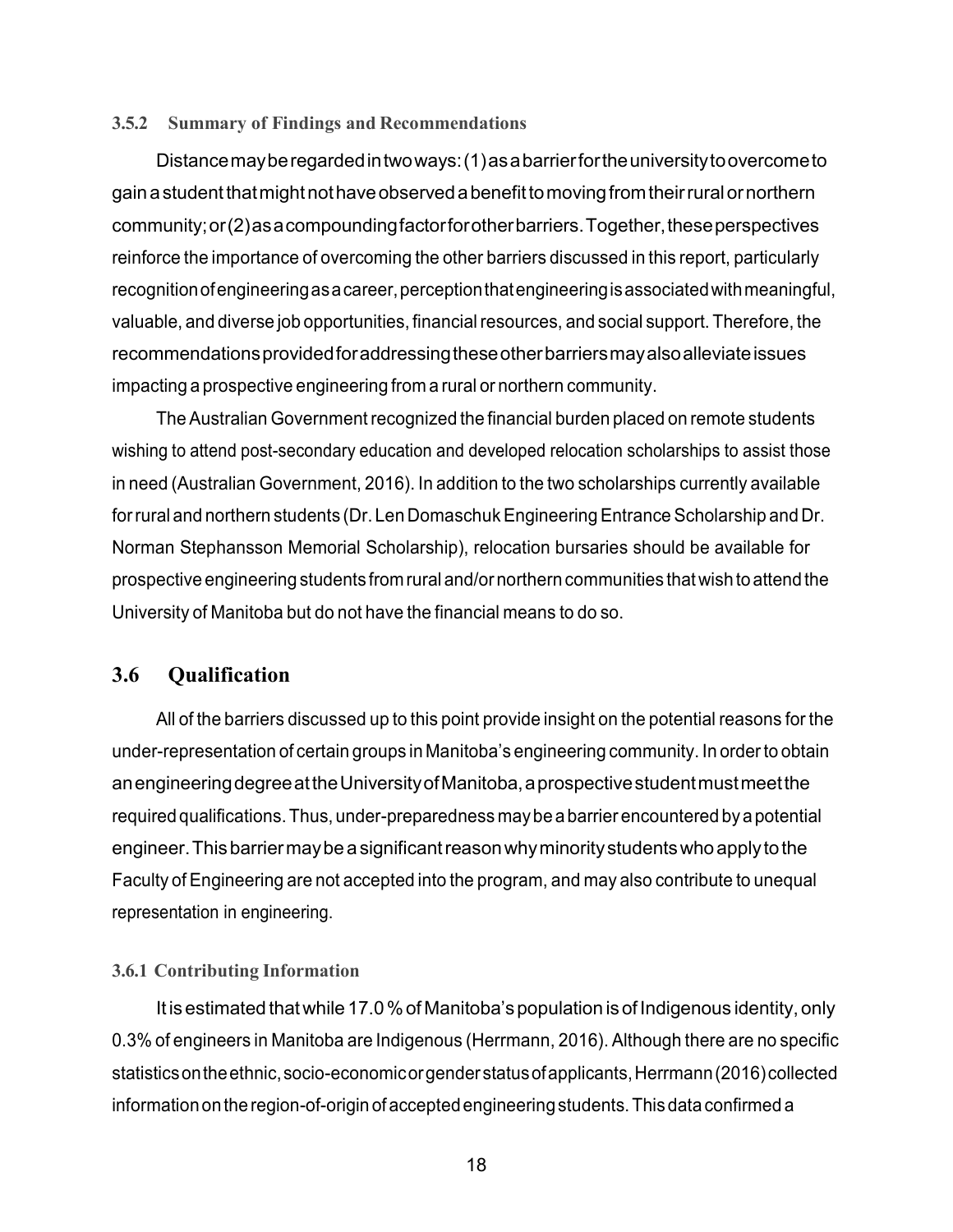disparity between students from rural, northern, and inner-city locations (areas of large minority populations), and those from the rest of Winnipeg.

Furthermore, entrance to the Faculty of Engineering at the University of Manitoba is competitive and rigorous. The official entrance requirement for engineering is a minimum 85% grade average in Grade 12 chemistry, pre-calculus, and physics, with no less than 60% in any one course (University of Manitoba, 2015a). The actual high school average required for acceptance to the first year engineering program is usually significantly higher (up to 91%; Ruth, 2016), as the current acceptance criteria is based solely on grades (University of Manitoba, 2015a). Students are ranked again after their first year of study (based on their grades within this first year) for acceptance to a discipline (University of Manitoba, 2015b). One reason acceptance to the Faculty of Engineering is so competitive may be because Manitoba has the second-lowest percentage of engineering students when compared to total university enrollment (0.04%, which is second toPEI with 0.03%; Ruth, 2016). Furthermore, the University of Manitoba is the only Canadian Engineering Accreditation Board (CEAB) accredited university in the province, making it the largest province (both geographically and population-wise) with only one engineering school.

These rigorous application requirements can limit the diversity of those who apply to engineering. For example, studies indicate that girls typically avoid physics classes at the high school level dueto social pressures (i.e., negative stereotypes) and low self-efficacy. Instead, girls move toward biological sciences (Papadimitriou, 2004), which are not required for acceptance to engineering at the University of Manitoba (while physics is).

The competitive nature of the application process favours students who have high school teachers with more lenient grading practices. Conversely, the current application process may negatively affect students who have part-time jobs, are supporting a family, or are influenced by cultural biases that limit their academic support and interests. These difficulties disproportionately affect those with lower socio-economic status (Educational Policy Institute, 2008; Holmes, 2005), which has been correlated to "a mix of mutually-reinforcing low expectations and low academic achievement" (Educational Policy Institute, 2008). The adoption of a quality-based acceptance program, particularly for those students who are negatively affected by privilege, could result in a more equal application process.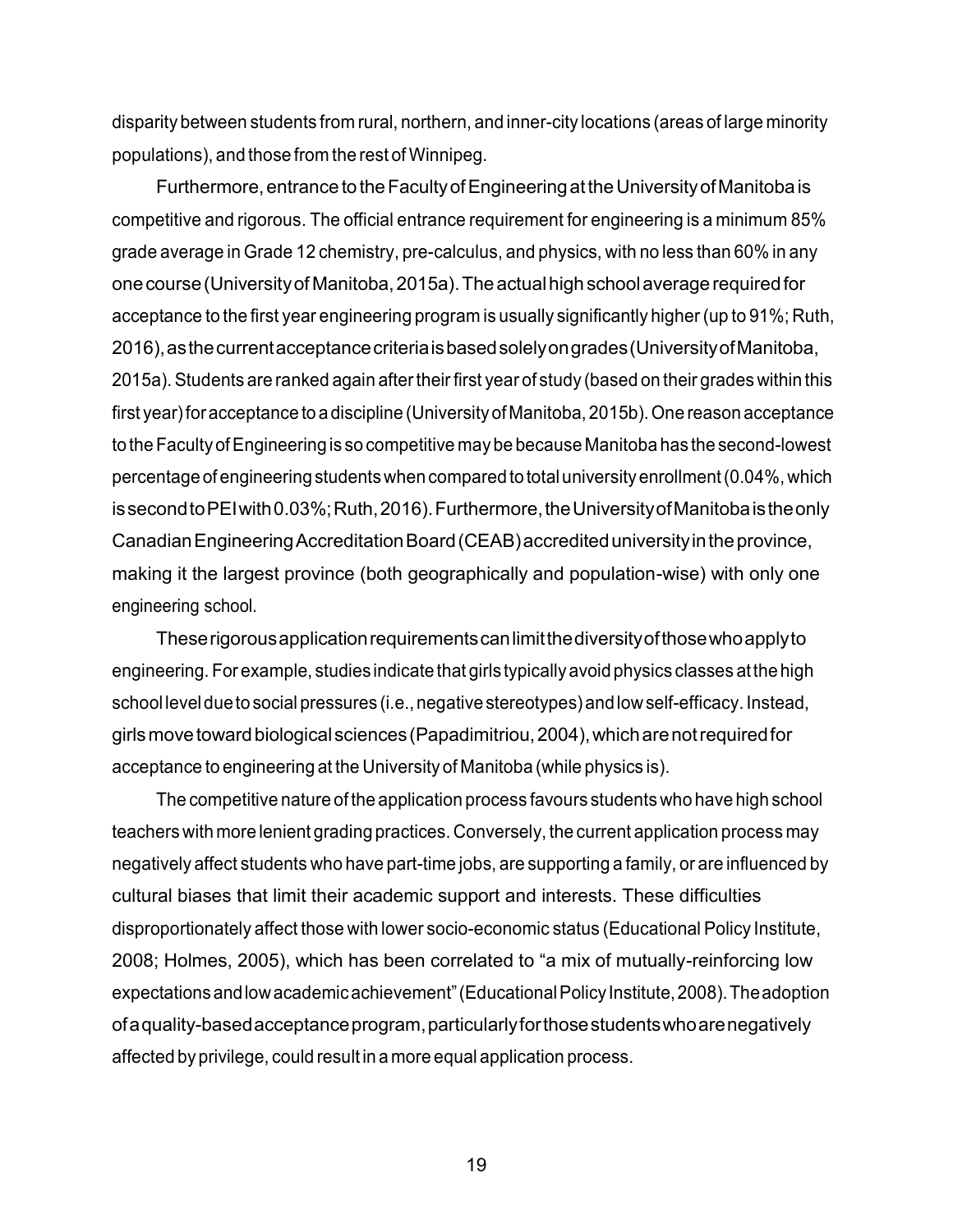Furthermore, educational inequalities exist that amplify the difficulties of an overcompetitive application process. Specifically, Manitoba's low education rankings in previous Pan-Canadian and International Student Assessments (O'Grady, 2013; Martin, 2014) are thought to be due to poverty and socio-economic inequalities (Martin, 2014) indicating that the quality of education among the underprivileged and minority groups has decreased. Indigenous Peoples and immigrants are more prevalent in rural, northern, and Winnipeg's inner-city schools, which generally have lower-quality science and math teachers, and limited laboratory resources (Martin, 2011; Sniderman, 2012). Some have argued that transparency with respect to individual school initiatives, progress, and successes may mitigate these problems (Botelho-Urbanski, 2014). This information may also be a valuable tool for data-driven decisions on educational policies and resource allocation. The collection of performance and demographic data on individual schools can quantify education or resource gaps between schools or school divisions, reveal differential grade inflation, or identify successful programs that can be implemented in other schools.

Students who are not accepted into the first year engineering program have limited options for a "second chance" entry. For example, professionals within engineering education indicated that transfers to the engineering faculty from University 1 (U1), technical colleges, orparaprofessional employment are poorly developed and underutilized. In U1, students who failed to secure a seat in the Faculty of Engineering should be presented with an alternative route based on their U1 results to apply for a seat in the following year's preliminary year of engineering admissions pool. This would be different than the current approach (which allows U1 students to apply for an engineering major provided they have managed to take the appropriate classes) because students are offered the opportunity to address holes in their skillsets and improve their academic performance before attempting to enter a specific engineering department.

Students in technical colleges studying as technologists should also be presented with a process for transferring to a comparable engineering major at U of M. This is especially relevant for the recruitment of Indigenous students, as they have been found to be more likely to attend a technical oriented college program over university (Holmes, 2005). Furthermore, facilitating transfers from the University College of the North will establish connections with northern students who may require or prefer to start their education closer to their home (Holmes, 2005). The University of Manitoba is currently developing *Engineering Hybrid Pathways*, a program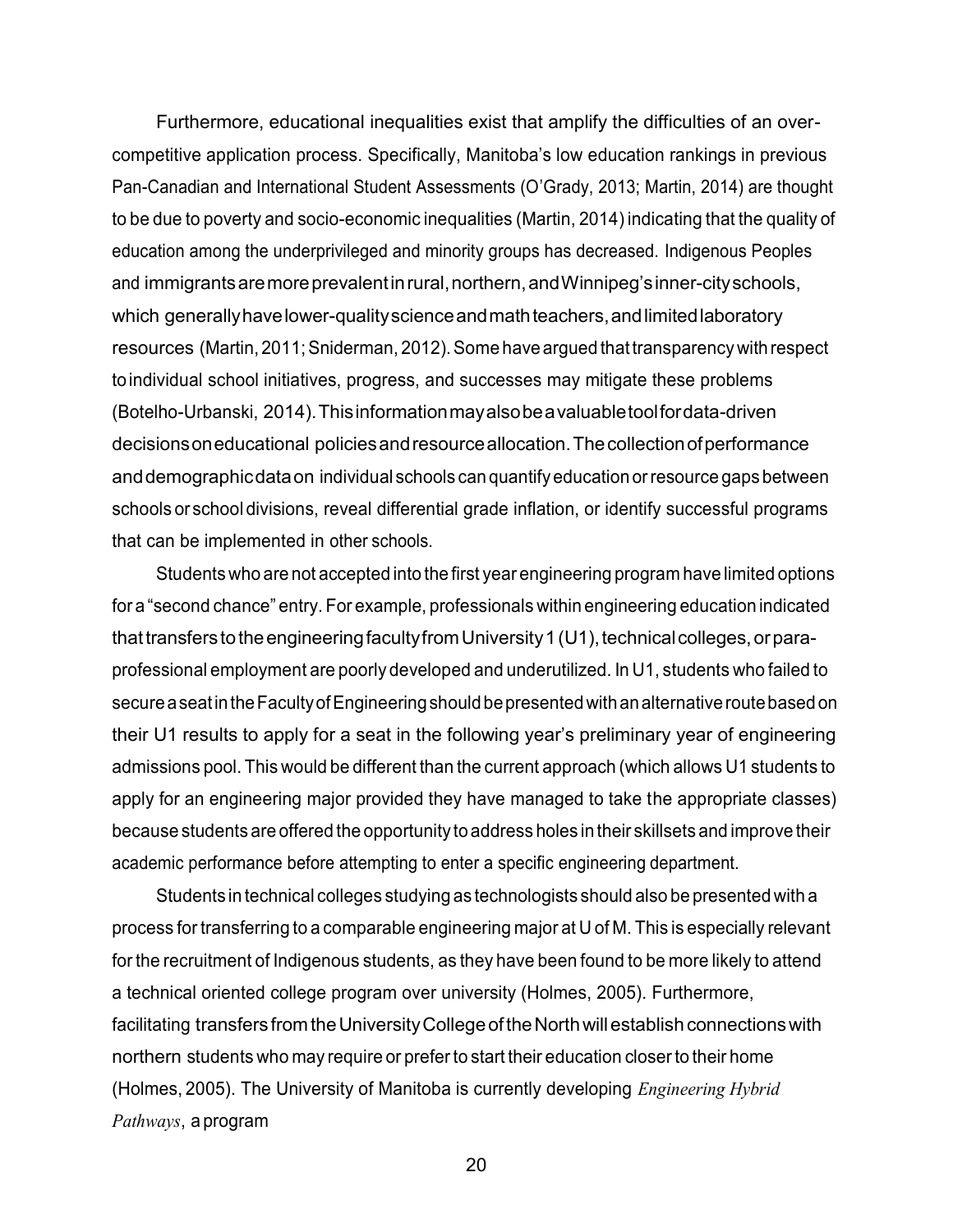designed to support "engineering students from other Manitoba post-secondary institutions ... to engineering programs" atthe University of Manitoba (Beddoes, 2016). The initiative aims to transfer maximum applicable credits to allow students to put the courses taken while acquiring their engineering technology diploma towards their engineering degree (University of Manitoba, n.d.b). The program's future goals include developing a pathway for Red River College's students to qualify for Advanced Entry, as well as working with University College of the North's in developing its equivalent courses to allow for its students to qualify for Advanced Entry to the engineering programs at the University of Manitoba (Beddoes, 2016).

The current application process may also dissuade potential mature students (e.g., working in para-professional engineering occupations) from applying to the Faculty of Engineering. Thus, identification and targeted recruitment of mature workers in para-professional engineering occupations should be considered. This would increase the diversity ofperspectives in the engineering profession, and may potentially assist in bolstering the enrolment of minority groups. The establishment of university-industry partnership programs could alleviate the financial burden assumed by these mature students.

#### **3.6.2 Summary of Findings and Recommendations**

The competitive application process associated with engineering in Manitoba is connected to many of the issues discussed in the previous section. The obvious recommendation is to support the expansion of the University of Manitoba's Faculty of Engineering to accommodate more students. Increasing the capacity of students the Faculty can educate would be difficult to achieve, but with the initiatives already undertaken by the University of Manitoba and continued funding from the Manitoba Government, Manitoba has recently experienced the largest increase in enrolment in CEAB accredited engineering programs. Over the past decade, engineering enrolment increased 39% (between winter term 2010 and fall term 2016) and further growth is expected in the near future (Beddoes, 2016). Additional (smaller) measures may also be taken to increase the overall preparedness of all potential engineering students in the province. First of all, the gap between inner-city, rural and northern schools versus other Winnipeg schools must be assessed and reduced. Data should be collected on the ethno-socio-gender-economic demographics of schools across Manitoba to identify the situations and environments that lead to greater success rates for engineering applicants from all school divisions, particularly those with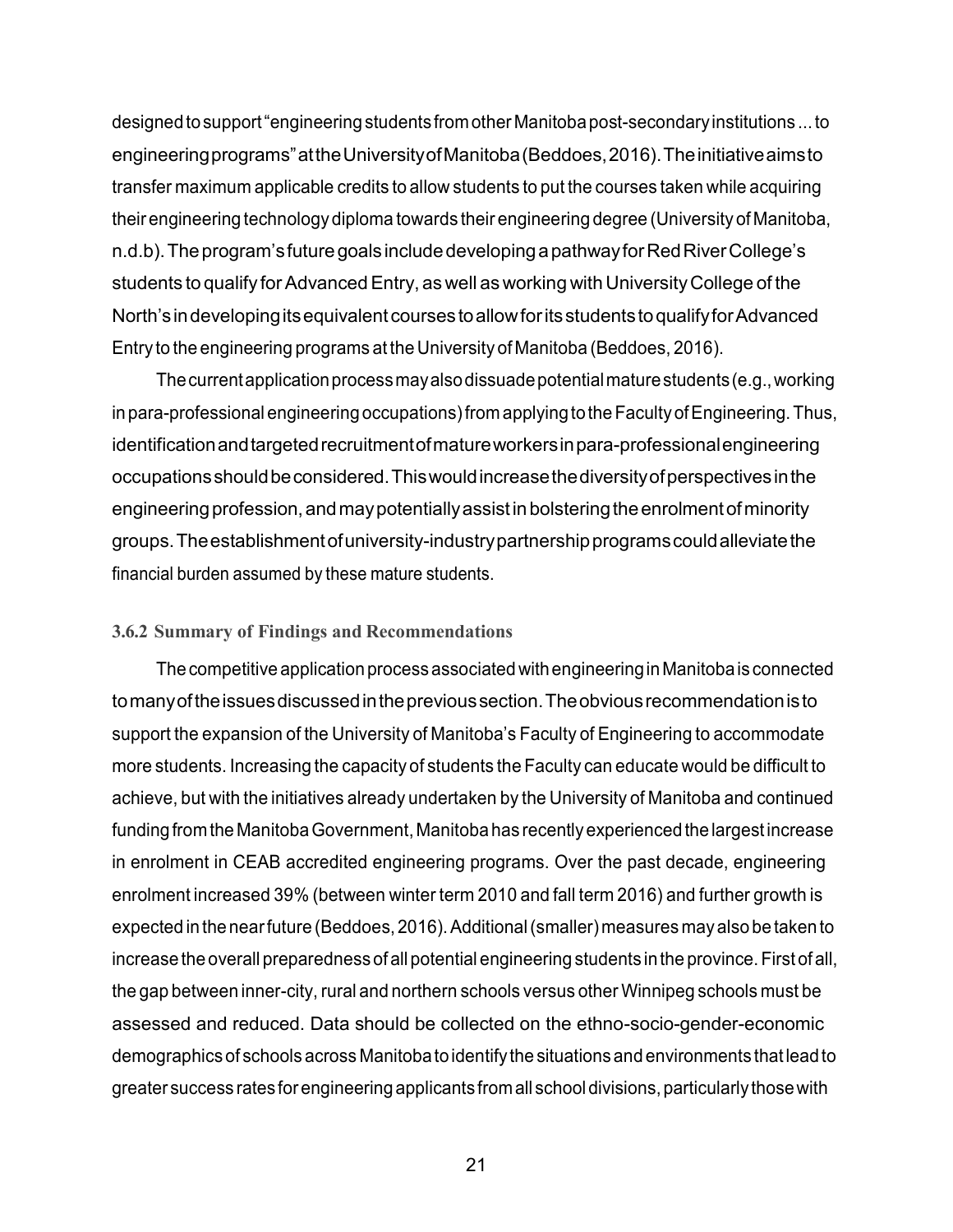a high percentage of minority groups (George et al. 2001). A monitoring body could be established to oversee data collection while also promoting transparency of the high school education system, controlling differential grade inflation, and recommending resources allocation.

The Faculty of Engineering should consider the implementation of a quality based selection process for students entering the Faculty of Engineering. This could be applied to underprivileged students (recognized by the monitoring body mentioned above) who may not be competitive with grades alone. The Faculty of Engineering could award a percentage of the firstyear seats on a quality-based system (using tools such as questionnaires, interviews, Pathfindertype assessments, or a combination thereof), while the rest are awarded according to the traditional grade-based system. This would limit the required resources butwould provide greater opportunity for under-privileged students to qualify for the Faculty of Engineering. The University of Manitoba has already begun implementing a comparable solution with its supernumerary admission category. This category was established for advanced entry of qualified ENGAP students to disciplinary programs.

The University of Manitoba is currently establishing the *Engineering Hybrid Pathways*  program designed to support STEM students transferring to the Faculty of Engineering from other post-secondary educational institutions. Specifically, bridges from Université de Saint-Boniface, the University of Winnipeg and the University of Brandon exist, and the expansion of this program to include the University College of the North and Red River College are in the works. Continuing support of the University of Manitoba's efforts on this front is recommended. In a similar vein, a second recommendation isto establish a 'second chance' option for U1 students whereby they are allowed to apply to the preliminary year of engineering. This would differ from the current system in which they must compete against first year engineering students when applying tooneof the engineering departments.

The Faculty of Engineering may also consider recruiting mature students working in paraprofessional engineering occupations. Both of these initiatives would likely promote postsecondary education of under-privileged or under-represented groups and would increase the diversity of perspectives in the engineering profession.

Finally, additional support should be available to those accepted to the Faculty of Engineering in order to ensure that they are fully prepared to begin university. Specifically, the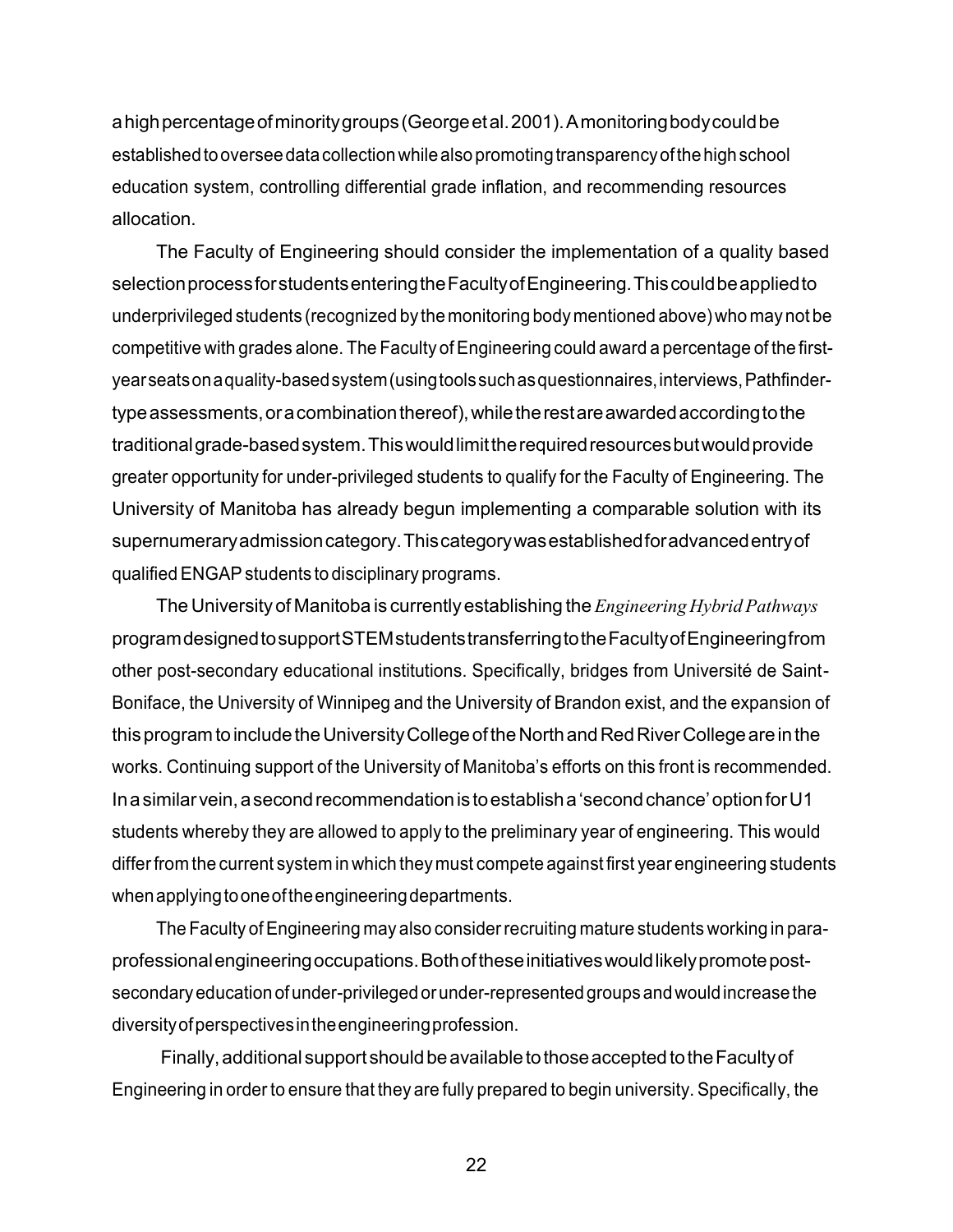development and implementation of pre-university programs or introductory summer courses may help address any knowledge or skill set gaps in education (particularly for underrepresented groups), and may also be particularly useful in preparing students with other university-related skills (American Speech, Language and Hearing Association, u.d.). Information on course selection, communicating with teaching assistants and professors, study skills, obtaining financial aid and available social support groups may help facilitate the transition to post-secondary education, particularly for students who come from unconventional educational backgrounds (Marable, 1999). These programs may tie nicely into a mentorship program so that students' knowledge gaps can be filled as the first year of engineering unfolds. The ENGAP provides similar resources to Indigenous students; thus the Task Group suggests that this program receives continued support.

# **3.7 Representation**

Related to the barriers of recognition and perception, representation (or the lack thereof) has been identified to address the lack of peers and role models a prospective student may encounter when considering a career in engineering. Furthermore, the lack of minority or underrepresented groups among veterans of the profession identifies the chicken-and-egg scenario that can occur when those making decisions or relaying information are an un-diverse population that is inherently unaware of the minority perspective.

## **3.7.1 Contributing Information**

The majority of institutions handle minority populations with an assimilative approach. This requires all students to fit into a 'normal' program schedule (Holmes, 2005). This initself is not necessarily barrier but these fixed programs are often developed, imposed, and enforced by governing professional associations, university administrators, and faculty or educators that don't include a minority perspective and may include implicit biases (Hill et al. 2010). As such, it is difficult to address the manifestations of these biases in governing bodies, and academic or employment policies and environments.

Implicit biases exist – often unconsciously and in direct contradiction with explicit beliefs (Hill et al. 2010) – and can have a detrimental effect on the attraction and retention of minorities in engineering. For example, the majority of people (both men and women) implicitly believe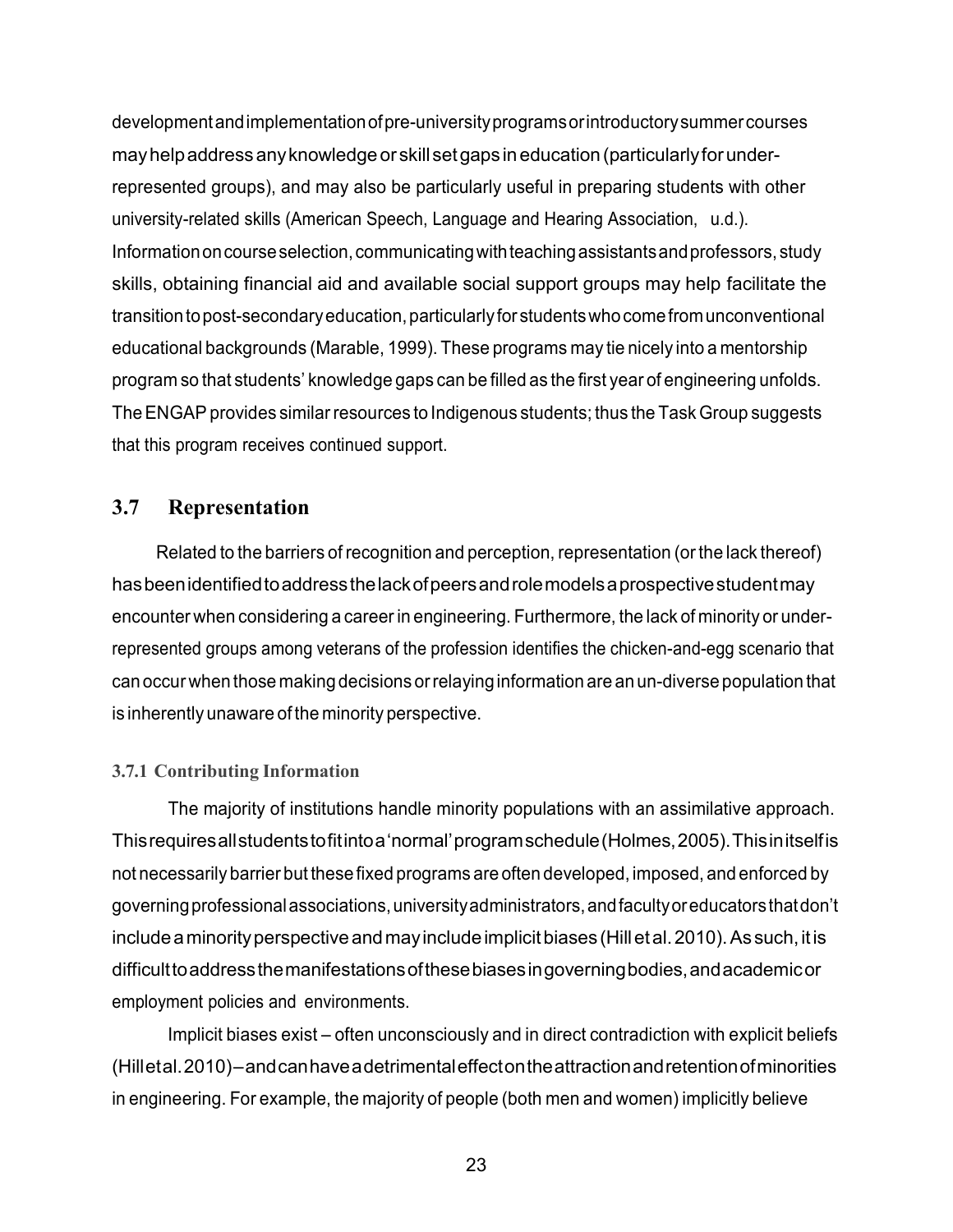that science is masculine and liberal arts are feminine (Hill et al. 2010, Project Implicit 2011). This bias can negatively affect the results ofpeer reviewed acceptance, hiring and promotions, and even perceived self-efficacy in the context of science and engineering (Hill et al. 2010, Schwartz 2015, Kost-Smith 2005).

These implicit biases, among those governing or teaching engineering, can result in biases in curriculums, programs, policies, and work environments. This is significant, as these institutions themselves have been identified as sources potentially deterring minorities from even considering an engineering career track. Prospective students may be influenced by these biases at an early age. Many factors, from an instructor's teaching style (Hill et al. 2010) to the physical posters on the wall (Master et al. 2016), can affect middle and high school classroom environments, which can change interest and success in math and science within girls or any other minority group considered 'poor' students. Alternatively, during a career in industry or academia, re-entry procedures may restrict women or Indigenous Peoples who take time off to tend to family needs (e.g., raise children) from promotion or tenure (Schwartz, 2015).

At an individual level, those minority students who do decide to pursue engineering may experience a general sense of "lack of fit" in the tract, which may directly influence their motivation to consider or continue with engineering (Educational Policy Institute, 2008). Minority students, with differing socio-economic, cultural, or gender backgrounds or sexual orientation may have a more difficult time integrating among their engineering peers, which is essential for instilling a sense of belonging (Educational Policy Institute, 2008). Furthermore, being unable to identify with the typical (Caucasian male) engineering student may contribute to feelings of inadequacy or low self-efficacy, as found among female physics students in a 2005 study (Kost-Smith).

Furthermore, minority students who are alone amongst their peers can experience pressure related to feelings that they represent not only themselves but their group (gender, race, socio-economic background, etc). This 'stereotype threat' (Vogt, n.d.) can lead to decreasing classroom participation as well as declining test performance and interest in the field. Further studies on stereotype threat have confirmed its action among minority populations in the context of engineering (Spencer et al, 1999; Beasley & Fischer, 2012). This threat may also contribute to negative perceptions of engineering, particularly among women and girls who believe they won't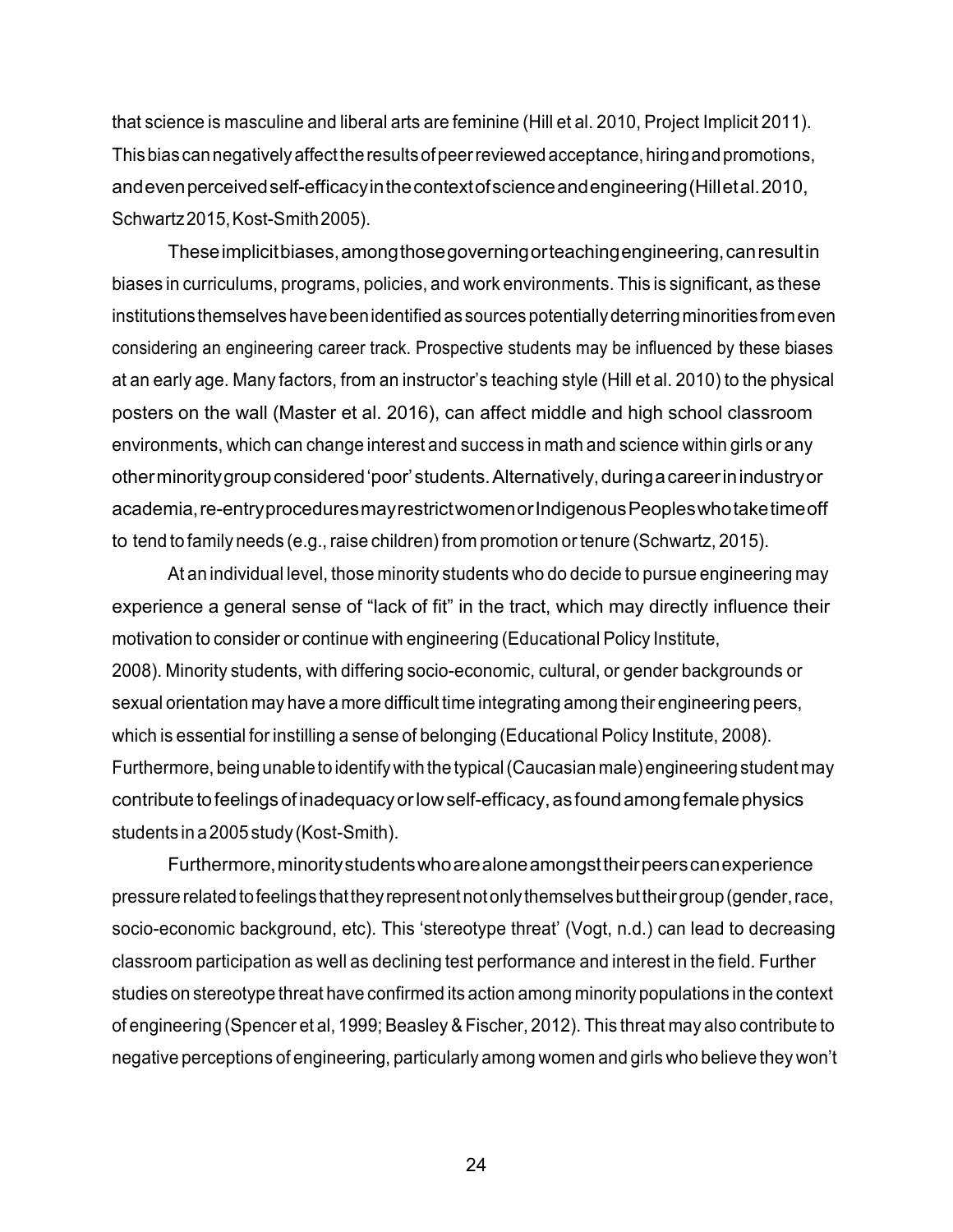be taken as seriously as their male counterparts (Modi et al., 2012) due to the general stereotypical belief that females are not as good at math and science as males.

#### **3.7.2 Summary of Findings and Recommendations**

The impact of under-representation of minority populations in engineering is two-fold: it results in a system that puts pressure on minority students to succeed inan environment that was not constructed with their input. In order to address these concerns, the solution must also be two-fold. First, support must be offered to under-represented students at the individual level in order to eventually increase their ranks to that of a critical mass capable of asserting alternative perspectives. In the meantime, steps must be taken to consciously account for implicit bias anda lack of minority perspective among current policies, procedures, and environments at all levels of the career track. Many of the solutions identified to address the other barriers, such as mentorship, social support, and financial aid, can be employed to address the effect of underrepresentation at the individual level (Girves et al., 2005; Educational Policy Institute, 2008). Additional measures must be taken to limit implicit bias and to better represent minority populations.

On-going research and monitoring of various socio-ethnic-economic and gender groups and their connections to the University of Manitoba engineering department, along with explorations studying how various barriers might combine to limit individuals from pursuing engineering (like this document) can be used in the process of making decisions on behalf of an absent minority population (Educational Policy Institute, 2008). It may also be useful for administrators, educators, employers and policy makers to determine whether they harbor any implicit association biases by taking free, online tests (e.g., Project Implicit, 2011). Implicit biases do not always reflect explicit beliefs and have the potential to be even more powerful, so awareness of implicit biases can be a tool to help decision-makers take steps to compensate for them (Hill et al. 2010).

Further steps can be taken by implementing changes to engineering educational and professional environments and policies. Supporting paternity leave and refining re-entry procedures would allow more women to remain visible among the ranks (Schwartz, 2015). Transparency and clear, objective evaluation within science education and employment can help eliminate bias that can arise from vague or poorly defined criteria for success (Hill et al. 2010).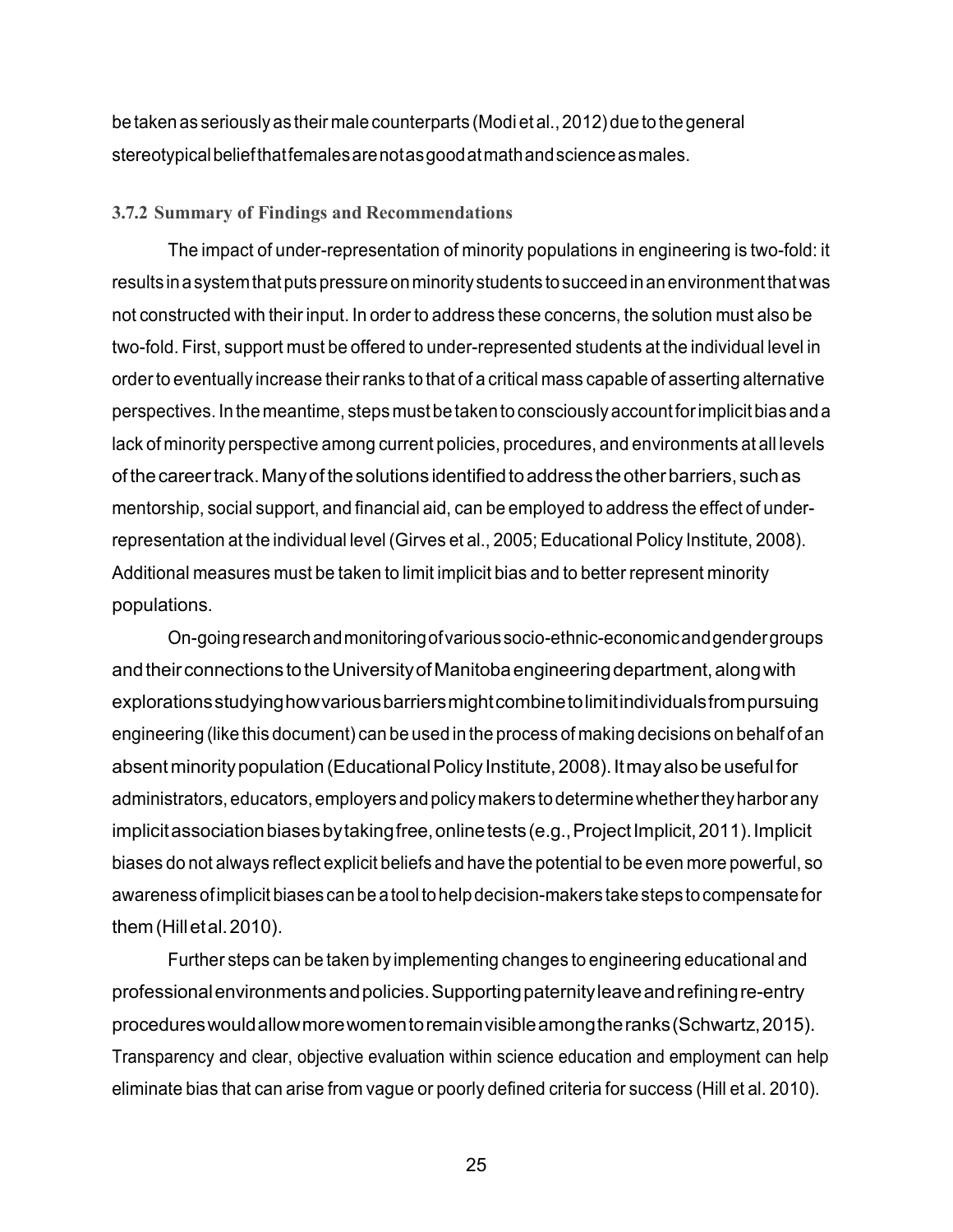Teachers at the middle school level should foster learning environments that encourage 'growthmindset' where success in math, literacy, and spatial skills are defined as a result of acquired skill as opposed to inherent talent. This shift in focus will limit the impact of stereotypes on students subjected to biases on scholastic performance (Hill et al. 2010; Vogt, n.d.). Educators can also make physical changes to classrooms to discourage the image of a subject's 'type'. For example, including art and nature pictures in a computer science class was found to increase the number of female students interested in the class, but had no effect on the number of interested males (Master et al. 2016). Changes can also be made to the university environment to increase inclusivity by broadening the topics ofintroductory courses to extend the range of relatable topics (Hill et al. 2010). In Manitoba especially, engineering communication, socio-technical or ethics courses can include aboriginal perspectives with case studies on what to consider when planning engineering projects on treaty land or their effects on local populations.

#### **3.8 Professional Registration**

The final component to becoming an engineer is to register with the provincial association, Engineers Geoscientists Manitoba. In order to practice engineering, each member must be registered unless covered under a Certificate of Authorization. While registering is still common practice in Manitoba, many engineering graduates are deciding against it. According to Engineers Canada, only about 50%of Canadian engineering graduates opted to register in 2015 (Engineers Canada, 2015b).

A national survey of final-year engineering students (Engineers Canada, 2015b) found that 46% of students definitely intended to apply for a license upon graduation in 2015. This number was lower than the 2014 and 2013 survey results (49% in 2014 and 55%in 2013). The most common reasons students provided for not obtaining a license to practice were that it was not required for their intended career path (29%), they planned towork in a different province or country, a general lack of interest (13%) or that it was a waste of time and money (4%; Engineers Canada, 2015a). Engineers Canada determined that older students and males who were permanent residents of the province were more likely to apply for a license through the provincial association. Students with a high knowledge of the licensing requirements were also more likely to apply for a license than those that had little or no knowledge (Engineers Canada, 2015a).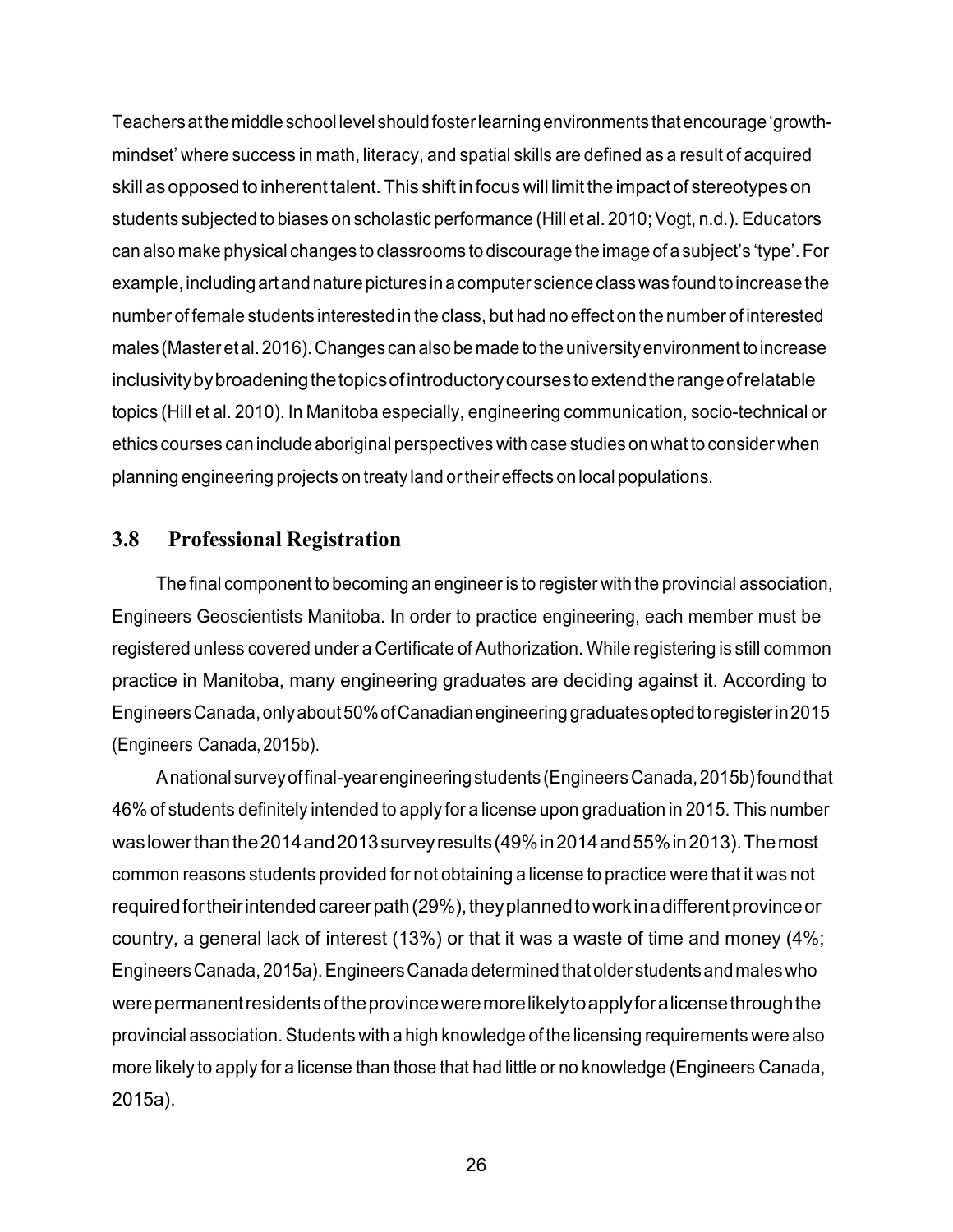#### **3.8.1 Contributing Information**

#### *Non-traditional Engineering Fields*

As cited in the Engineers Canada study, the most common reason for not registering with an association is that registration is not required in their desired field of work. Compared to 100 years ago, engineers now work ina variety of fields, as the skills attained inan engineering degree are applicable to and valued in other sectors. In Manitoba, the engineering profession was first regulated by the Manitoba Civil Engineer's Act, passed in 1896. The title of the document shows how narrow the focus of engineering was at the turn of the  $20<sup>th</sup>$  century. Before flight, cars, and home electricity, the requirements of engineering were very specific. As the century progressed and these inventions became commonplace, other engineering focuses were developed (mechanical and electrical engineering). In more recent decades, the engineering profession has expanded into many new areas of practice, for example, environmental, biomedical, and software engineering.

Jobs in these new engineering fields may not have the same requirements as those within the traditional engineering sectors. Therefore, young engineers in these non-traditional fields may not recognize the value in registering with the provincial association. A potential mechanism for responding to these young engineers is to promote the diversity of registered members and their associated fields of work. This endeavour may also benefit the overall perception of the association or engineering profession.

Professional registration is not required for those working in a position that may be filled by someone without an engineering degree. For example, a Biosystems engineer or a graduate with a biochemistry degree from the Faculty of Science may both be qualified for the same job. Similarly, a manager could have a business or engineering background. Engineers in nontraditional positions may not work with many other engineers, limiting the potential support for professional registration. On the other hand, companies that hire engineers from a traditional discipline often reimburse annual professional registration costs, as well as the costs associated with the Professional Practice Examination.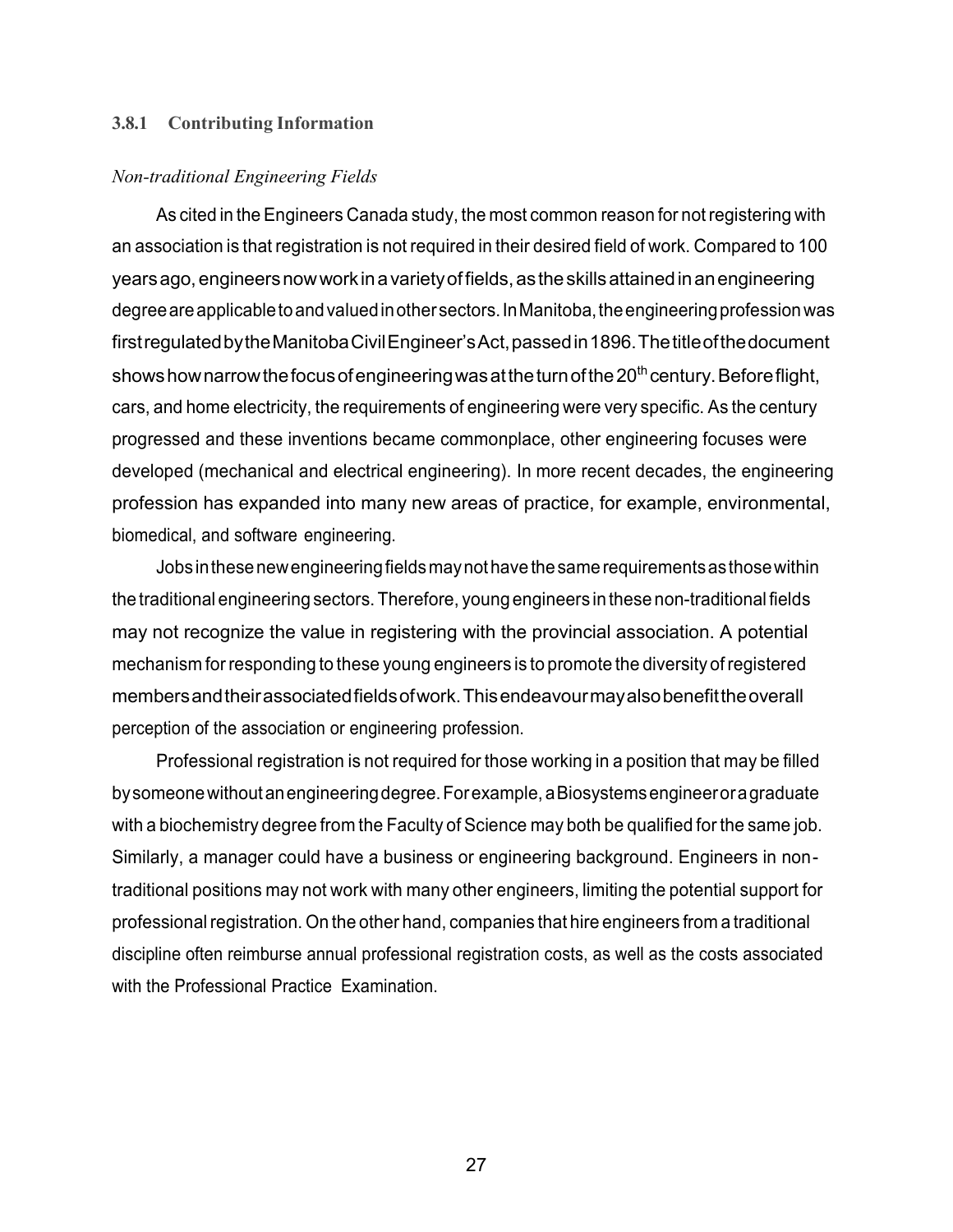#### *Registration Costs*

Compared to other professional organizations, the annual Engineers Geoscientists Manitoba registration fee is relatively low. Chartered Professional Accountants Manitoba (CPA) has a base annual fee of \$985, Manitoba Association of Architects charges \$900 annually, and registration with The Law Society of Manitoba is \$2 730. These fees are all well above the \$380 annual renewal fee for registration as a professional with Engineers Geoscientists Manitoba.

One difference in these other professional organizations is the variety of payment plans available to each registered individual. For example, The Law Society of Manitoba has the option to pay in two installments, six months apart. At an annual fee of \$2 730, two payments is an easy way to reduce upfront costs for an individual.

Alternatively, CPA Manitoba's fees are assessed based on annual income and years of registration. CPA Manitoba registered members collect 'points' based on the member's age plus their years of registration. For example, a 40 year old member who registered at age 25 would have a total of 55 points. If a member has 80 points, and their CPA related income is less than 10 times the annual fee, their annual fee is waived. If annual income is over 35 times the annual fee, that member pays 100% of the annual fee. Different methods to reduce the cost to an individual are important for membership retention.

#### **3.8.2 Summary of Findings and Recommendations**

In order to increase professional registration, Engineers Geoscientists Manitoba should promote the importance of engineering skills in non-traditional fields of work. The Association could also recruit high-profile individuals working in non-traditional fields to register as professional engineers. These individuals could act as role models for engineering graduates looking to work in non-traditional fields, and would greatly help the perception of engineering across the province.

Engineers Geoscientists Manitoba could also increase their presence at the University of Manitoba. Currently, students are taught about the Association, professionalism, and ethics ina first year design course. There is limited Association presence again until the final year, when graduates are encouraged to register as a Member-In-Training (MIT). Potential ways to increase the presence of Engineers Geoscientists Manitoba include joint events with the Faculty of Engineering, more presentations by members of Council (e.g., during design projects or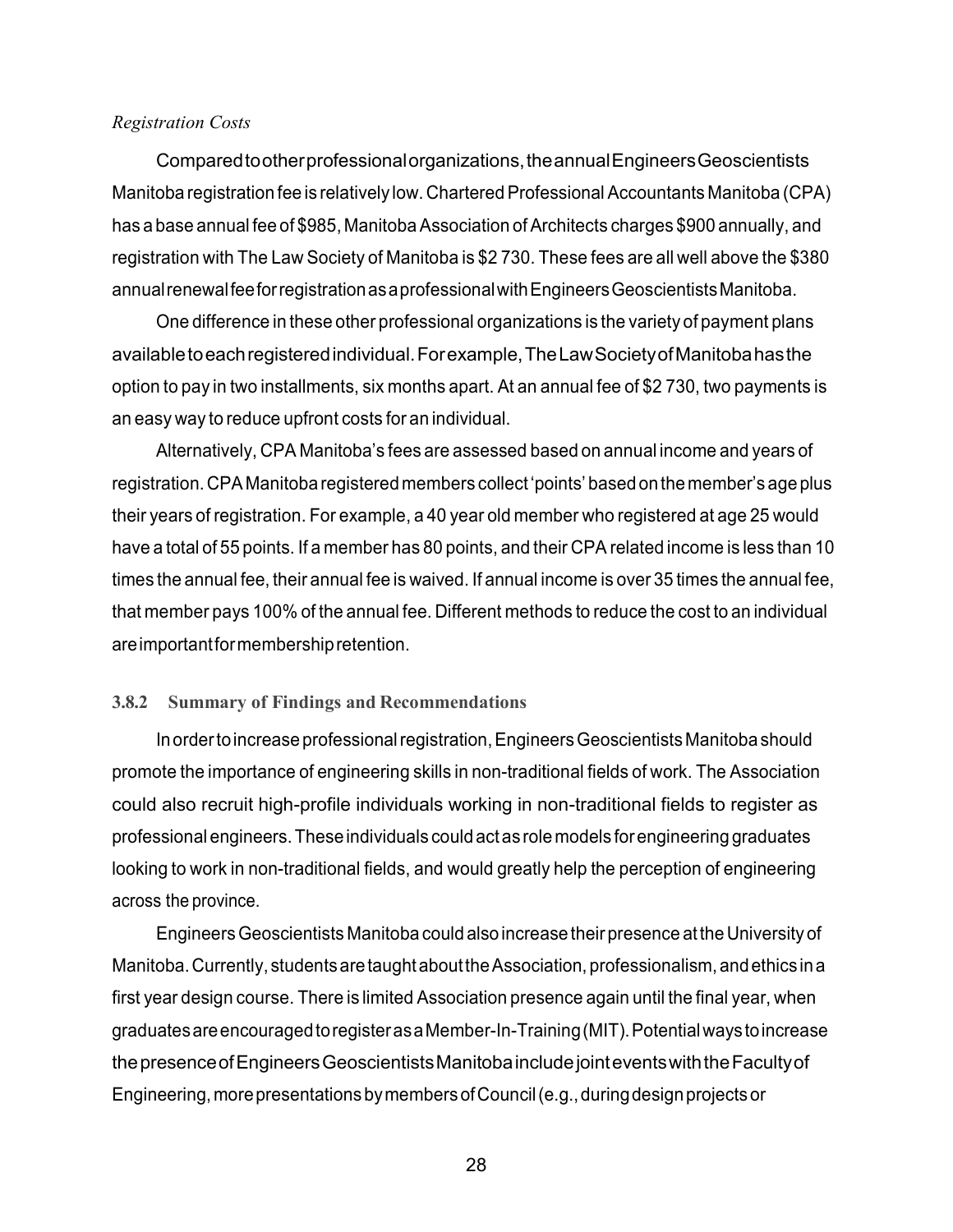professional networking events), andan updated website with a student-specific area providing information on joint events and the benefits of professional registration. The registration process for a MIT could be done through this portal, with helpful tips on how to register. For example, some students may not know that they have to wait until they receive their transcript to register as a MIT. The website could also be updated so that the engineering graduate could submit their transcript electronically as opposed to sending it to the Association in the mail.

Registration is important for meeting future marketplace demand for professional engineers and the dynamics of registration requirements by industry are changing. The Task Group recommends that a specific group is formed to evaluate professional registration with Engineers Geoscientists Manitoba, using the information summarized in this report as a starting point.

# **4 Recommendations for Improving Access to Engineering**

Given the six major barriers discussed in the previous section, the Task Group came up with ten overarching recommendations to improve access to engineering education in the province of Manitoba, thereby meeting the increasing demand for professional engineers in the future. Each recommendation includes a list of additional suggestions or methods for achieving that recommendation. Many of the suggestions respond to multiple barriers. The recommendations are summarized in Table 2,and are listed below. Various stakeholders have already initiated some of the suggestions. Rather than eliminate these from the list, they have been identified with a double asterisk in order to encourage the ongoing support of these endeavours.

*1) Update the engineering "brand" projected by Engineers Geoscientists Manitoba and University of Manitoba Faculty of Engineering.* 

- i. Focus on the people representing engineering, over the things engineers design or build.
- ii. Review position statements of the Association and ensure that they are inclusive of those outside of engineering, allowing full access into the engineering realm.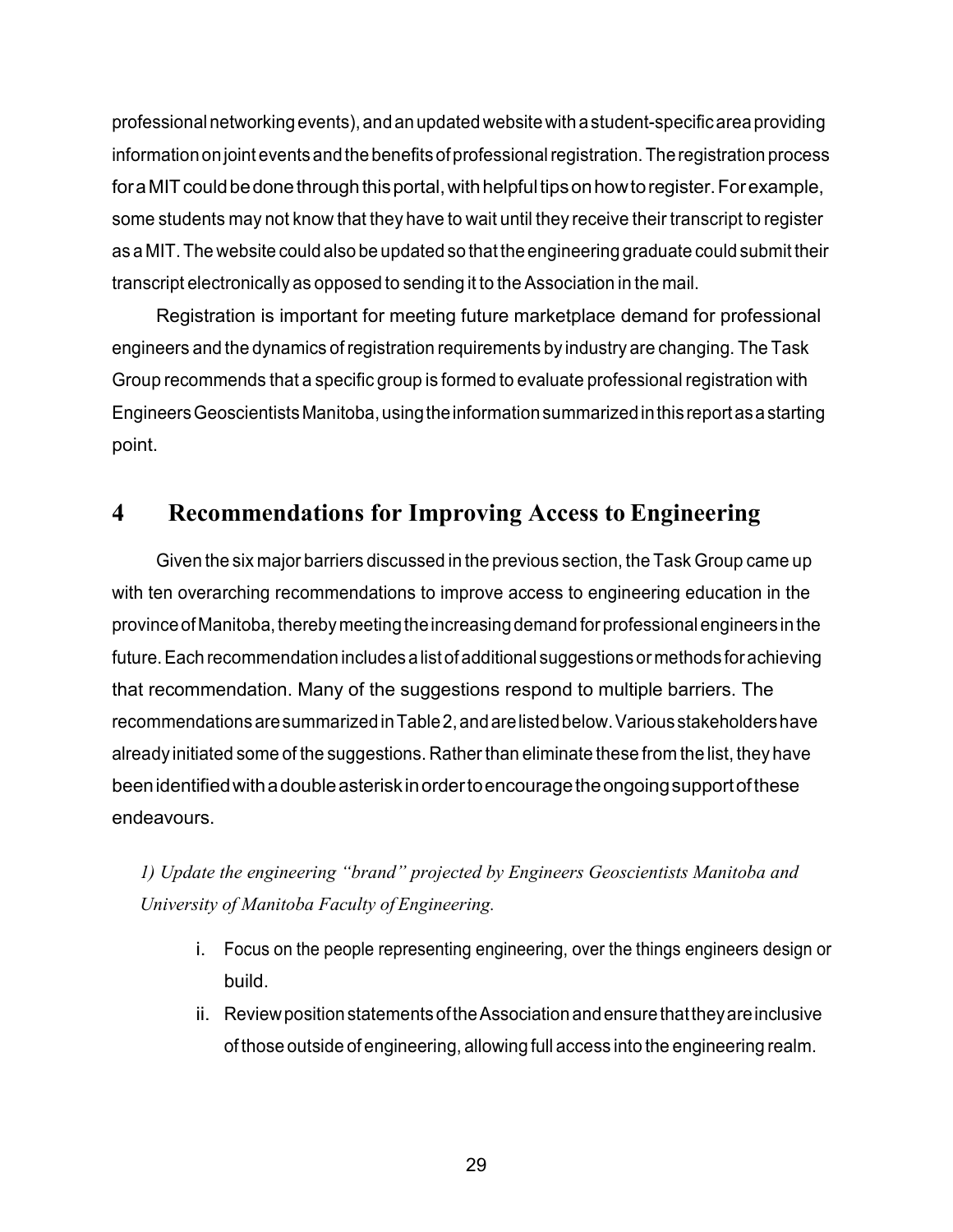- iii. The Association should work with the Faculty of Engineering on any branding changes to ensure consistency of the "new brand".
- iv. Develop a campaign to attract future engineers by highlighting engineering role models on the Faculty of Engineering and the Association's websites and in print materials – similar to the campaign currently being used by the University of Manitoba. This could be a collaborative effort between Engineers Geoscientists Manitoba and the University of Manitoba focusing on aspiring individuals, particularly those from underrepresented groups. Similar campaigns have been used to increase the recognized value of an engineering education, including: [www.engineeryourlife.org,](http://www.engineeryourlife.org/) and [http://www.tryengineering.org/become-an](http://www.tryengineering.org/become-an-)engineer, which include biographies of engineers, career experiences, explanations about the profession, and links about extra-curricular engineering competitions.
- v. Conduct a survey of practicing engineers with questions related to their life outside of work, time spent at work, time spent away from home, etc. to provide insight on all aspects of life as a professional engineer.
- vi. Develop an informational package for guidance councillors and teachers on engineering, particularly for rural and northern communities. This package should include information on the academic requirements, application procedures, cost of degree, cost of application, support organizations (e.g. ENGAP), role models, career options, companies across Manitoba that typically hire engineers, and starting salaries. If people are given cost, salary, and potential employment information, they will be able to make a more informed decision onhow getting an engineering degree will (or will not) fit into their lives. WISE could potentially assist with distribution of the informational package as they travel to many rural and northern communities in Manitoba.
- vii. \*\*The University of Manitoba is currently doing much to restructure the engineering "brand" in Manitoba. Specifically, the Faculty vision has been revised to address diversity, and art installations celebrating women in engineering and ENGAP programs are prominently featured as "welcoming beacons" (Beddoes, 2016). They have also committed to scholarships supporting students who are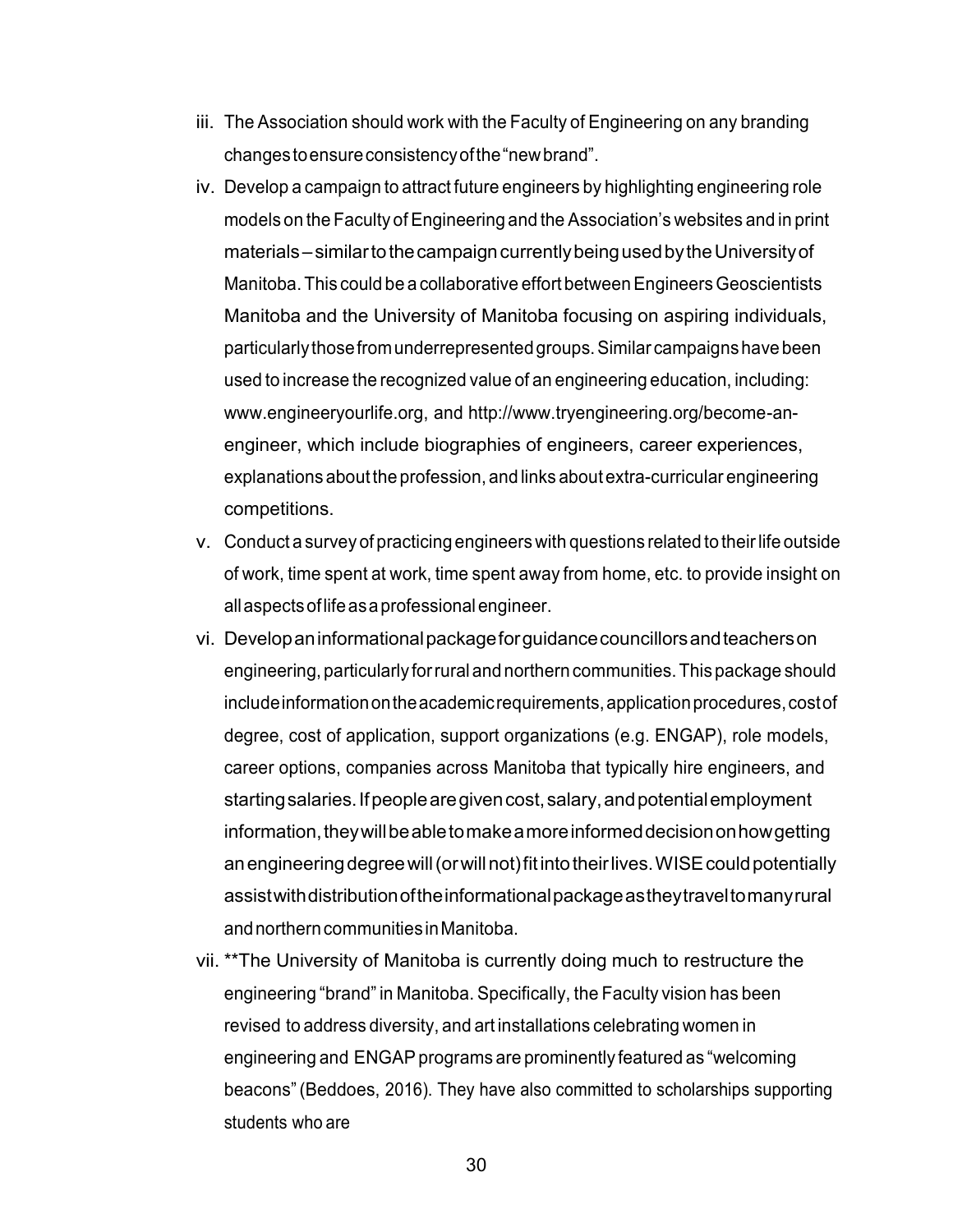female, LGBT, involved in ENGAP, and originally from a rural community. Consequently, women engineering students have doubled and there are over 100 self-identified Indigenous engineering students (Beddoes, 2016).

- *2) Promote and support current outreach groups.* 
	- i. \*\*Manitoba has several outreach groups acting as ambassadors and working with youth to establish diversity within engineering education (i.e., ENGAP, WISE). Other existing groups within the University of Manitoba include UMES and their Outreach Days program, (umes.mb.ca/page/get-involved/events/outreach), and the University of Manitoba's Let's Talk Science program (outreach.letstalkscience.ca/umanitoba.html). The University of Manitoba also supports "Make Your Move" and "Go ENG Girl" programs to support women in engineering as well as the CIPWIE mentorship program.
- *3) Promote and develop personal mentorship programs.* 
	- i. Establish a mentorship program pairing prospective engineering students (in middle and high school) with either a current student or a recent graduate. Programs such as ENGAP and WISE should be looked at as models, as well as Career Trek, CIPWIE, Community Schools Investigator, Bright Futures and SUPERB. Potential for funded summer camp programming should also be considered.
	- ii. \*\*Support, and promote existing mentorship programs (e.g., CIPWIE, WISE, University of Manitoba Career Mentor Program).
- *4) Call for changes to education and education management in Manitoba.* 
	- i. Develop a scholastic monitoring program to increase the transparency between schools and school divisions, with the goal of identifying and sharing successful programs and distributing resources equitably.
	- ii. Help encourage teachers at the middle school level to foster learning environments that encourage 'growth-mindset' where success in math, literacy and spatial skills are defined as a result of acquired skill as opposed to inherent talent, as this will teach students subjected to biases on scholastic performance to be less affected by stereotypes (Hill et al. 2010; Vogt, n.d.).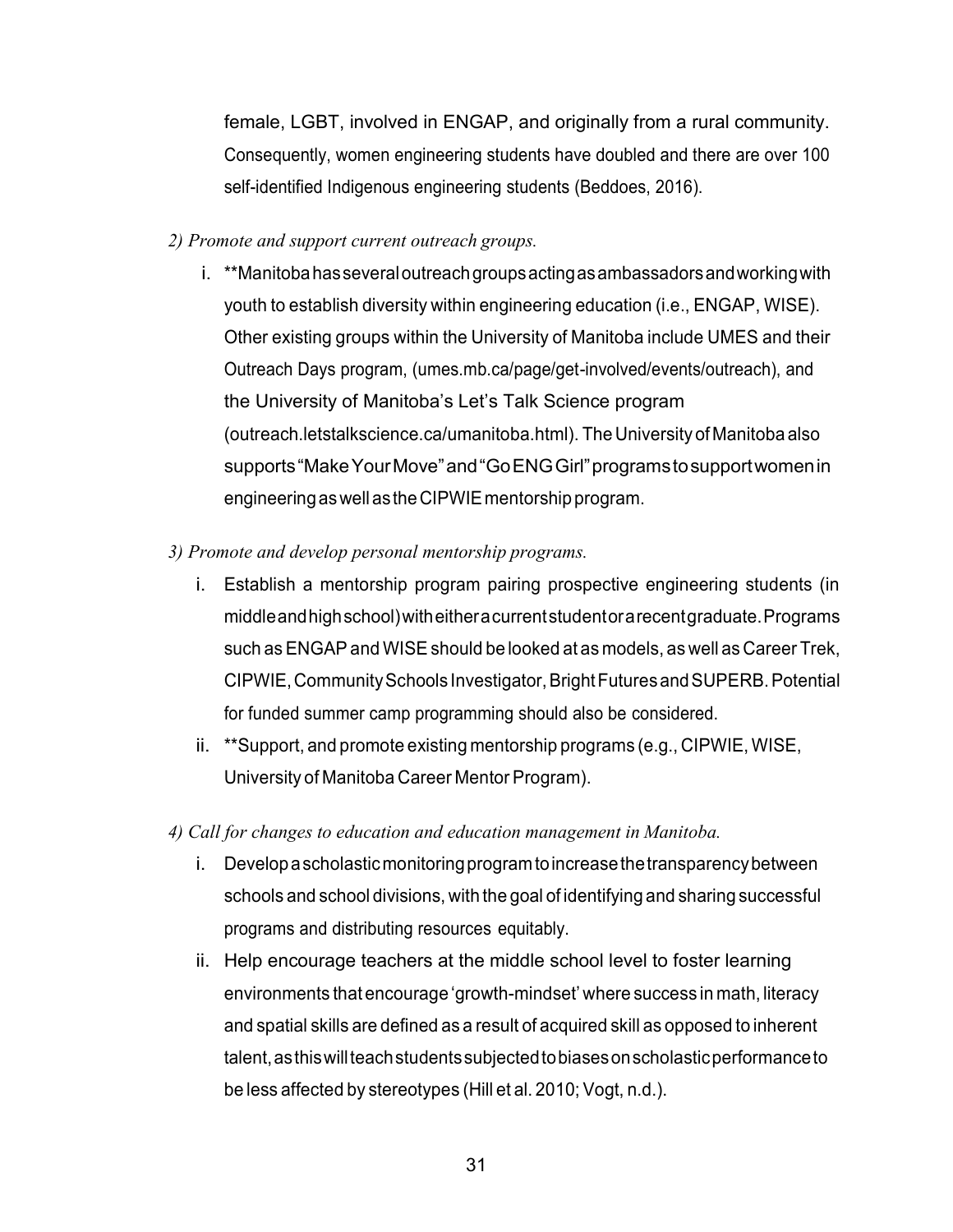- iii. Help encourage educators to make physical changes to classrooms to discourage the image of a subject's 'type'.
- iv. Help develop or inspire changes in grade school curricula to promote engineering processes and concepts in both the natural science and social science realms.

## *5) Reform scholarship and bursary programs.*

- i. Establish a relocation bursary program to provide resources for rural and northern students who must relocate to study engineering.
- ii. Create bursaries that take into consideration commuting costs to relieve some of the cost burden incurred by rural students. These costs should consider not only the price of commuting (public transit; and automotive fuel and maintenance most notably), but also the opportunity cost in terms of both potential working time lost, and study time as this affects a student's GPA and therefore scholarship chances.
- iii. Create bursaries for students from low-income families that disregard the students' own income. Often students who work during school have less time to study and maintain a high GPA, lowering their chances of receiving scholarships while their income may not be enough to cover expenses.
- iv. \*\*Continue to support scholarships given by the University of Manitoba such as the Dr. Len Domaschuk Engineering Entrance Scholarship and the Dr. Norman Stephansson Memorial Scholarship for rural and northern students.

# *6) Continue to expand the University of Manitoba Faculty of Engineering to accommodate more students and review the current admissions criteria.*

i. \*\*Continue to support the current expansion strategies lead by the University of Manitoba, which have resulted in a 39% increase in undergraduate students between the winter 2010 and fall 2016. Further funding commitments bythe Manitoba Government are anticipated to promote an additional growth of 8%. The University of Manitoba is also investing in teaching and laboratory facilities to eventually increase the physical infrastructure available.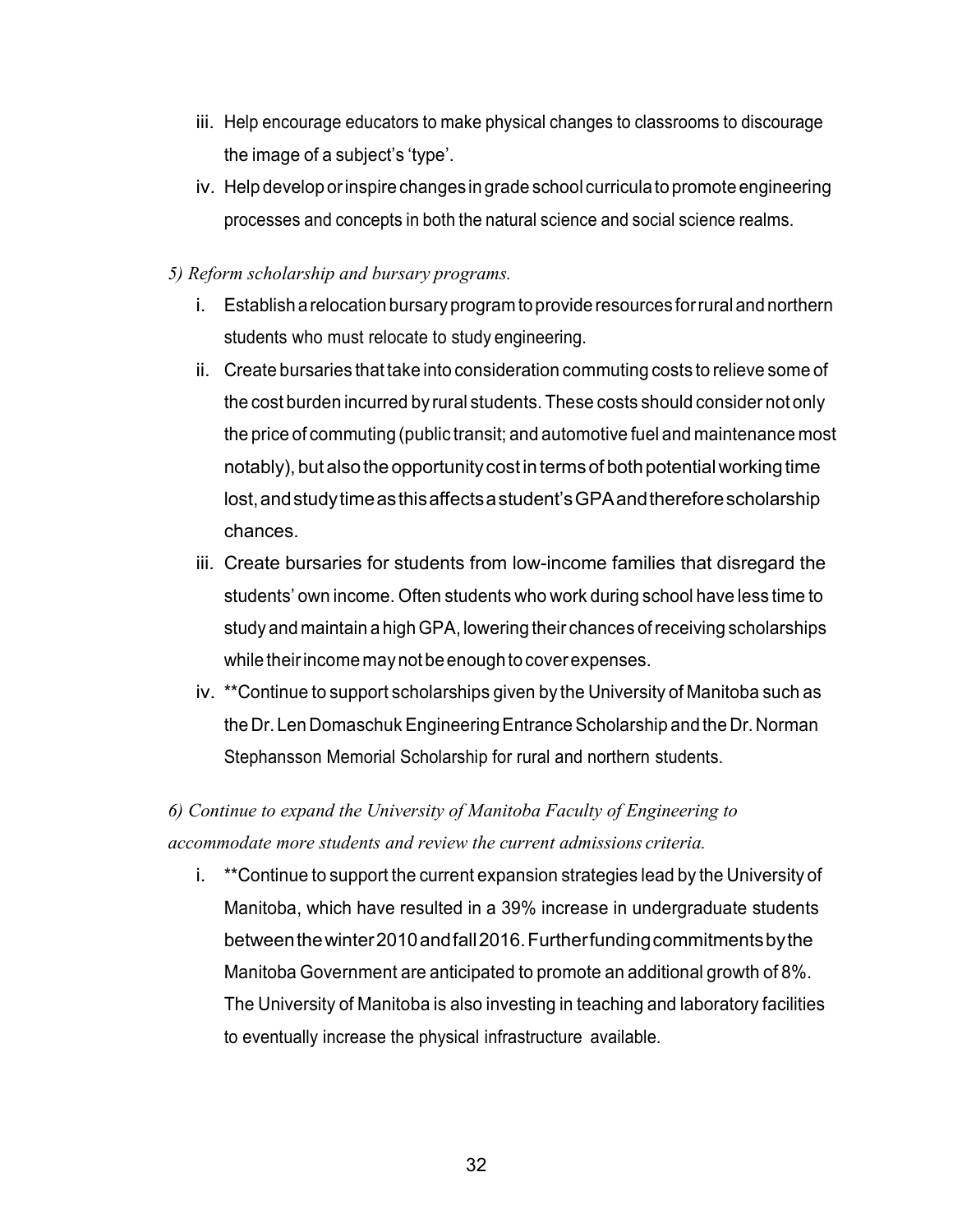- ii. Allow for students to take a 40S physics course in the first year of university, to avoid preventing female students who chose to take Biology over Physics in high school from applying to the Faculty.
- iii. Implement a quality-based selection process for students entering the Faculty of Engineering; this can be applied to a limited number ofseats ifitis not feasible for the entire selection process.

# *7) Continue to support programs that provide financial and/or social assistance, particularly to minority students.*

- i. \*\*Maintain and enhance the University of Manitoba ENGAP program (the best of its kind in Canada) so that it can continue to assist Indigenous engineering students.
- ii. \*\*Continue to support programs promoting women in engineering. For example, the University of Manitoba already financially supports CIPWIE and other women in engineering programs (such as Make your Move and Go ENG Girl).
- iii. Support engineering student and technical societies such as the University of Manitoba Engineering Society, University of Manitoba Student Chapter of SAE International, University of Manitoba IEEE Student Branch, and the University of Manitoba Biomedical Engineering Society, to name a few. These groups promote interaction between students and provide social support to their members, which increase the probability of a student completing their engineering degree.

# *8) Establish bridge or transfer programs to the University of Manitoba Faculty of Engineering from various other programs.*

i. \*\*Establish a bridging program between the Faculty of Engineering and accredited Engineering Technology Programs in Manitoba, particularly those in rural and Northern areas. For example, the *Engineering Hybrid Pathways*  program is currently being developed at the University of Manitoba to develop academic pathways between University College of the North (e.g., to offer preliminary engineering courses), and Red River College (e.g., assist students in qualifying for advanced entry to a disciplinary program) – in addition to the continued support of transfers from Université de Saint-Boniface.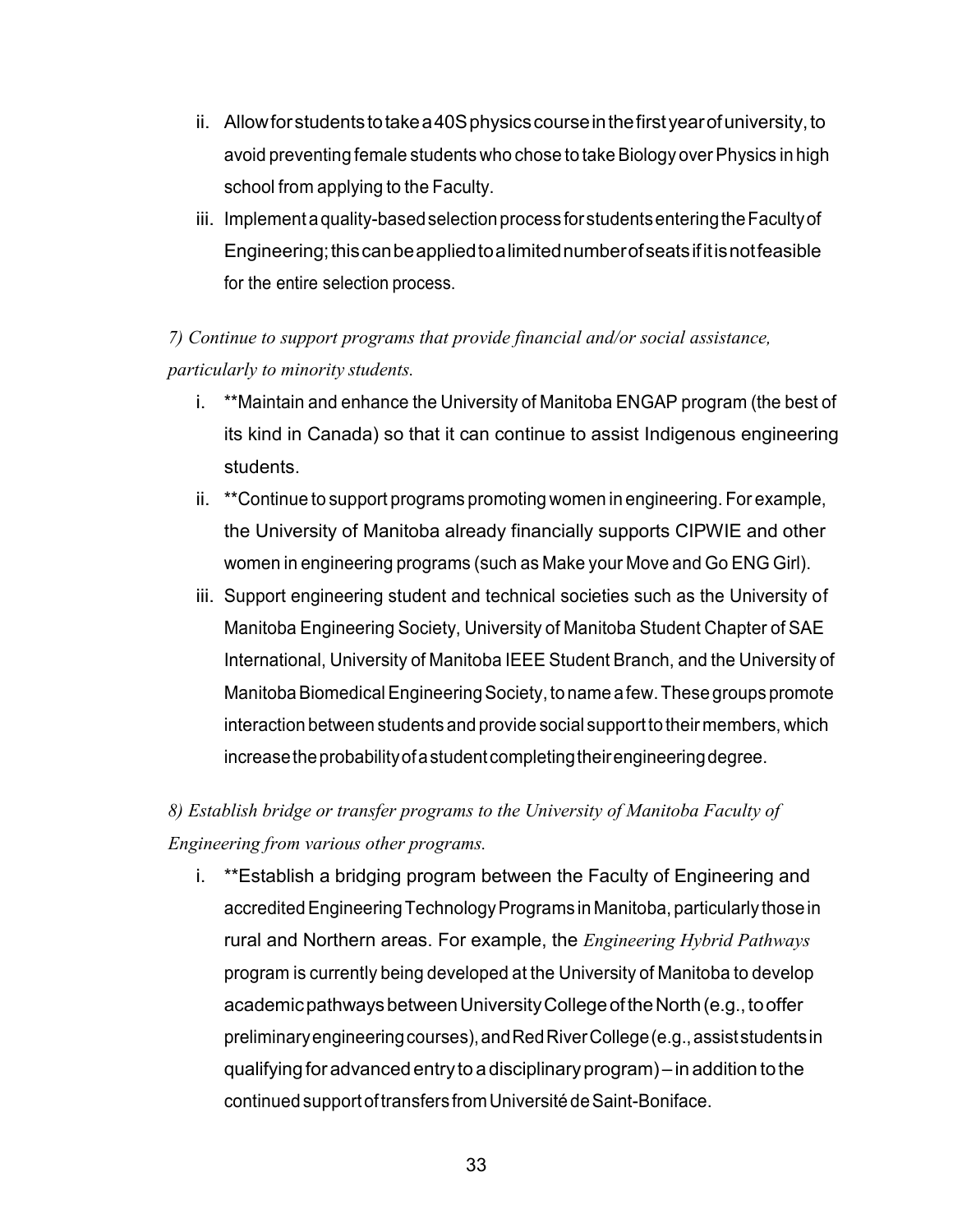ii. Create a "second chance" option for University 1 students to apply for the preliminary year of Engineering, rather than forcing them to compete with engineering students for class spaces in order to apply to a second year department

## *9) Establish on-going research and monitoring plans.*

- i. Ongoing research can provide feedback on the success ofnew initiatives aimed at improving access to engineering in Manitoba.
- ii. Monitoring of various socio-ethnic-economic and gender groups and their connections to the University of Manitoba Faculty of Engineering, can be used with the information summarized in this report to inform future decisions and initiatives.

*10) Support changes made to educational, university, and professional policies, procedures and curricula to promote inclusivity and diversity.* 

- i. Encourage administrators, educators, employers, and policy makers to determine whether they harbour any implicit association biases by taking free, online tests developed by a Harvard University not-for-profit (Project Implicit, 2011).
- ii. Support paternity leave, improved maternity leave, and refined re-entry procedures to allow more women to remain visible among the ranks (Schwartz, 2015).
- iii. Increase inclusivity in the university environment by broadening the topics of introductory courses to extend the range of relatable topics (Hill et al. 2010) – for example, courses including Indigenous perspectives with case studies considering projects on treaty land or the effects of development on the local population.
- iv. Address differing socio-economic, cultural, and educational backgrounds with pre-university summer camp programs to help fill skill or knowledge gaps and further enhance student's soft skills.
- v. Target educational or employment recruitment efforts towards groups underrepresented in the engineering profession.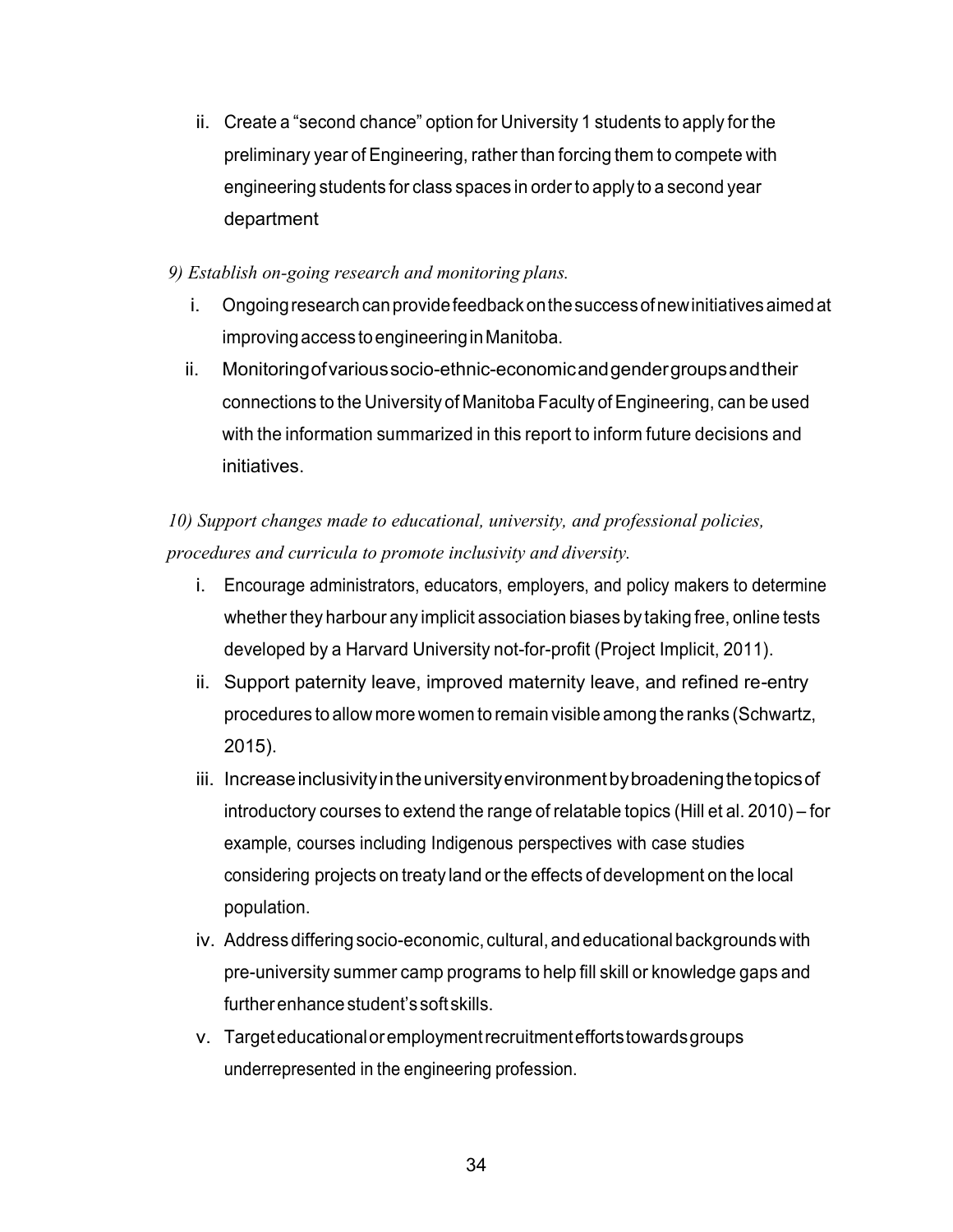# **5 Conclusions**

The main objectives of the Engineering Education Task Group were to consider the future marketplace demand and present access to engineering education in the province of Manitoba, and given these findings, recommend possible initiatives for the future. The Task Group considered previous studies and reports, knowledge gained through personal experience, and presentations from key individuals working to address current issues with access to engineering education in the province. Manitoba will likely face a shortfall of qualified engineers in the coming years, due to the retirement of a large percentage of current engineers and growth of engineering-related industries. In order to meet the future demand, barriers to engineering education must be recognized and diminished. The Task Group found that the existing barriers fell into several broad categories:

- Recognition: Awareness from prospective students that engineering is a potential profession to pursue.
- Perception: The general perception ofthe type of person that would be suited to engineering, the schooling and work required to achieve an engineering degree, and the work that a practicing engineer ultimately does.
- Social Support: The assistance provided by individuals or groups to a prospective engineer.
- Financial Resources: The actual monetary resources available to prospective engineer to fund their engineering education.
- Location: The proximity of a prospective student to a place where engineering education can be obtained.
- Qualification: The preparedness of a prospective student for education in the Faculty of Engineering at the University of Manitoba.
- Professional Registration: The requirement for engineering graduates to become registered professional engineers.

Professional registration with the Association was also seen asan important consideration for meeting the future engineering marketplace demand, though it is not technically related to access to engineering education. The above categories were individually evaluated to determine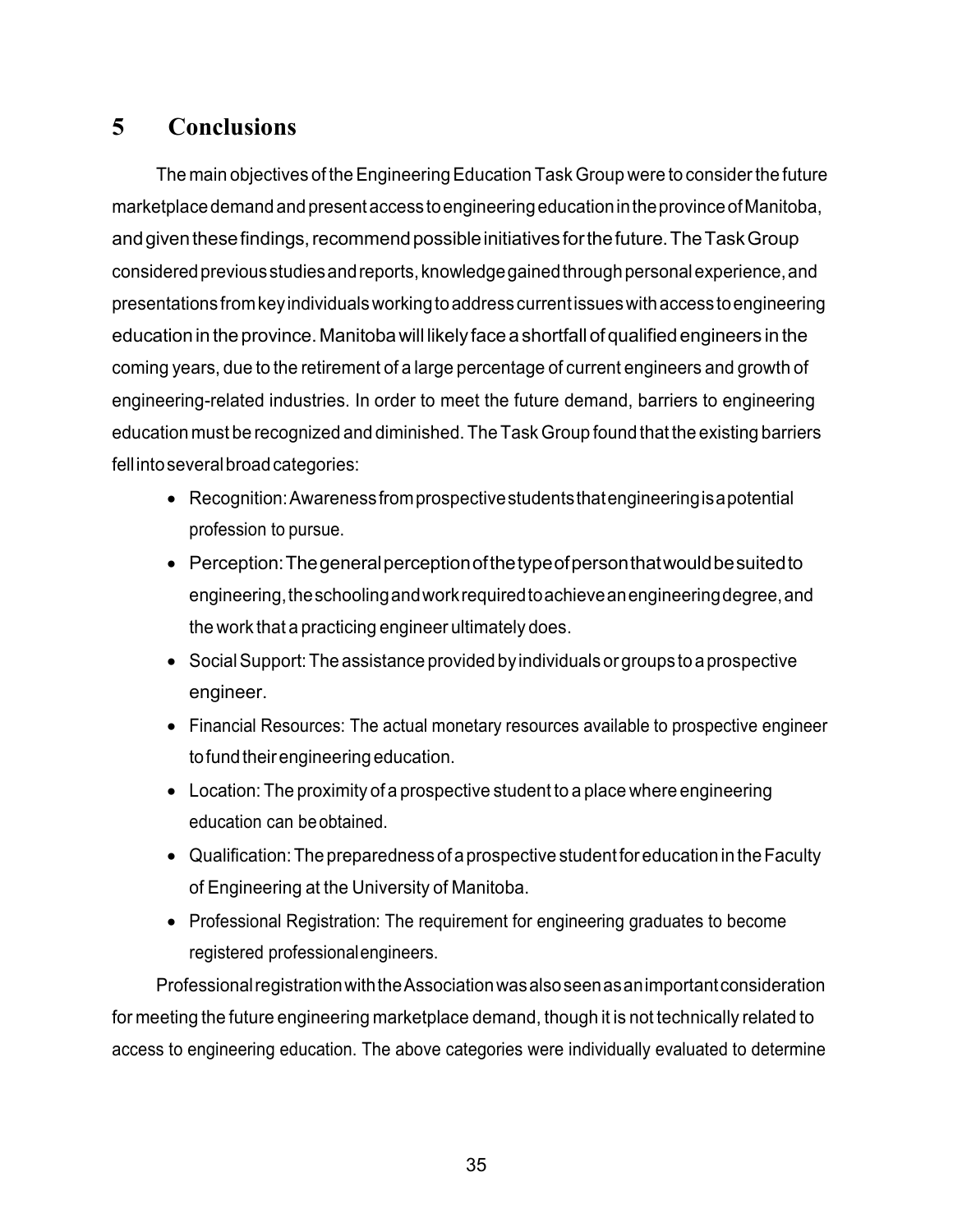potential solutions for assisting prospective engineering students overcome each barrier. The solutions were combined to generate ten main recommendations:

- Revise the engineering "brand" projected by Engineers Geoscientists Manitoba and University of Manitoba's Faculty of Engineering.
- Support changes made to educational, university, and professional policies, procedures, and curricula to promote inclusivity and diversity.
- Promote and support current outreach groups.
- Promote and develop personal mentorship programs.
- Call for changes to education and education management in Manitoba.
- Reform scholarship and bursary programs offered by the Faculty of Engineering.
- Expand the University of Manitoba Faculty of Engineering to accommodate more students and modify the Faculty's admissions criteria.
- Continue to promote and fund social and/or financial programs that provide support to minority students.
- Create bridge or transfer programs to the University of Manitoba Faculty of Engineering from various other programs (e.g., U1, technical colleges).
- Establish on-going research and monitoring plans to evaluate the progress of these measured.

In general, the research conducted by the Task Group indicated that the implementation of these recommendations would allow for an increase in the overall size as well as the diversity of engineering education, and ultimately the engineering field within the Province of Manitoba, thereby reducing the risk of encountering a shortfall of engineers in the future.

# **References**

- American Speech, Language, Hearing Association (n.d.). *Minority student recruitment, retention and career transition practices: A review of the literature*. Retrieved on June 6th 2016 from <http://www.asha.org/practice/multicultural/recruit/litreview.htm>
- Beasley M., & Fischer M. (2012). Why they leave: The impact of stereotype threat on the attrition of women and minorities from science, math and engineering majors. *Social Psychology of Education 15*, 427-448.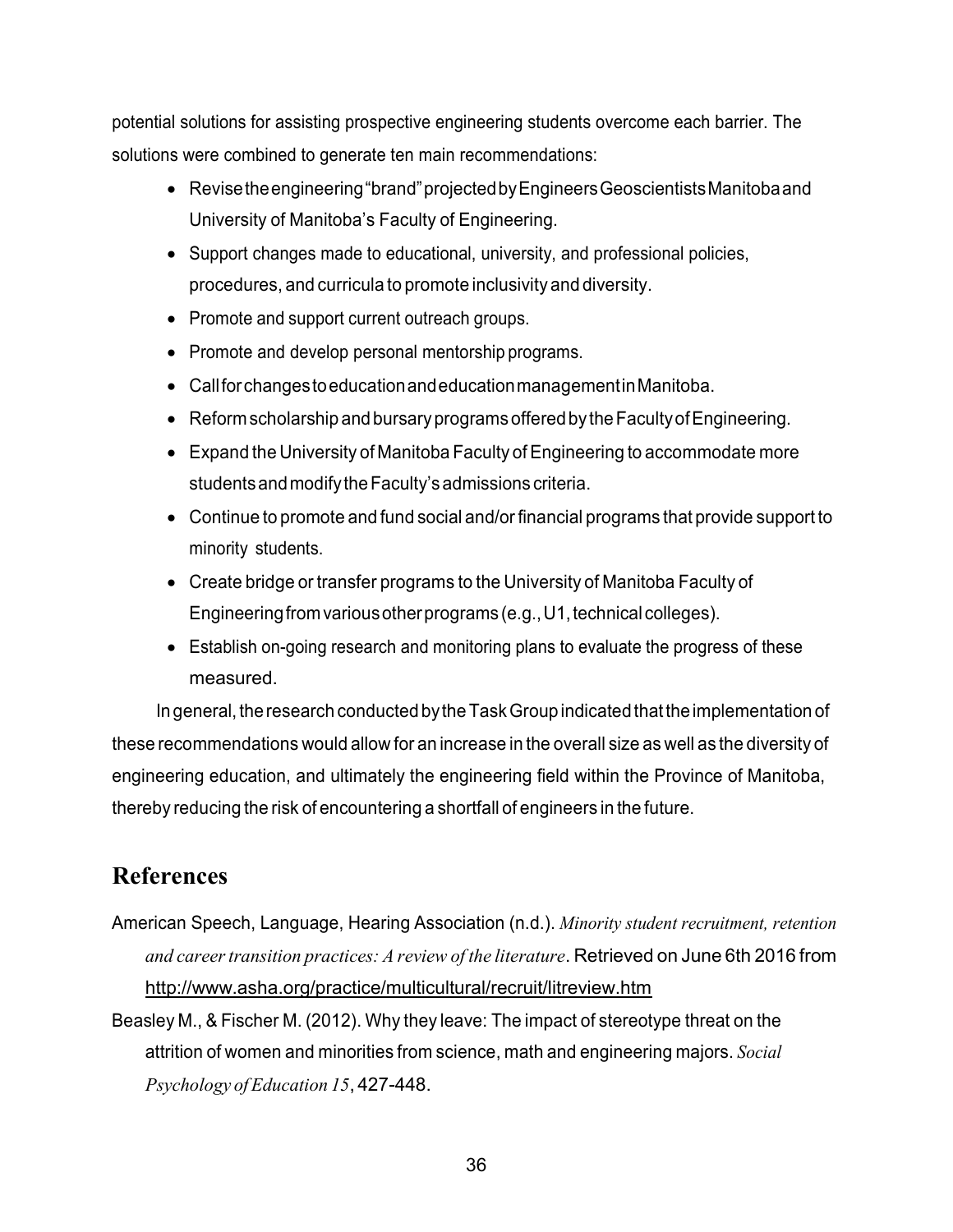- Beddoes, J. (August 2016). Dean, Faculty of Engineering, University of Manitoba. Personal correspondence.
- Botelho-Urbanski, J. (2014, June 16). Helping schools improve test scores: Transparency a factor: Report. *The Winnipeg Free Press*. Retrieved June 6 2016 from [www.winnipegfreepress.com/local/helping-schools-improve-test-scores-263241831.html](http://www.winnipegfreepress.com/local/helping-schools-improve-test-scores-263241831.html)
- Cunningham et. Al. (2005). Assessing Elementary School Students' Conceptions of Engineering and Technology Retrieved May 2016 from [http://engineering.nyu.edu/gk12/amps](http://engineering.nyu.edu/gk12/amps-)cbri/pdf/Assessing%20Elementary%20School%20Students%20Conceptions%20of%20Engi neering%20and%20Technology.pdf
- De Broucker, P. (March 27, 2005). *Getting There and Staying There: Low-income Students and Post-secondary Education*. Retrieved June 2016 from [http://www.cprn.org/documents/35676\\_en.pdf](http://www.cprn.org/documents/35676_en.pdf)
- Dehass, J. (May 2014). *So Canadian student how did you choose your program.* Retrieved May 2016 from [http://www.macleans.ca/education/university/so-canadian-student-how-did-you](http://www.macleans.ca/education/university/so-canadian-student-how-did-you-)choose-your-program/
- Educational Policy Institute (2008). *Access, persistence, and barriers in postsecondary education: A literature review and outline of future research*. Toronto: Higher Education Quality Council of Ontario. Retrieved June 3rd 2016 from [http://www.heqco.ca/SiteCollectionDocuments/Access%20Persistence%20and%20Barriers](http://www.heqco.ca/SiteCollectionDocuments/Access%20Persistence%20and%20Barriers%20ENG.pdf) [%20ENG.pdf](http://www.heqco.ca/SiteCollectionDocuments/Access%20Persistence%20and%20Barriers%20ENG.pdf)
- Engineers Canada (2015a). 2015 Final Year Engineering Student Survey National Report. Retrieved May 2016 from

https://www.engineerscanada.ca/sites/default/files/2015 final\_year\_engineering\_student\_sur vey national.pdf

- Engineers Canada. (2015b). National Membership Report. Retrieved May 2016 from https:[//www.engineerscanada.ca/reports/national-membership-report](http://www.engineerscanada.ca/reports/national-membership-report)
- Engineers Canada (2015c). Labour Market Survey. Retrieved July 2016 from https:[//www.engineerscanada.ca/reports/engineering-labour-market-report](http://www.engineerscanada.ca/reports/engineering-labour-market-report)
- Engineers Canada (2012). Diversity Update. Retrieved July 2016 from

https:[//www.engineerscanada.ca/sites/default/files/Diversity2015.pdf](http://www.engineerscanada.ca/sites/default/files/Diversity2015.pdf)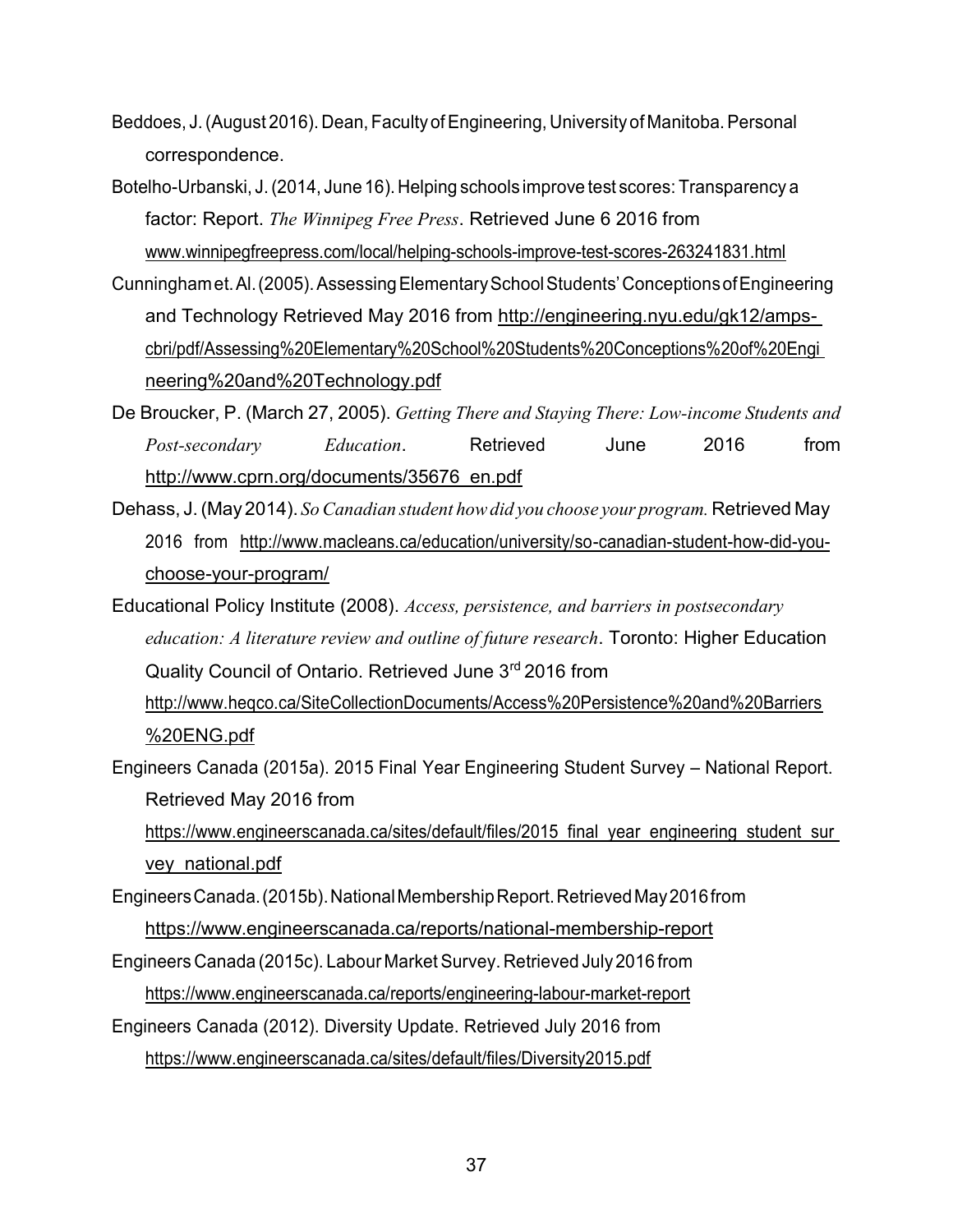- Government of Manitoba. (n.d.). *Manitoba Student Aid*. Retrieved June 2016 from <http://www.edu.gov.mb.ca/msa/program/assessing.html>
- Girves J., Zepeda Y., Gwathmey J. (2005). Mentoring in a post-affirmative action world. *Journal of Social Issues, 61*(3), 449-479.
- George, YS., Neale DS., Van Horne V., & Malcom SM. (December 2001). *Inpursuit of a diverse science, technology, engineering and mathematics workforce: Recommended research priorities to enhance participation by underrepresented minorities*. American Association for the Advancement of Science. Retrieved June 6<sup>th</sup> 2016 from <http://ehrweb.aaas.org/mge/Reports/Report1/AGEP/>
- Helin, C., Snow, D. (March 15, 2010). *Free to Learn*. Retrieved May 2016 from <http://www.macdonaldlaurier.ca/files/pdf/FreeToLearn.pdf>
- Hemmadi, Murad. (Sept 2014). Retrieved May 2016 from [http://www.canadianbusiness.com/lists-and-rankings/best-jobs/canadas-best-jobs-2014-kids](http://www.canadianbusiness.com/lists-and-rankings/best-jobs/canadas-best-jobs-2014-kids-)dream-jobs
- Herrmann, Randy (April 2016). ENGAP Director, University of Manitoba. Personal correspondence.
- Hill C., Corbett C., & Rose A. (February 2010). *Why so few? Women in science, technology, engineering, and mathematics.* Retrieved June 3rd 2016 from [http://www.sciencebuddies.org/science-fair-projects/project\\_apa\\_format\\_examples.shtml](http://www.sciencebuddies.org/science-fair-projects/project_apa_format_examples.shtml)
- Holmes D. (February 2005). *Embracing differences: Post-secondary education among aboriginal students, students with children and students with disabilities*. Retrieved June 3rd 2016 from

[https://library.carleton.ca/sites/default/files/find/data/surveys/pdf\\_files/millennium\\_rs-](https://library.carleton.ca/sites/default/files/find/data/surveys/pdf_files/millennium_rs-18_2005-02_en.pdf)[18\\_2005-02\\_en.pdf](https://library.carleton.ca/sites/default/files/find/data/surveys/pdf_files/millennium_rs-18_2005-02_en.pdf)

Kost-Smith L. E. (2005). *Characterizing, modeling, and addressing gender disparities in introductory college physics* (Doctoral Thesis, University of Colorado, Colorado USA). Retrieved June 2016 from [http://www.colorado.edu/physics/EducationIssues/papers/Kost\\_etal/Kost-](http://www.colorado.edu/physics/EducationIssues/papers/Kost_etal/Kost-Smith_Thesis_Final_4-14-2011.pdf)

[Smith\\_Thesis\\_Final\\_4-14-2011.pdf](http://www.colorado.edu/physics/EducationIssues/papers/Kost_etal/Kost-Smith_Thesis_Final_4-14-2011.pdf)

Lehmann W. (2007). 'For some reason, I get a little scared': Structure, agency and risk in schoolwork transitions. *Journal of Youth Studies, 7*(4), 379-396.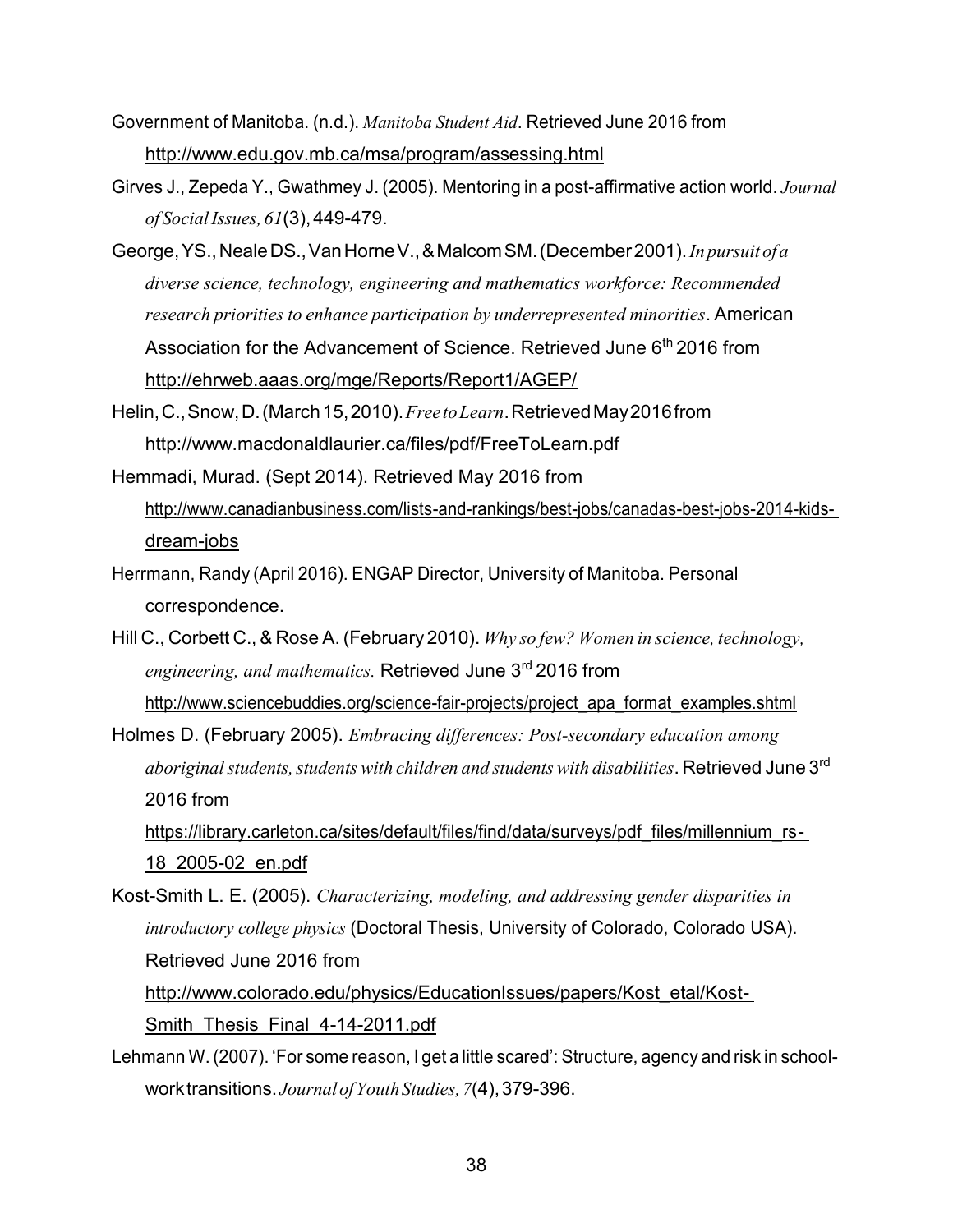- Marable TD. (1999). The role of student mentors in a precollege engineering program. *Peabody Journal of Education, 74*(2), 44-54.
- Martin, N. (2014, Oct 8). Manitoba students rank lowest in Canada in math, science, reading. *The Winnipeg Free Press*. Retrieved June 6 2016 from [www.winnipegfreepress.com/local/back-of-the-class-278497601.html](http://www.winnipegfreepress.com/local/back-of-the-class-278497601.html)
- Martin, N. (2011, Sept 10). Teachers' math skills 'alarmingly weak'. *Winnipeg Free Press*. Retrieved from [http://www.winnipegfreepress.com/local/teachers-math-skills-alarmingly](http://www.winnipegfreepress.com/local/teachers-math-skills-alarmingly-weak-129577963.html)[weak-129577963.html](http://www.winnipegfreepress.com/local/teachers-math-skills-alarmingly-weak-129577963.html)
- Martin, N. (2010, Feb 2). Province refuses to rank schools: Comparisons help no one, education minister argues. *The Winnipeg Free Press.* Retrieved from <http://www.winnipegfreepress.com/local/province-refuses-to-rank-schools-83324507.html>
- Masood, Nusraat (April 2016). WISE program coordinator, 2016. Personal correspondence with additional retrieved May 2016 from[: http://www.wisekidneticenergy.ca/outreach/](http://www.wisekidneticenergy.ca/outreach/)
- Master A., Cheryan S., & Meltzoff A. (April 2016). Computing whether she belongs: Stereotypes undermine girls' interest and sense of belonging in computer science. *Journal of Educational Psychology, 108*(3),424-437.
- Modi K., Schoenberg J., Salmond K. (2012). *Generation STEM: What girls say about science, technology, engineering, and math*. The Girl Scout Research Institute. Retrieved June 3rd 2016 from [http://www.girlscouts.org/content/dam/girlscouts-gsusa/forms-and](http://www.girlscouts.org/content/dam/girlscouts-gsusa/forms-and-documents/about-girl-scouts/research/generation_stem_full_report.pdf)[documents/about-girl-scouts/research/generation\\_stem\\_full\\_report.pdf](http://www.girlscouts.org/content/dam/girlscouts-gsusa/forms-and-documents/about-girl-scouts/research/generation_stem_full_report.pdf)
- Montreal Economic Institute (February,2004). *Would Higher Tuition Fees Reduce Access to University Studies?*. Retrieved April 2016 from [http://www.iedm.org/files/universites\\_en.pdf](http://www.iedm.org/files/universites_en.pdf)
- NAE (2008). Changing the Conversation: Messages for Improving Public Understanding of Engineering. Retrieved June 2016 from [http://www.nap.edu/catalog/12187/changing-the](http://www.nap.edu/catalog/12187/changing-the-)conversation-messages-for-improving-public-understanding-of-engineering
- O'Grady, K., & Houme, K. (2013). *Pan-canadian assessment program: Report on the pancanadian assessment on science, reading and mathematics*. Toronto: Council of Ministers of Education, Canada. Retrieved June 6 2016 from [http://cmec.ca/Publications/Lists/Publications/Attachments/337/PCAP-2013-Public-Report-](http://cmec.ca/Publications/Lists/Publications/Attachments/337/PCAP-2013-Public-Report-EN.pdf)[EN.pdf](http://cmec.ca/Publications/Lists/Publications/Attachments/337/PCAP-2013-Public-Report-EN.pdf)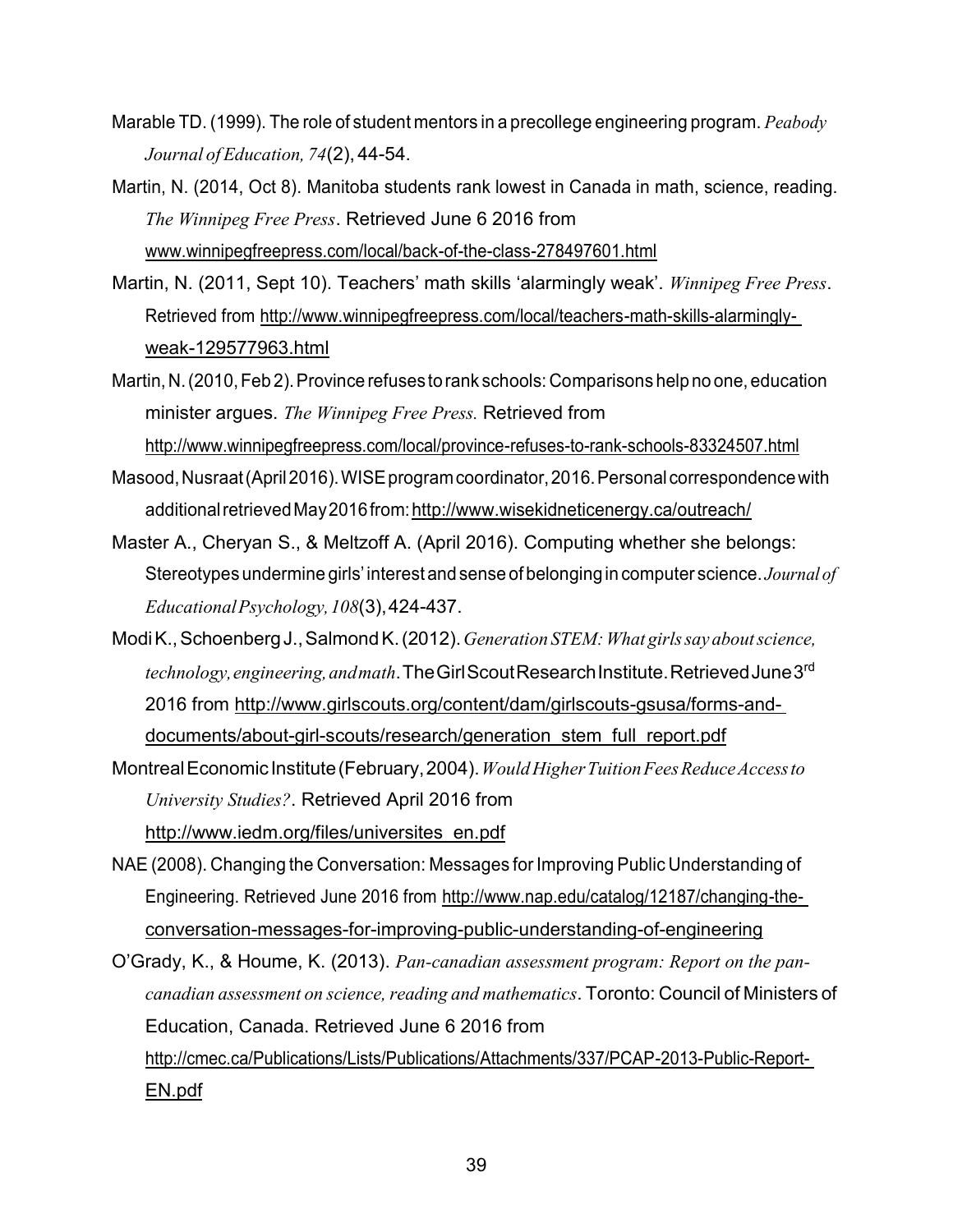- Papadimitriou M. (2004). *What girls say about their science education experiences*. Victoria BC: Trafford.
- Project Implicit (2011). Retrieved June 3rd 2016 from <https://implicit.harvard.edu/implicit/index.jsp>
- Reimer, A. (2005). Equity in public education. *Manitoba Association of School Superintendents,*  2(1). Retrieved June 6<sup>th</sup> 2016 fro[m http://www.mern.ca/reports/equity.pdf](http://www.mern.ca/reports/equity.pdf)
- Ruth, Douglas (February 2016). Faculty Member and Associate Dean, Faculty of Engineering, University of Manitoba. Personal correspondence.
- Schwartz Z. (April 21 2015). Why there are still far too few women in STEM. *McLeans*. Retrieved June 3<sup>rd</sup> 2016 from [http://www.macleans.ca/society/life/why-there-are-still-far](http://www.macleans.ca/society/life/why-there-are-still-far-too-few-women-in-stem/)[too-few-women-in-stem/](http://www.macleans.ca/society/life/why-there-are-still-far-too-few-women-in-stem/)
- Sniderman, A. (2012, Aug 8). Aboriginal students: An education underclass. *McLeans*. Retrieved from <http://www.macleans.ca/news/canada/an-education-underclass/>
- Singh, V. (March 2002). *Rural Income Disparities in Canada: A Comparison Across the Provinces*. Retrieved May 2016 fro[m http://www.statcan.gc.ca/pub/21-006-x/21-006](http://www.statcan.gc.ca/pub/21-006-x/21-006-x2001007-eng.pdf) [x2001007-eng.pdf](http://www.statcan.gc.ca/pub/21-006-x/21-006-x2001007-eng.pdf)
- Spencer S., Steele C., Quinn D., (1999). Stereotype threat and women's math performance. *Journal of Experimental Social Psychology, 35*, 4-28.
- Standing Senate Committee on Social Affairs, Science and Technology. (December, 2011). Opening the Door: Reducing Barriers to Post-Secondary Education in Canada. Retrieved May 2016 from<http://www.parl.gc.ca/content/sen/committee/411/soci/rep/rep06dec11-e.pdf>
- Statistics Canada (2011a). *NHS Profile, Manitoba, 2011*. Retrieved June 2016 from https://www12.statcan.gc.ca/nhs-enm/2011/dp-pd/prof/index.cfm?Lang=E\
- Statistics Canada (2011b). *Population, urban and rural, by province and territory (Manitoba).*  Retrieved June 2016 from [http://www.statcan.gc.ca/tables-tableaux/sum](http://www.statcan.gc.ca/tables-tableaux/sum-som/l01/cst01/demo62h-eng.htm)[som/l01/cst01/demo62h-eng.htm](http://www.statcan.gc.ca/tables-tableaux/sum-som/l01/cst01/demo62h-eng.htm)
- Statistics Canada (2006). *Census Data, 2006*. Retrieved July 2016 from https://www12.statcan.gc.ca/census-recensement/2006/dp-pd/hlt/index-eng.cfm
- University of Manitoba (August 5, 2015). *Estimate of Tuition & Living Expenses*. Retrieved May 2016 from<http://umanitoba.ca/student/ics/finances/estimate.html>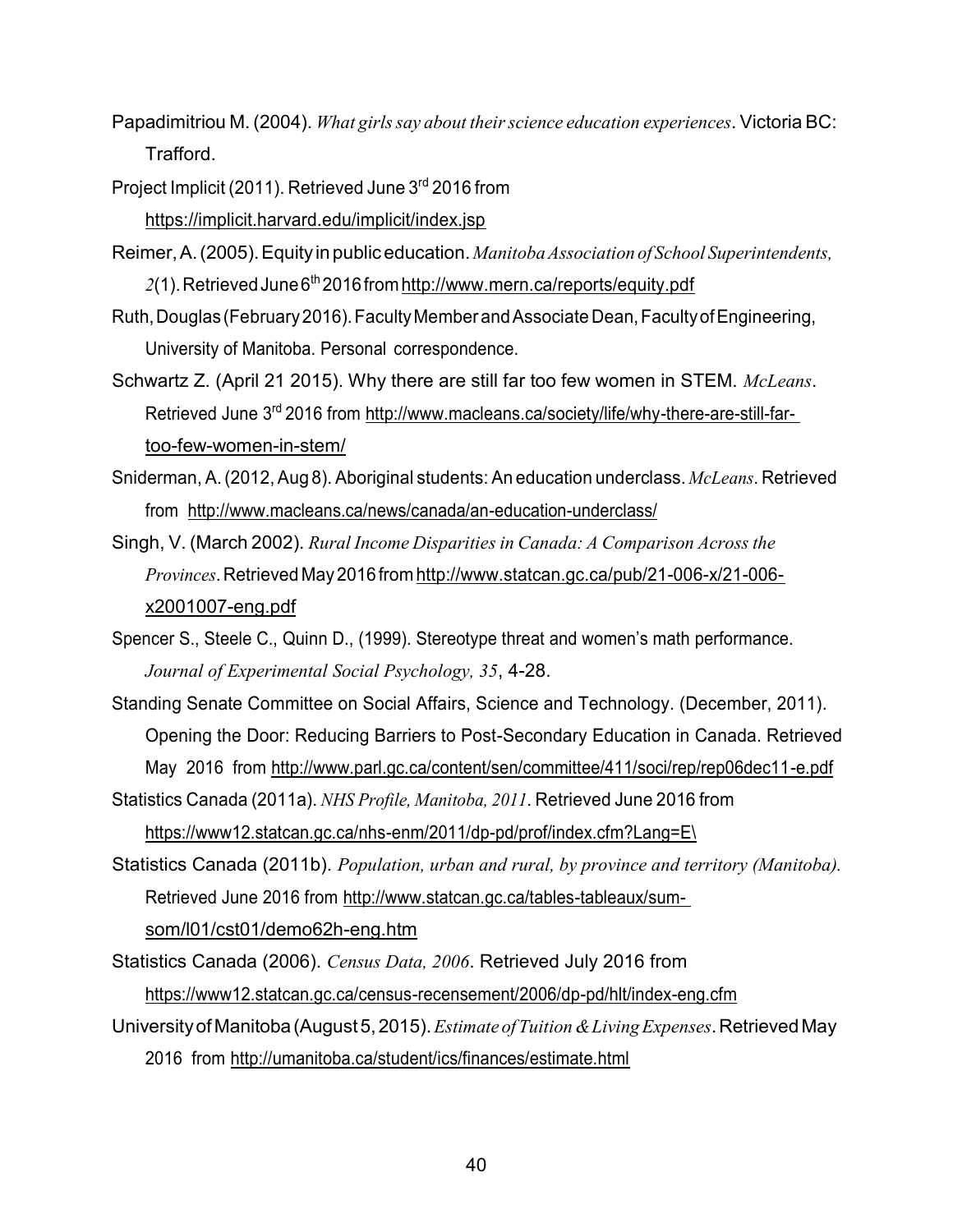University of Manitoba (n.d.a). *Prospective Students – Undergraduate*. Retrieved May 2016 from <http://umanitoba.ca/faculties/engineering/departments/civil/147.html>

University of Manitoba (n.d.b) *University of Manitoba Engineering Hybrid Pathways*. Retrieved August 2016 from<http://umanitoba.ca/faculties/engineering/departments/1913.html>

University of Manitoba (2015a). *Direct entry programs: applicant information bulletin 2016- 2017*. Retrieved June 2016 from

[http://www.umanitoba.ca/student/admissions/media/direct\\_entry\\_bulletin.pdf](http://www.umanitoba.ca/student/admissions/media/direct_entry_bulletin.pdf) University of Manitoba (2015b). *Faculty of engineering: Applicant information bulletin 2016-* 

*2017.* Retrieved June 2016 from

[https://umanitoba.ca/student/admissions/media/engineering\\_bulletin.pdf](https://umanitoba.ca/student/admissions/media/engineering_bulletin.pdf)

Wolsky, M. (2011). *Engineering a Change in Perception: Engineer Your Life and Design Squad.*  Retrieved May 2016 from

https:[//www.nae.edu/Publications/Bridge/51063/51132.aspx](http://www.nae.edu/Publications/Bridge/51063/51132.aspx)

Vogt C. (n.d.). *Stereotype threat: Causes, effects and remedies*. Engineering Equity Extension Service part of National Academy of Engineering. Retrieved June 3<sup>rd</sup> 2016 from <https://www.nae.edu/File.aspx?id=14325>

Zwaagstra M. (2014, Aug 29). Manitoba must focus on academic achievement. *Winnipeg Free Press*. Retrieved from [http://www.winnipegfreepress.com/opinion/analysis/manitoba--must](http://www.winnipegfreepress.com/opinion/analysis/manitoba--must-focus-on--academic--achievement-273146361.html)[focus-on--academic--achievement-273146361.html](http://www.winnipegfreepress.com/opinion/analysis/manitoba--must-focus-on--academic--achievement-273146361.html)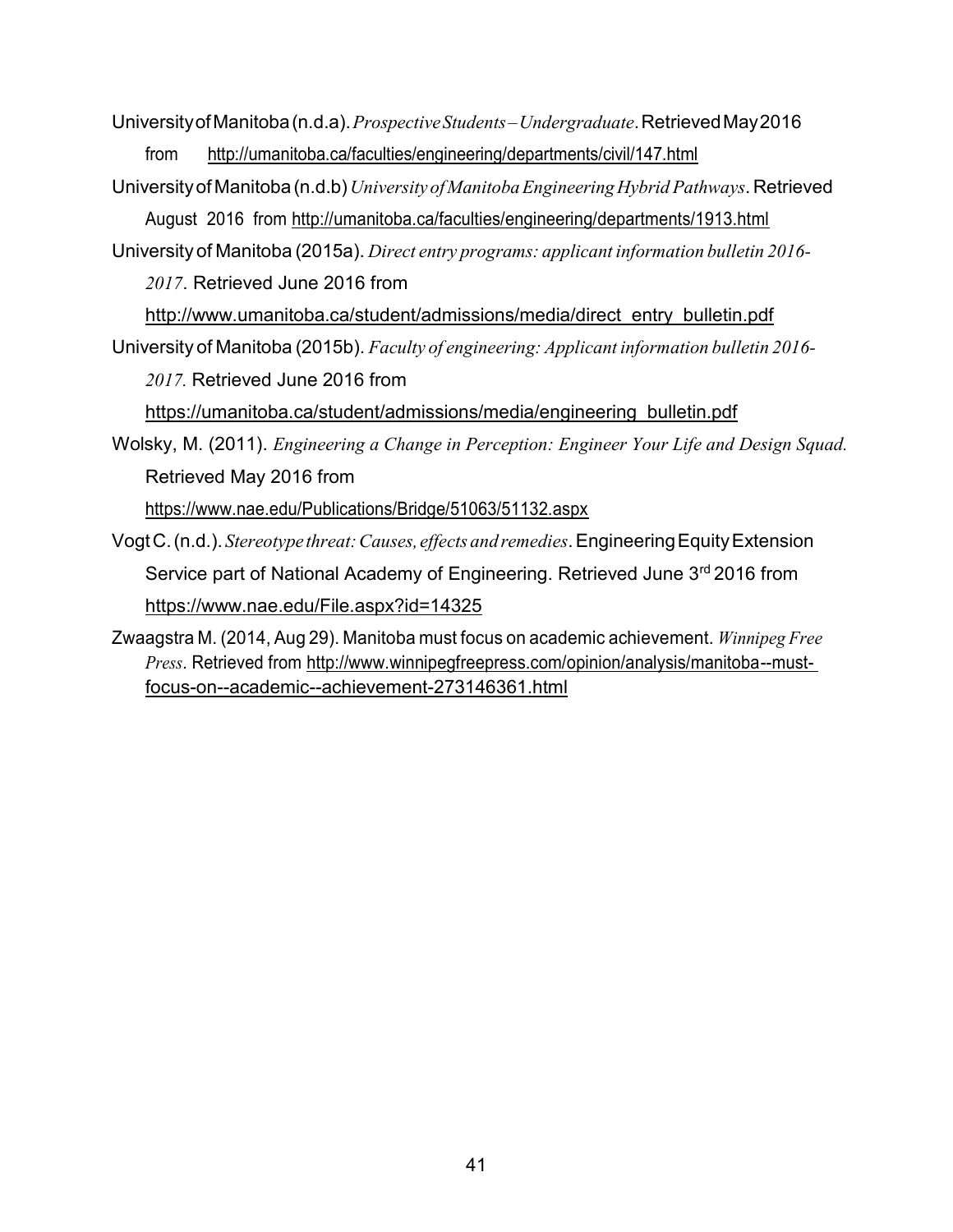# **Tables**

Table 1. Barriers matrix illustrating the time a prospective engineering student may encounter a given barrier

| Elementary / Middle<br>School | High School | Acceptance to Program<br>Application and | University Studies | Post Graduation |
|-------------------------------|-------------|------------------------------------------|--------------------|-----------------|
|                               |             |                                          |                    |                 |
|                               |             |                                          |                    |                 |
|                               |             |                                          |                    |                 |
|                               |             |                                          |                    |                 |
|                               |             |                                          |                    |                 |
|                               |             |                                          |                    |                 |
|                               |             |                                          |                    |                 |
|                               |             |                                          |                    |                 |
|                               | Timeline    |                                          |                    |                 |